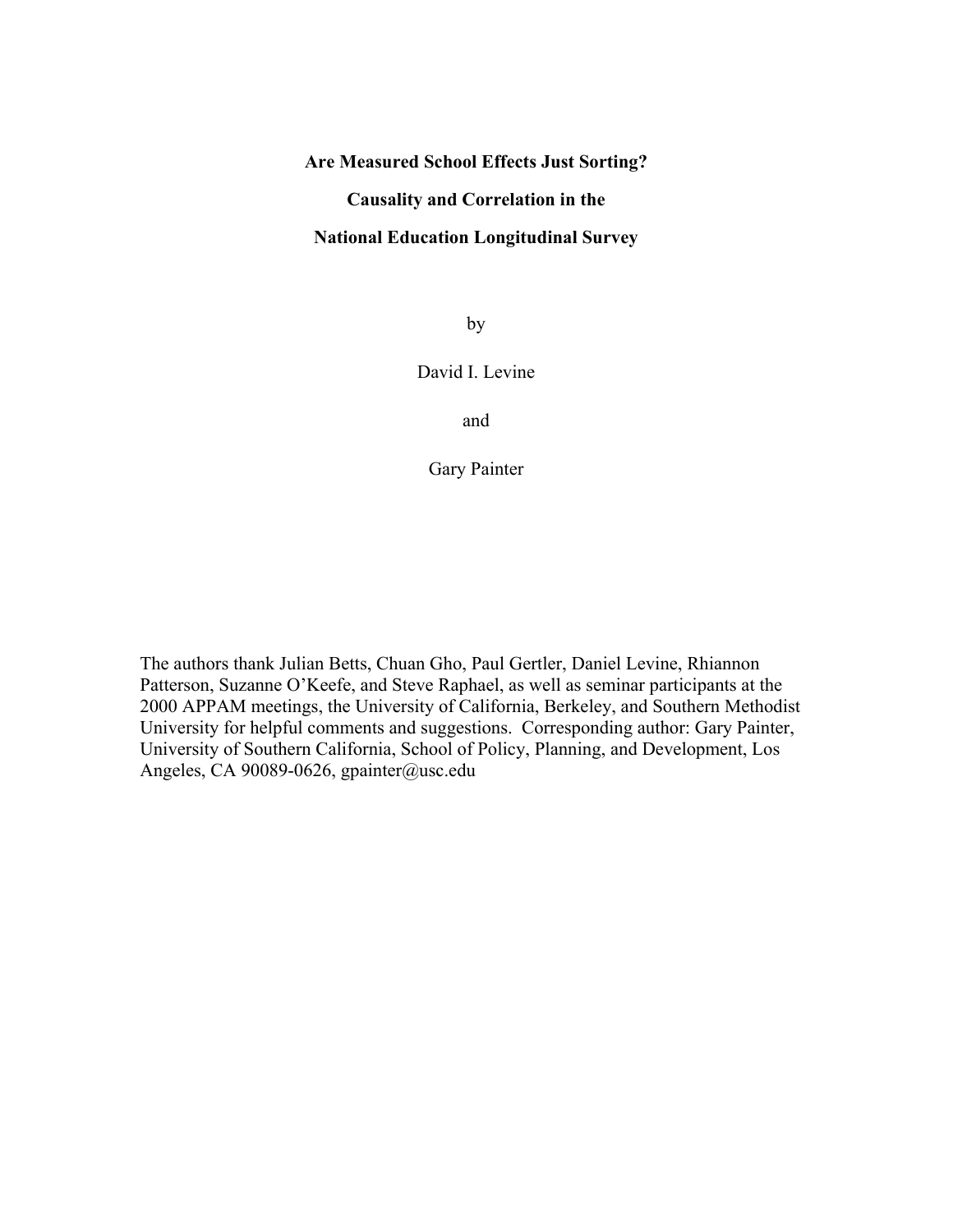#### **Are Measured School Effects Just Sorting?**

**Causality and Correlation in the** 

#### **National Education Longitudinal Survey**

#### Abstract

*Youths who share a school and neighborhood often have similar academic achievement, but some studies find all or most of this apparent effect is due to sorting, not to the neighborhood itself. We present a collage of evidence from the National Educational Longitudinal Survey (NELS) indicating that a significant fraction of the apparent correlation is causal, rather than solely due to sorting.* 

*We first show that the importance of school effects is robust to very rich measures of family background. We then use the fact that the characteristics of the high school that students will attend are an additional indicator of family background. This measure can be used as an instrument to identify family background separately from neighborhood and junior high school effects. Even after this correction, the point estimate of school effects on student achievement remains large and statistically significant. Finally, we use regression and seminonparametric matching methods to show that the test scores of youths who change schools begin to converge with those of their new classmates.*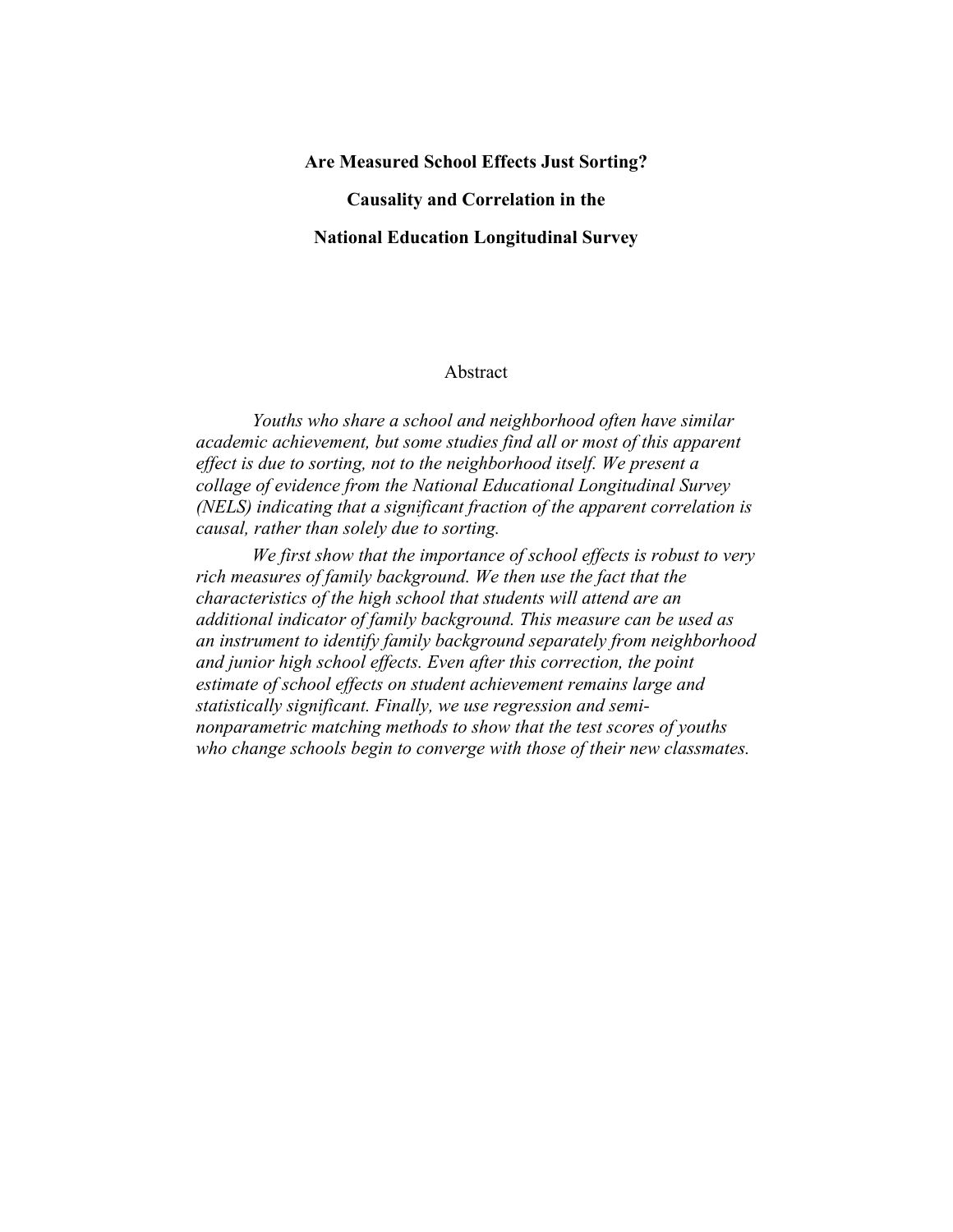Many families routinely pay tens and even hundreds of thousands of dollars to live in desirable neighborhoods with desirable schools. The features that make a school or neighborhood desirable typically include whether youths in the neighborhood study hard and avoid gangs, and whether adults in the neighborhood provide good role models and offer valuable networks of information and contacts. Conversely, disadvantaged families are often clustered in neighborhoods where many youths behave in ways that are not socially accepted, and where early drug use, high rates of teen pregnancy, high dropout rates, and low employment rates are common (Wilson, 1987, 1996).

A key question in the social sciences concerns the extent to which the correlations within a neighborhood are causal. It is possible that youths' success within a neighborhood is correlated merely because the children of advantaged families live near one another. When the correlations are purely due to sorting, then regardless of location, the children would do well because of their families' advantages.

The evidence for the causal impact of neighborhood effects is mixed (see citations below). Some (but not all) careful experiments with vouchers for public housing residents have found important causal neighborhood effects for some outcomes. At the same time, some regression analyses that include unusually complete measures of family background or that use one of several clever instrumental variables have failed to find statistically significant neighborhood results.

This study uses the National Education Longitudinal Survey (NELS) to present a series of analyses that shed light on the causal portion of the correlations. We first show that schools appear to affect outcomes, in that a student's test scores are well predicted by those of his or her classmates. We then show that merely enhancing the measurement of family background with a much richer set of measures than other analysts have used has almost no effect on the role of a school.

Extending the more traditional analyses, we devise a more structural estimate using an instrumental variable. In this analysis, we follow a suggestion made by Edward Glaeser (1996) to use information from people who change neighborhoods to help separate the causal from the merely correlational portions of estimated neighborhood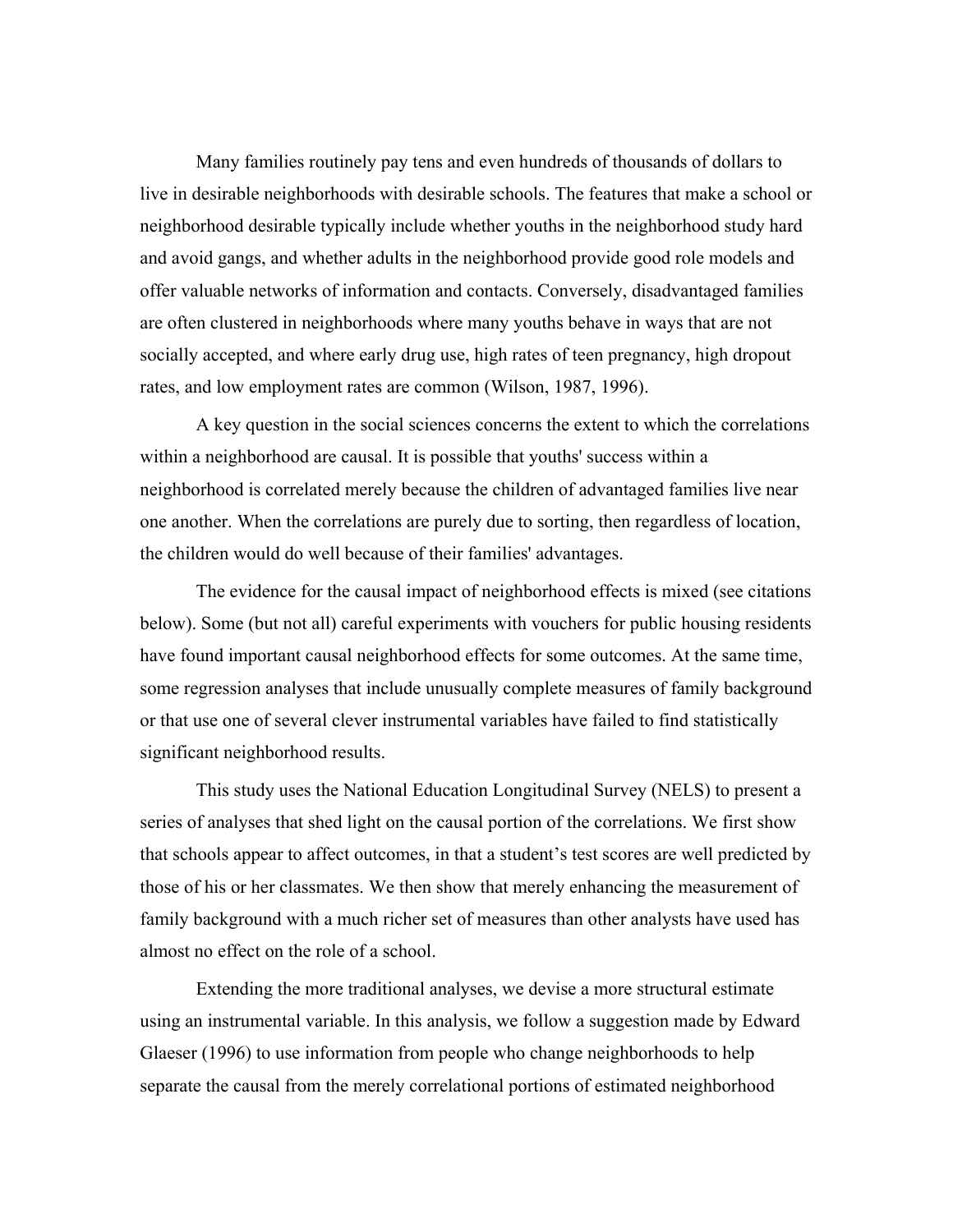effects. Our innovation is to use the quality of a future high school as an additional measure of family background. Because the characteristics of a future high school cannot *cause*  $8<sup>th</sup>$  grade academic achievement, their ability to predict achievement in  $8<sup>th</sup>$  grade is (under conditions specified below) due to their correlation with measured and unmeasured family background variables. Using this additional measure of family background as an instrument permits an unbiased estimate of the role of family background. This procedure also enables us to obtain estimates of school effects that are not biased by their correlation with family background.

Our final set of analyses demonstrates that the test scores of youth who move to a new school and neighborhood tend to converge with their new neighbors over the next several years. We conduct these analyses using both standard regression techniques and matching techniques.

The next section outlines the theory behind each of these four tests and provides a brief literature review for each. We then describe the data. The results section again steps through the three methods. We conclude with a summary and discussion of our collage of results.

#### **Theory and Methods**

Youths' success in school and other spheres of life can be correlated with school and neighborhood characteristics for many reasons. (Jencks and Peterson, 1991; Cook and Goss, 1996; and Duncan and Raudenbush, 1999, provide reviews.) Many of the links occur when classmates act as role models, provide information, create norms, and enforce norms with peer pressure. Similarly, adults in a neighborhood can contribute to youths' success in and outside of school when they act as role models; provide information about schools, families, and careers; and create and enforce norms. In addition, advantaged neighborhoods typically have better infrastructure, such as school quality, due in part to parents' ability to spend time and money and in part to greater political power.<sup>[1](#page-44-0)</sup>

At the same time, some of the correlation is surely due to sorting, not causality. That is, the presence of clusters of good role models is due to the choice of people who make good role models to live near each other. (In cases of racial discrimination, the co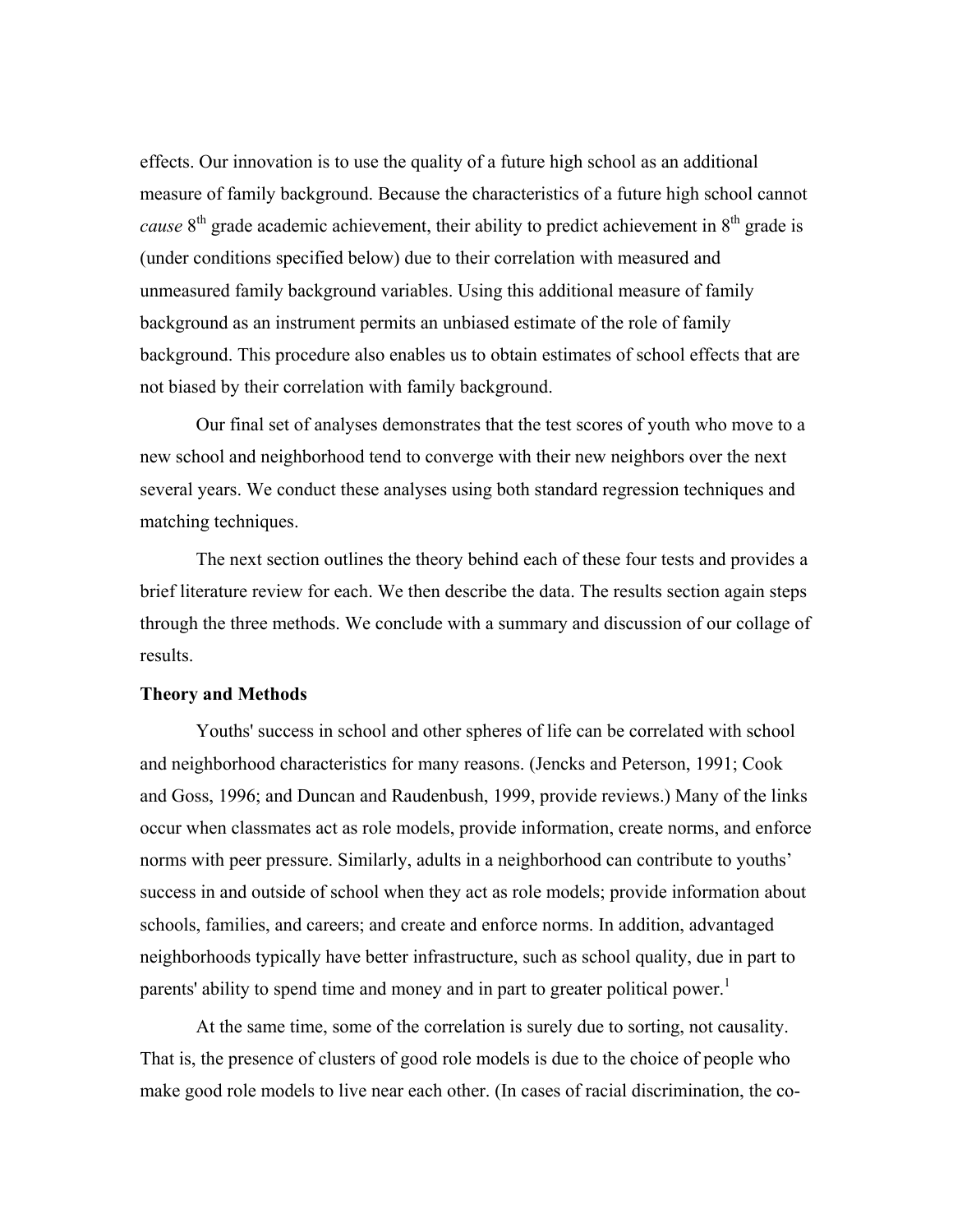location of disadvantaged groups may not be their own choice (Massey and Denton, 1993).

Formally, we assume that test scores in  $8<sup>th</sup>$  grade (*test<sub>i</sub>*) are depend on the academic ability of students' classmates (as measured by their average test scores, *Test<sub>JH</sub>*), true family background ( $FB<sub>i</sub><sup>*</sup>$ ), luck, and measurement error ( $e<sub>i</sub>$ ):

1. 
$$
test_i = B_i \cdot Test_{JHi} + B_2 \cdot FB_i^* + e_i.
$$

Throughout, variables subscripted *JH* and *HS* refer to characteristics of the junior high and the high school. Because we rely on average test scores as our measure of school and neighborhood quality, our procedure attributes to neighborhoods only the subset of attributes of a school or neighborhood that correlate with average test scores. This restrictive set of school and neighborhood attributes is not a problem as long as we focus on test scores as our outcome of interest.

We are concerned that family background is measured with error, so we observe an imperfect proxy for true family background  $FB_i^*$ , where:

$$
2. \qquad FB_i = FB_i^* + u_i.
$$

Conceptually, correctly measuring school and neighborhood effects requires the history of the neighborhoods that a child has lived in (Hanushek, 1986). But as is common in the literature, we measure school and neighborhood quality at a single point in time. Correspondingly, our cross-sectional estimates of the effects of schools and neighborhoods largely measure the role of a lifetime increase in neighborhood quality, not merely short-term changes.

Because of the difficulty in measuring family background (as in equation 2), the most convincing evidence that some of the disadvantages of a poor neighborhood are at least partly causal comes from experiments that moved a subset of disadvantaged families out of a ghetto neighborhood and into the suburbs. In the Gatreaux experiment, the Chicago Housing Authority provided rent vouchers that moved a number of central-city Chicago public housing residents into the suburbs or elsewhere in the central city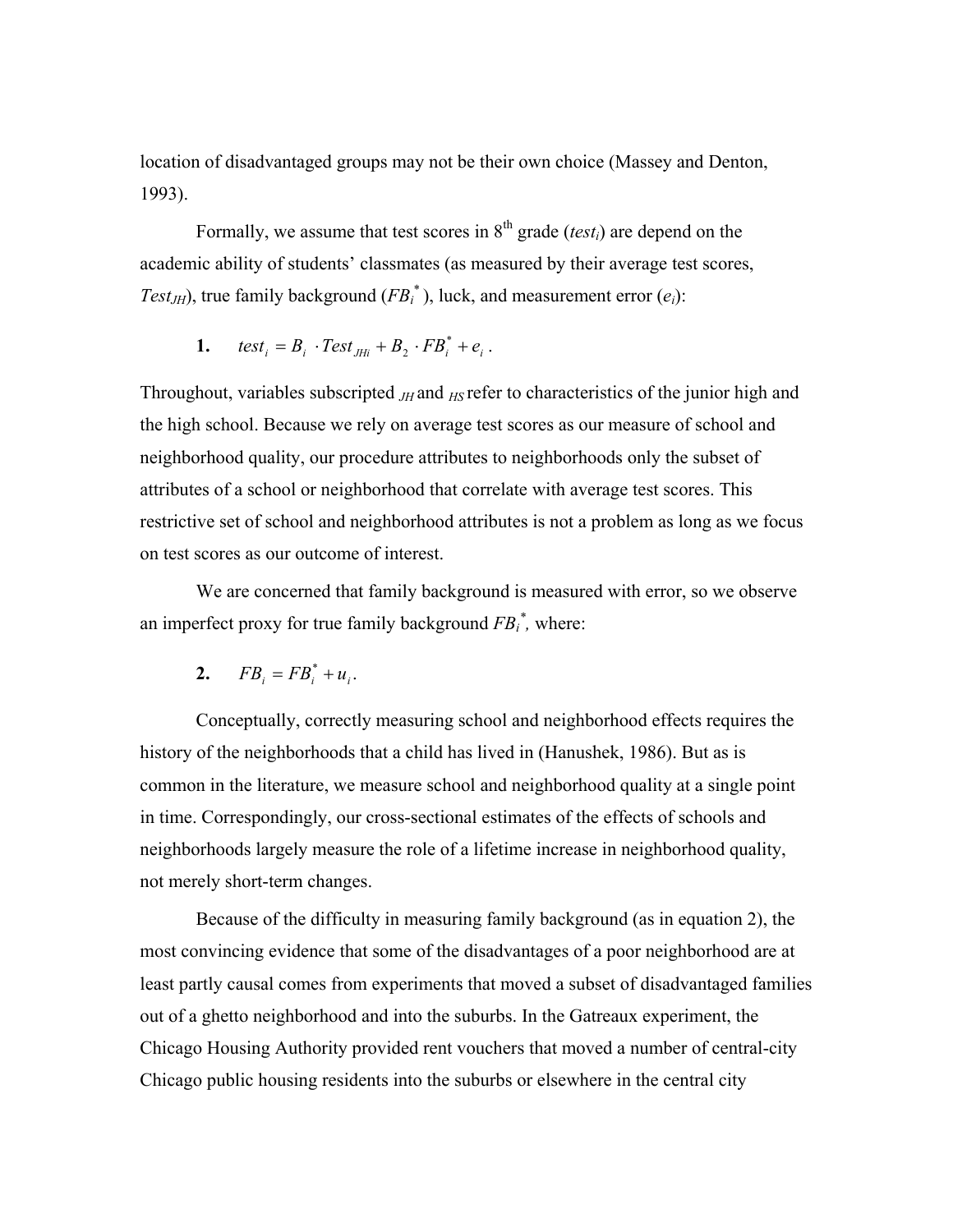(Rosenbaum, 1995). Because the assignment of families to suburban or city apartments was almost completely random, the Gatreaux experience provided a natural experiment for understanding the gains from housing desegregation.

The children who moved to the suburbs had much better academic success than did those who stayed in the cities. When the children were approximately 18, those who had moved to the suburbs had one-fourth the high school dropout rate of their counterparts who had moved within the poor neighborhoods of Chicago (5 percent vs. 20 percent). Moreover, children who grew up in the suburbs were more than twice as likely to attend college.

Preliminary evidence from similar experiments in other cities suggests that movement away from high-crime areas lowers youths' involvement in some juvenile crime and improves adults' health, reduces rates of crime victimization, and (in some studies) increases employment and earnings (Ludwig, Duncan, and Hirschfield, 1999; Ludwig, Duncan, and Pinkston, 2001; Katz et al., 2000). At the same time, many of the estimated neighborhood effects are not statistically significant, and in some studies better neighborhoods predict worse outcomes. Moreover, these experimental populations are not representative of youths in general because they focus on the very poor and on households that have chosen to participate.

The anthropological literature on very disadvantaged neighborhoods also provides evidence that within-neighborhood correlations are at least partly causal. In the nation's worst neighborhoods, young men are more likely to consider gangs, not school, the dominant institution. In these settings, many students perceive that "playing by the rules" by working hard in school and staying out of trouble with the law does not pay; schools are often quite bad, and employment prospects even after graduating from high school are poor. Moreover, youths are more likely to be punished than rewarded by their peers for academic success. (Cook and Ludwig, 1998, review the evidence for and against this claim.)

#### **The Standard Method**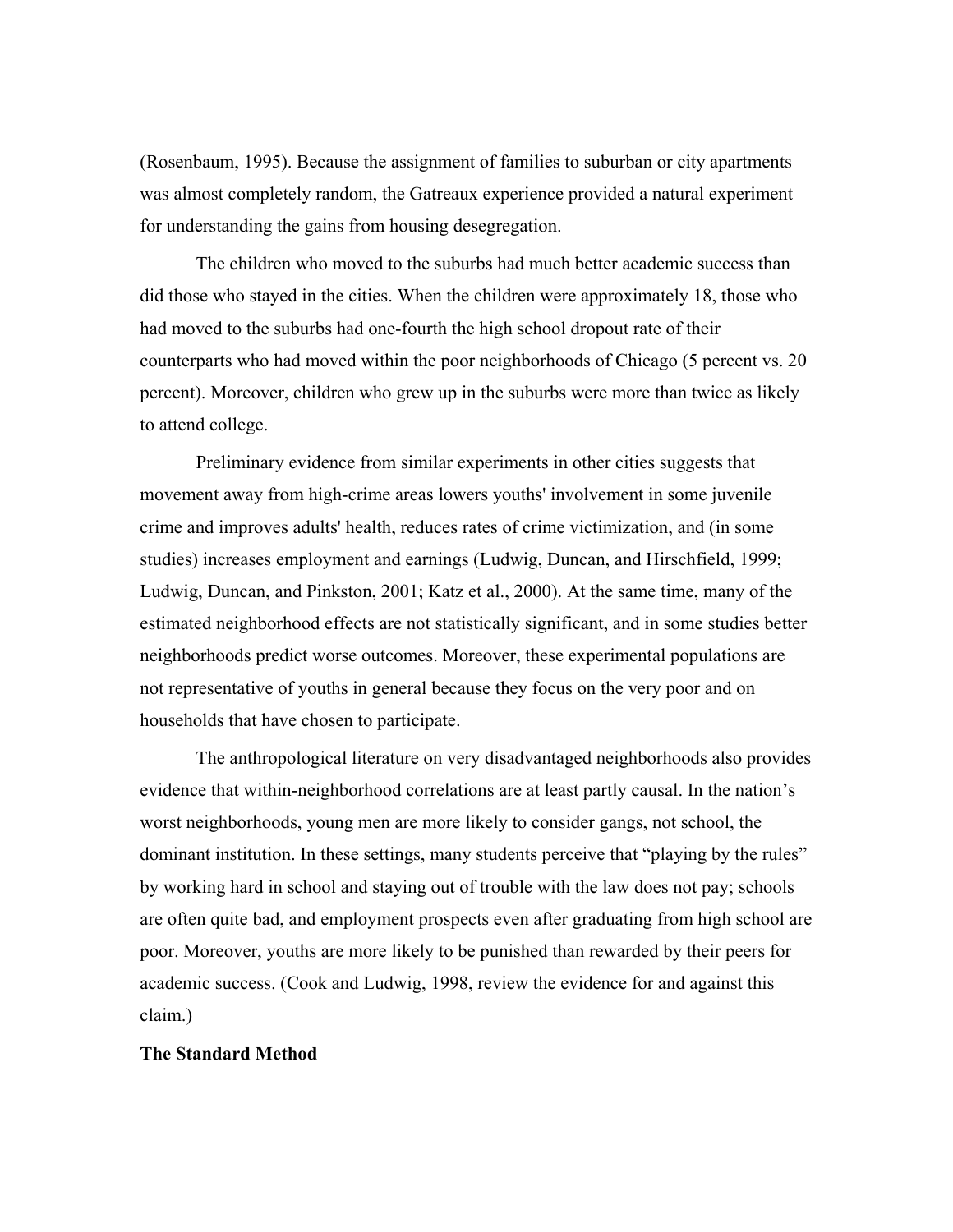When experimental data are not available, it is necessary to estimate a specification similar to equation 1 with field data. One advantage our regression analyses based on a national sample have over experiments is that they cover a representative sample of Americans, not just those who are eligible for housing vouchers. A disadvantage is that the results are often biased because of measurement problems (equation 2).

A typical study estimates a version of equation 1 while ignoring measurement error on family background:

$$
3. \quad \text{test}_i = b_1 \cdot \text{Test}_{JHi} + b_2 \cdot \text{FB}_i + e_i^{\prime}.
$$

A number of analysts attempt to control for family background using measurable characteristics such as parental education and income. In many cases, substantial correlations with youths' educational attainment remain (that is, the estimate of effects of peers, *b1,* is large even after controlling for many observable features of the family. As the number of controls rises, the effect of the school or neighborhood typically declines and sometimes loses statistical significance (Brooks-Gunn, Duncan, and Aber, 1997).

While interesting, these cross-sectional analyses are unable to disentangle why youths' academic and social success are correlated within a neighborhood (Manski, 1995). Coefficient estimates from equation 3 are subject to two important problems. First, because family background is measured with error, the coefficient  $b_2$  is biased down. Second, family background and school and neighborhood quality are positively correlated. Thus, mismeasurement of family background biases the coefficient on the average test scores upward. While acknowledging these important problems, a number of scholars have estimated versions of equation 3 (e.g., Gaviria and Raphael, 2001; Brooks-Gunn, Duncan, and Aber, 1997; many others have estimated versions in first-difference form).

In spite of these limitations, our first set of results follows this method, taking advantage of the uniquely rich measures of family background in the NELS dataset. Thus, if the estimated effect of peers  $(b<sub>1</sub>)$  diminishes substantially when we move from a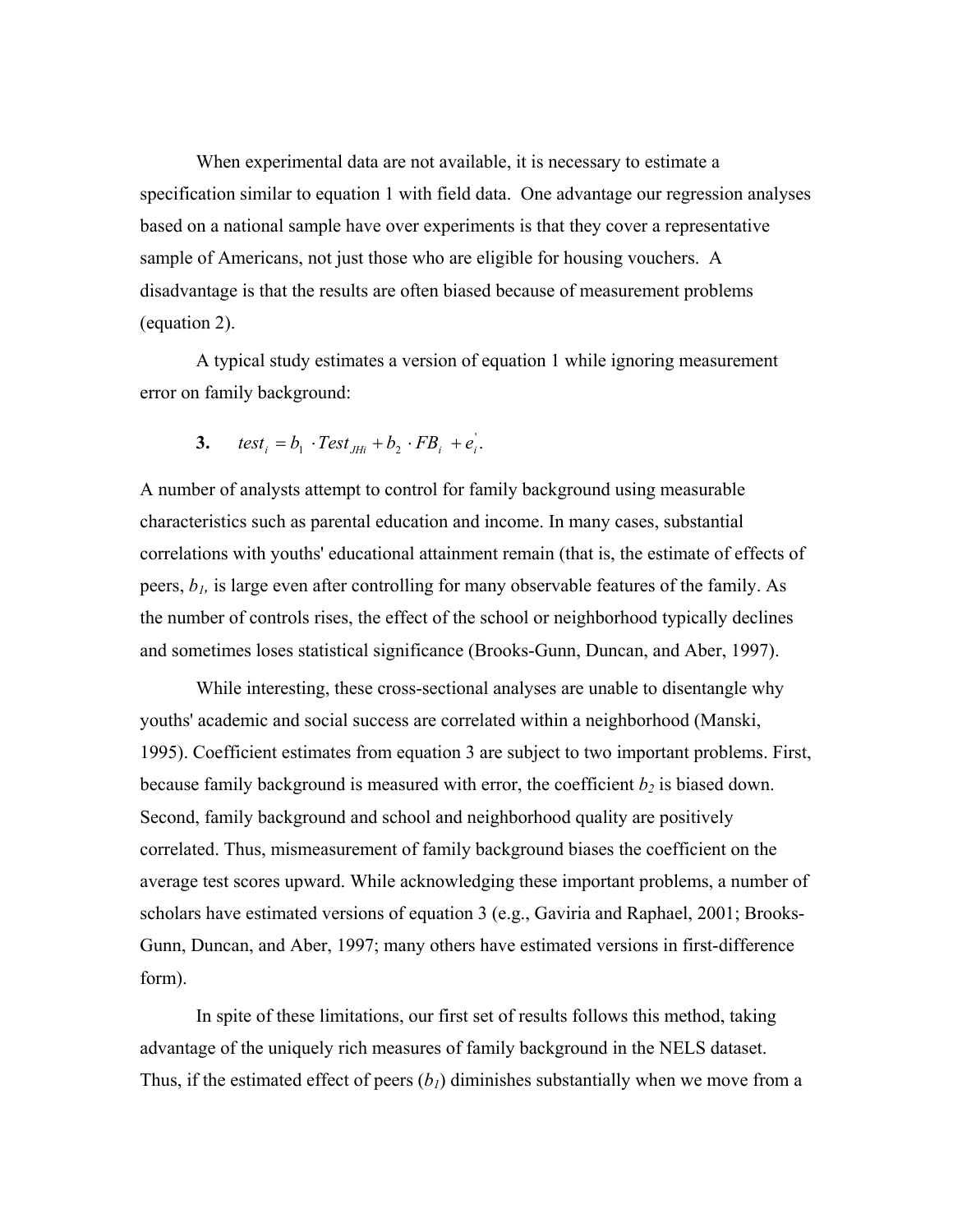standard set of controls to the richer set of measures, it is likely that continued improvements in measures of family background may eliminate the estimated effects of neighborhoods and schools.

# Incremental Sorting between  $8<sup>th</sup>$  and  $10<sup>th</sup>$  Grade

 To address the potential biases due to sorting, we need to examine how students are allocated to schools and neighborhoods. Most youths continue on from a junior high school to the main high school it feeds into. The families of some youths move between 8<sup>th</sup> and 10<sup>th</sup> grades, enrolling their children in new neighborhood schools. Some youths do not move with their classmates to a junior high's main high school even when their families remain in the same location because they enroll in a nearby private or specialized public high school. Still others may move from a private junior high to a nearby public school. The samples for our next analyses consist of youths who did not continue to the main high school fed by their junior high schools.

### **A first look at sorting**

While the standard method described above looks for evidence of school effects, a complementary analysis examines the extent of sorting. Consider the extreme model where school rejects are solely due to sorting but there is some random error in the initial allocations of students to schools. In this case, when a child moves from school, to school<sub>2</sub>, the child and his or her family would already look like the students at school<sub>2</sub>. In contrast, consider the extreme circumstance where some families move randomly to other schools. In this instance, the child would be no more like his or her new classmates in school<sub>2</sub> than like his or her former classmates at school<sub>1</sub>.

To see whether the data approximate either of these extreme cases, we look at how much youths who do not attend their junior high school's main high school resemble students at their new school (*Quality<sub>ActualHS</sub>*), and at how much they resemble the students in the school they would have attended if they had stayed with most of their classmates (*Quality<sub>MainHS</sub>*). This regression is purely noncausal: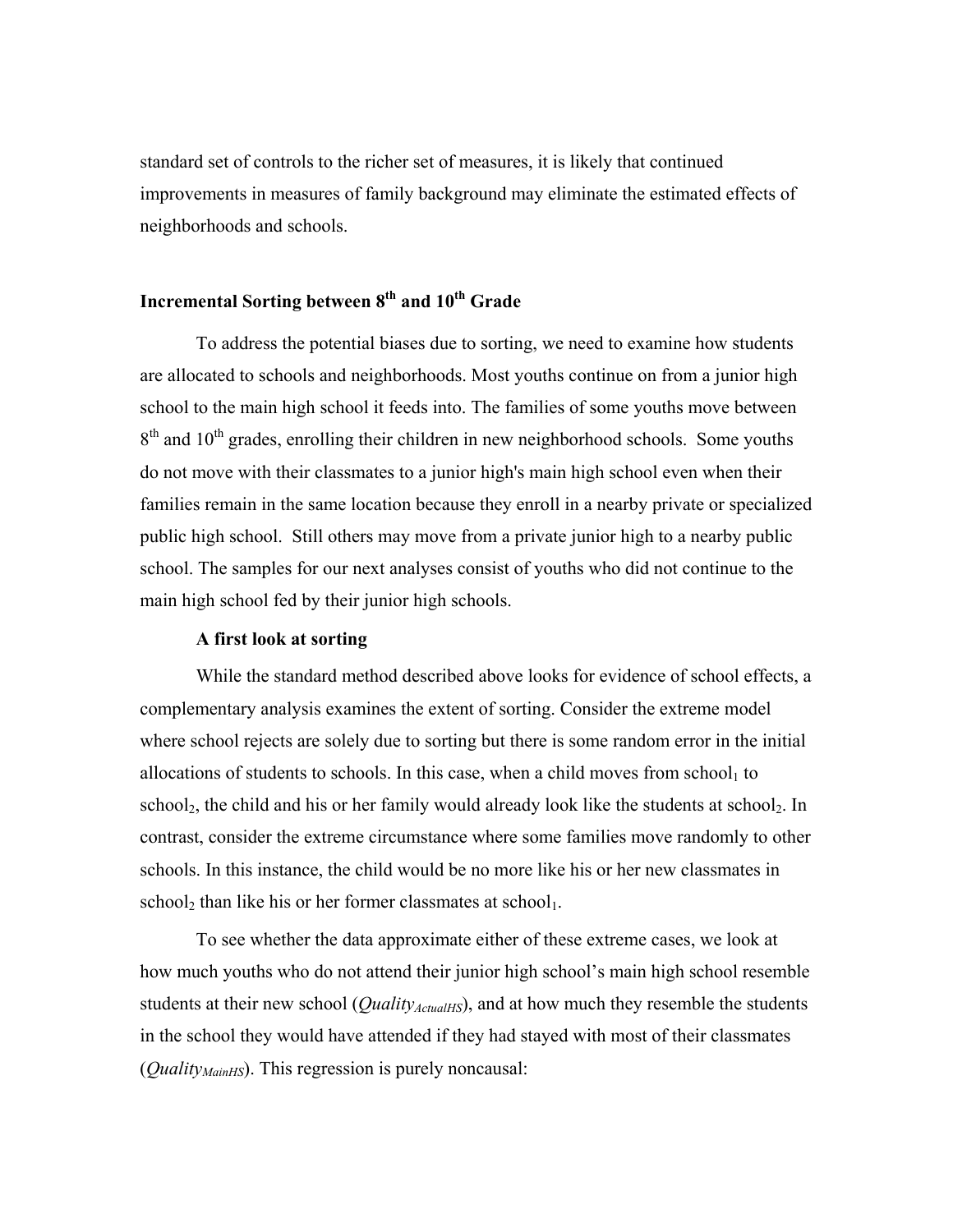**4.** Test<sub>i</sub> = 
$$
a_1 \cdot \text{Quality}_{MainHSi} + a_2 \cdot \text{Quality}_{ActualHSi} + a_3 \cdot FB_i + g_i
$$
.

The results of equation 4 find that for this sample of youths  $Test_i = 0.356 (0.079)$ <sup>\*</sup>  $\mathcal{Q}$ uality<sub>MainHS</sub> + 0.289 (.085)  $\mathcal{Q}$ uality<sub>ActualHS</sub> + 0.685 (0.063) *FB*<sub>i</sub>, R<sup>2</sup> = .292,

where the indices of high school and family background quality are defined in Tables A2 and A3, and standard errors are in parentheses.) This suggests that sorting is important, and below we incorporate this insight in a more formal approach.

#### **Instrumental Variables Approach**

More formally, when families move, we assume that parents consider the academic qualifications of their children in choosing a new home. In fact, a poor match between a youth's achievement and that of his or her classmates may help motivate some voluntary moves. We also assume that the quality of the student-school match contributes to the decision to start or stop paying for private school. At the same time, we assume that many factors that led to imperfect matches continue to hold; for example, parents with strong opinions about the importance of school quality will continue to hold those opinions.

These scenarios imply that, on average, youths who do not attend their neighborhood's main high school end up with a better match between their true family background and their high school quality than if they had continued on to the main high school. Thus, high school quality (*Quality*<sup>\*</sup><sub>HS</sub>) is an average of true junior high quality and family background, as well as random shocks, *vi*:

#### **5.**  $\quad$  *Quality*<sup>\*</sup><sub>*HSi</sub>* =  $D_i \cdot$ *Quality*<sup>\*</sup><sub>*JHi*</sub> +  $D_2 \cdot FB_i^* + v_i$  $D_2 \cdot FB_i^* + v_i$  $D_2 \cdot FB_i^* + v_i$ <sup>2</sup></sub>  $\mathcal{Q}$ uality $^*_{HSi} = D_i \cdot \mathcal{Q}$ uality $^*_{JHi} + D_2 \cdot FB_i^* + v_i$

We use this model of sorting between junior high and high school in the estimation strategy outlined below. Below we also discuss how the model is affected by changes in family characteristics (for example, if the parents divorce) or academic ability (as measured by test scores), as well as the quality of a student's high school.

Given the measurement problems that plague the estimation of equation 3, several researchers have searched for instrumental variables. The challenge here is to find a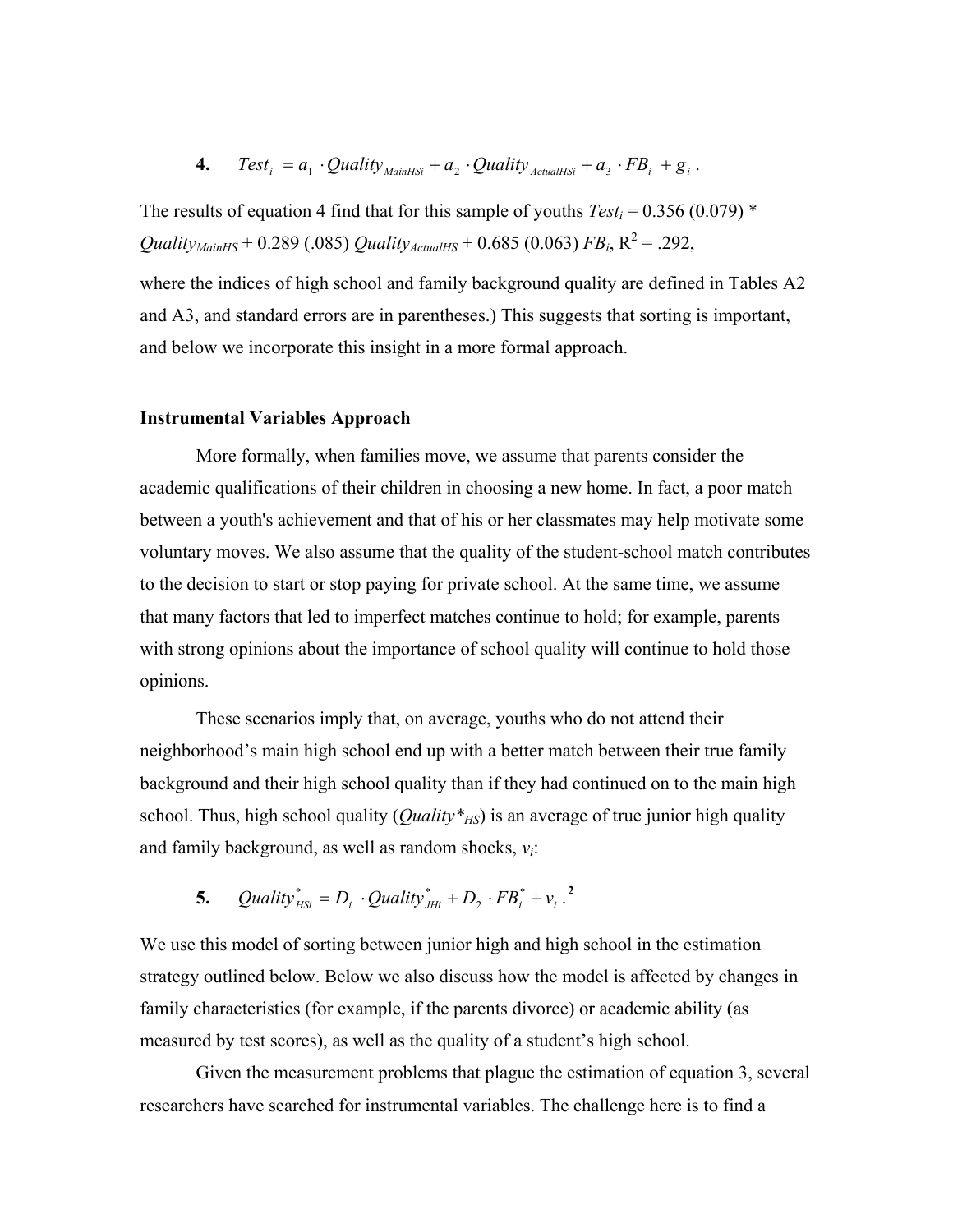factor that is correlated with neighborhood quality, but is not correlated with the family background or unmeasured variables that affect the outcome measure. Although each of the instrumental variable studies has much to recommend it, none passes this stringent test completely convincingly.

For example, Evans and his co-authors (1992) have instrumented for neighborhood quality using metropolitan-level variables. Using the assumption that parents choose neighborhoods but not metropolitan areas, they have found no significant neighborhood effects. At the same time, the validity of their instruments is open to question. As Duncan and Raudenbush (2001) have noted, the procedures require that characteristics of the city and metropolitan area must not influence youths' success. In addition, the procedures may lead to biased results if families choose their metropolitan area in part on the basis of average school or neighborhood quality.

Aaronson (1998) and Plotnick and Hoffman (1999) have used the difference in neighborhoods that sisters live in to identify the portion of neighborhood effects not due to omitted family characteristics. In some, but not all, specifications they have found that, in the PSID, a sister who spent more of her life living in a relatively advantaged neighborhood had a higher rate of high school graduation. The difficulty with this approach is that many families live in more than one neighborhood type while their children are adolescents. Moreover, families that move to quite different neighborhoods are often motivated by events such as divorce that have independent effects on youths' outcomes. Thus precision was often low, and results changed with modest changes in specification.

 Like Aaronson (1998) and Plotnick and Hoffman (1999), we use information from school changers to distinguish the effects of family background from those of the neighborhood. Like these studies, our sample for identification includes only "movers." In our procedure, movers include both youths whose families change residence between junior high and high school and youths who do not attend the high school most of their junior high classmates attend.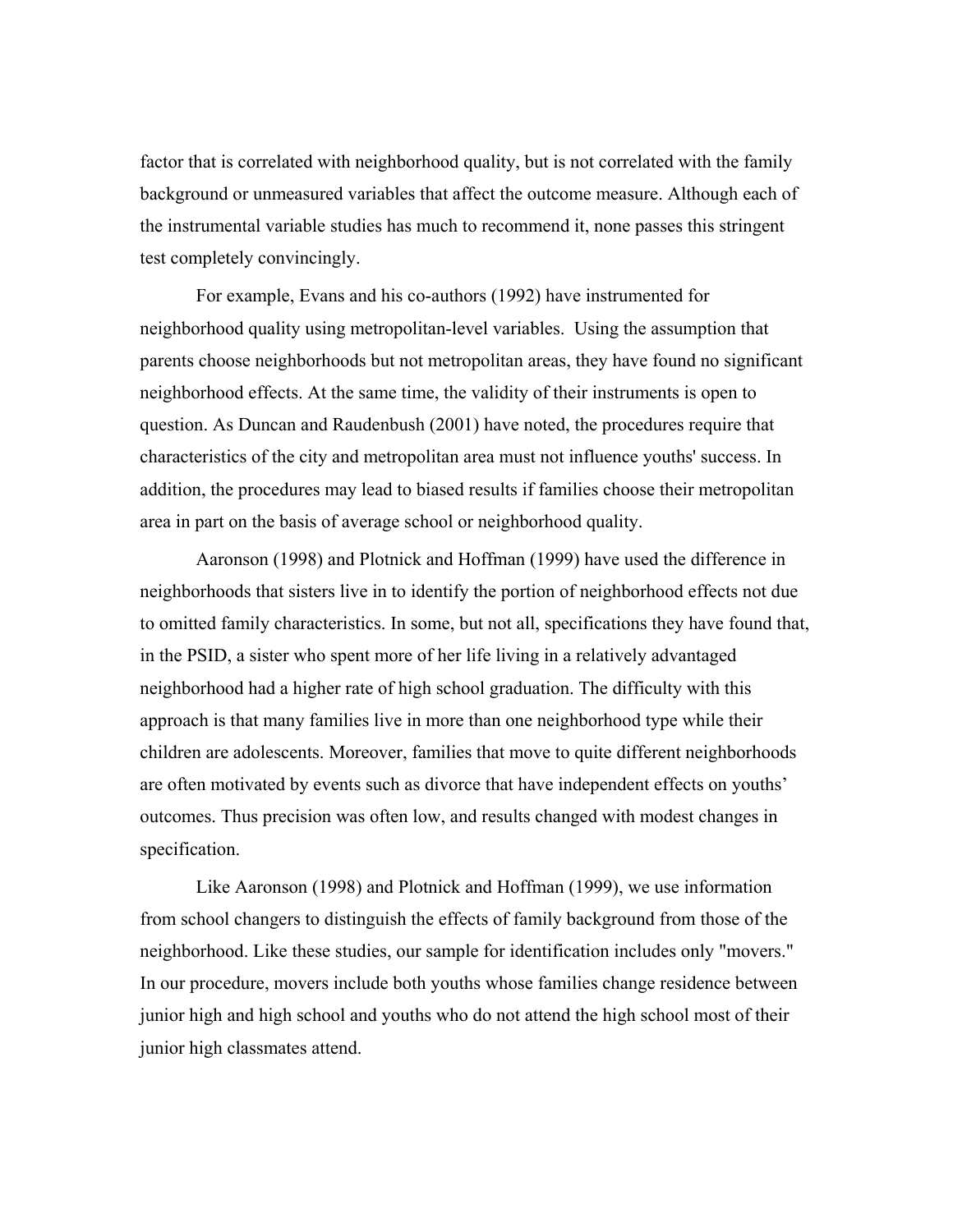In our instrumental variable approach, our identification strategy is the converse of Aaronson's (1998) and of Plotnick and Hoffman's (1999). They use the fact that neighborhood location is partly causal (net of family background) to identify the true effect of location. We use the fact that high school quality is due partly to family background (net of junior high effects) to identify the true effect of family background. Importantly, we use information about the schools that youths do not yet attend; this implies that high school quality measures only family background, not the causal effect of schools and neighborhoods.<sup>[3](#page-44-2)</sup> In a related study, Glaeser et al. (1996) control for neighborhood fixed effects and look at average differences in youths' behavior over time; we control for junior high school and neighborhood effects and look at individual changes in neighborhood and junior high surroundings.

 Our identification strategy uses the same source of identifying variation used by Gaviria and Raphael (2001). Gaviria and Raphael (2001, table 5) find that youths who move to a new high school report smoking, using drugs, and other behaviors at roughly similar rates to students in the new high school. They interpret this result as mixed evidence of sorting (which they associate with a higher correlation for movers than for those who stay). In contrast, we read their evidence as consistent with substantial incremental sorting between junior high school and high school, in that youths not yet attending a high school already resemble those who will be their future peers. Throughout this paper, we study the influence of school-based interactions on a sample of junior high school students. In contrast, much of the literature on peer effects analyzes neighborhoods, often measured for convenience by census tracts. Schools are more natural units of analysis young teens spend many of their waking hours at school and much of their free time with peers who are also classmates. For example, Gaviria and Raphael (2001) document the importance of within-school friendships in the NELS dataset we study. To the extent that students who live near each other attend different schools, it is likely that their parents' priorities and their own capabilities and preferences are more similar to those of their classmates than to those of their neighbors. For example, a student at an elite private school probably has more in common with and is more influenced by his or her classmates than by neighbors. Moreover, his or her parents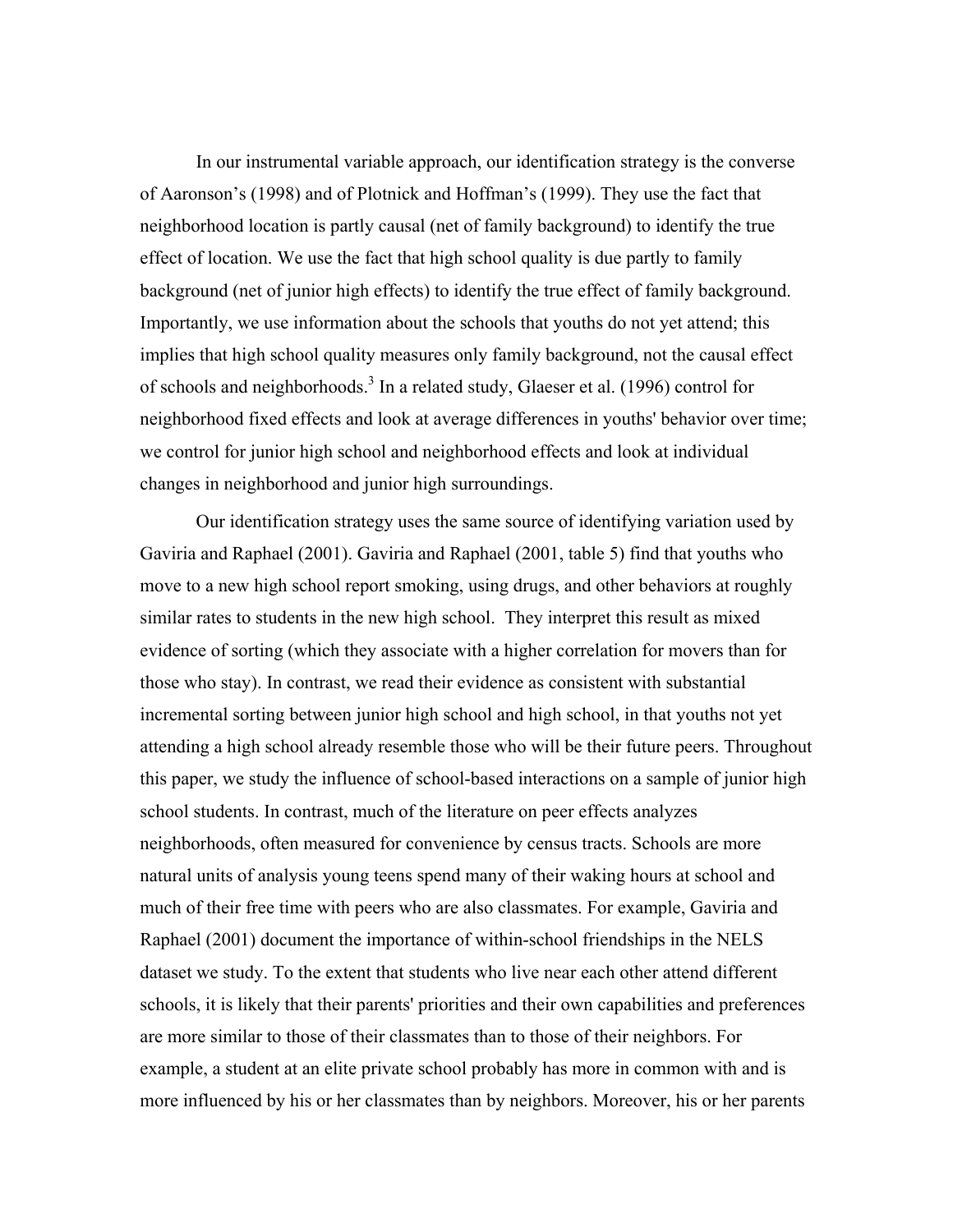probably have more in common with his or her classmates' parents than with neighbors. Below we refer to school and neighborhood effects interchangeably because school and neighborhood go together for the vast majority of the sample; thus our measures cannot distinguish the individual effects of the two sets of influences.

#### **Identifying family background**

While the previous three tests are intended to be interesting and descriptive, we now add more structure to the model. Under the assumptions we outline, our strategy will lead to consistent estimates of the causal effects of neighborhoods.

 Because many youths move to a high school that fits their characteristics more closely than did their junior high's main high school (as in equation 5), high school quality is a potential instrument for family background. To see that our measure of high school quality, *Quality<sub>HS</sub>*, is an appropriate instrument, note that it correlates with our measure of family background (*FBi*) on the assumption that students who do not attend the high school of their junior high peers partially sort themselves in the years between  $8<sup>th</sup>$  and  $10<sup>th</sup>$  grade (equation 5). That is, students who appeared advantaged relative to their junior high classmates on average attend above-average high schools. We will show that this correlation holds in the data.

High school quality must also correlate with true family background  $(FB^*)$  but not with measurement error on family background  $(u_i)$ ; that is, as is assumed in equation 5, we need sorting to reflect true family background, not merely the observable portion of it. This assumption is plausible, given the positive correlations of high school quality and observable family background that we report below.

Less obviously, we need *Quality<sub>HS</sub>* to be uncorrelated with academic ability that is not due to school quality or family background (*ei*: equation 1). This assumption would not hold, for example, if high-achieving students (given their observable characteristics) were more frequently accepted into and given scholarships to selective high schools.

 We performed two analyses that suggest this potential problem is not serious. First, we estimated the sorting equation 5 and included an estimate of *ei* (specifically, the residual from estimating equation 3 using our index of observable family background,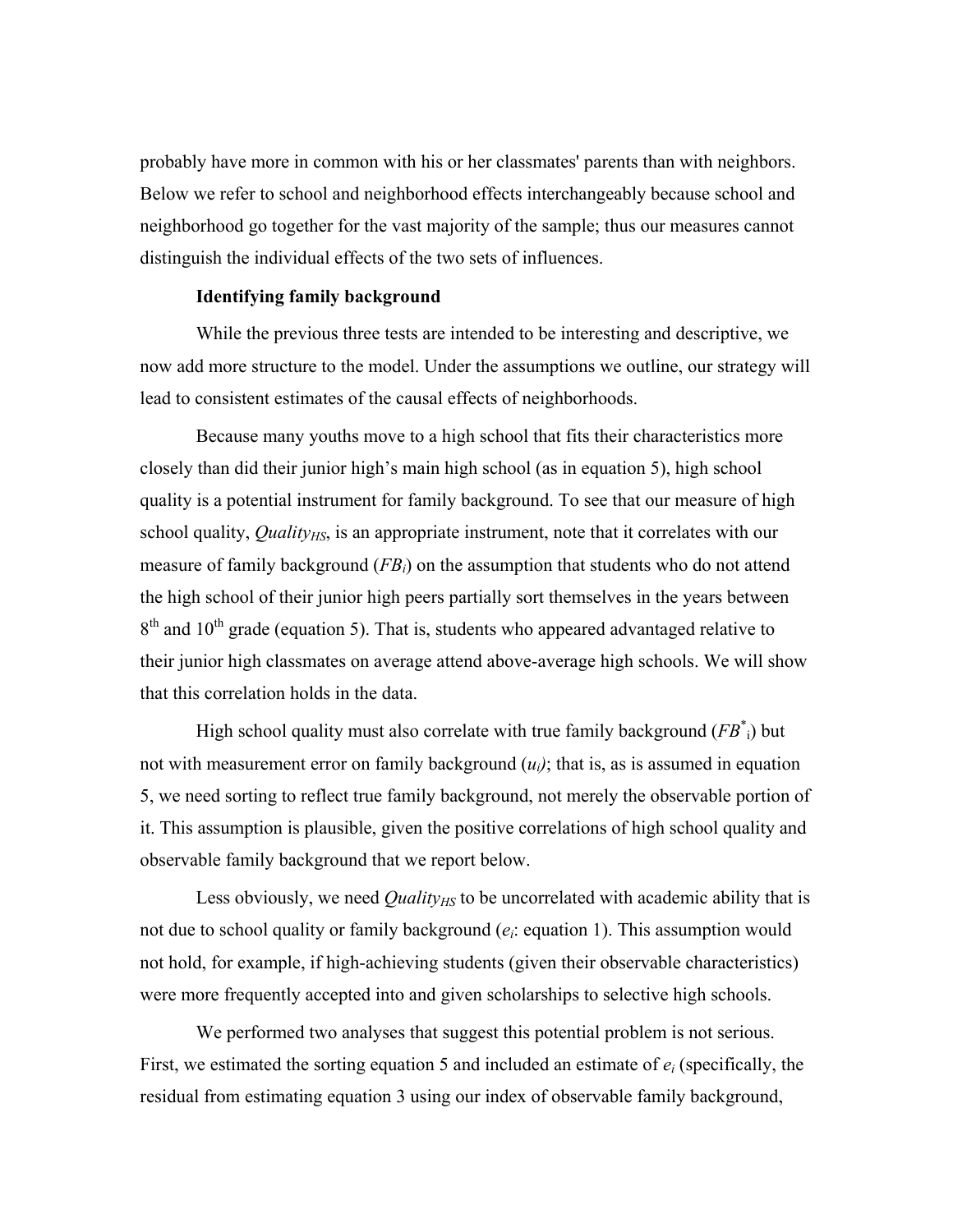*FB*<sub>i</sub>). The coefficient on the residual was small and not significant. Second, we reran all analyses, dropping students who attend high schools that are most likely to be selective (specifically, private high schools that are not Catholic). This restriction never affected the results.

#### **Catch-up at new schools**

If the estimated effects of school quality are largely causal, then the test scores and other outcomes of a youth's move to a new school should quickly converge to the outcomes of the youths already there. Intuitively, if a student attends a somewhat better high school (in terms of academic achievement) and quickly attains the academic level of his or her new classmates, it appears that school effects are largely causal. We estimate the changes in test scores of students who do not attend the same high school attended by most of their junior high classmates:

**6.** Test12<sub>i</sub> = 
$$
c_0 \cdot Test8_i + c_1 \cdot Quality_{MainHSi} + c_2 \cdot Quality_{Actually} + v_i
$$
,

where  $Test12_i$  and  $Test8_i$  are the student's achievement scores in 12<sup>th</sup> and 8<sup>th</sup> grades respectively.

Hanushek and his colleagues (forthcoming) report a similar specification. Consistent with the theory we present here, they find significant catch-up among students who move to a new school of markedly higher or lower quality than their previous school. Their very large sample permits them to look at the effect of the changes in the test scores of peers (by using variation in classmates who move in addition to those who simply change schools). Moreover, they find convergence when new students arrive in an existing school, in that students who do not change schools have test scores that slowly converge with those of their new classmates.

A youth's test scores could appear to converge with those of his or her new classmates regardless of the effects of peers and a new school if the move to a new school is due to a shock to the student's family. For example, if parental divorce leads to a job loss, then a family may move to a less advantaged neighborhood and a youth may not learn as much in high school; this correlation would not necessarily be due to the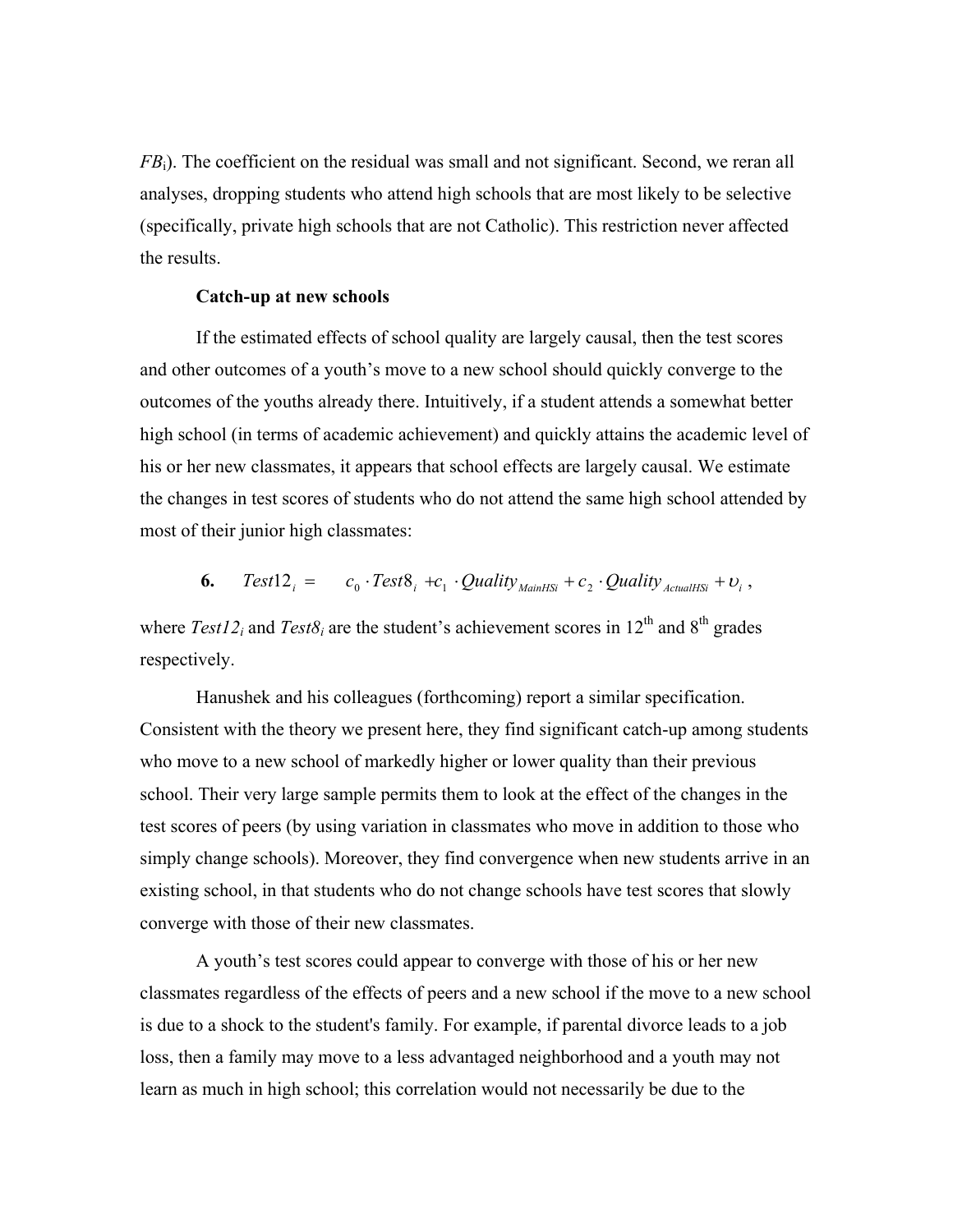neighborhood change. Thus we rerun these results on families without a divorce or remarriage and control for changes in family income.

# **Case-control matching**

It is possible that schools have different effects on youth with different ability and achievement levels (as measured by test scores). For example, a small high school might be best for the average child in a junior high, but might not have the enrichment or advanced courses that are important for the best students and that are only available at a large high school. To see if these factors are important, we match each youth with a student who has very similar academic achievement in  $8<sup>th</sup>$  grade.

For each child who left a junior high, we chose another child in that junior high with the closest test scores in eighth grade. We then ran the case-control regression controlling for which child moved away from the main high school (*moverj*) fed by that junior high *j*:

**7.** Test12<sub>i</sub> =  $c_0$  Test8<sub>i</sub> +  $c_1$  Quality<sub>HSi</sub> +  $c_2$  mover<sub>i</sub> + fixed effects for each *matched pairi+ errorj.* 

#### **Measurement Issues**

*Family background:* Each of our constructs, such as family background, consists of a vast array of attributes, including family income, parental education, family structure, and many others. To facilitate estimation of the instrumental variable technique, we create an index of family background equal to the best predictor of test scores. That is, we run:

$$
test_i = \boldsymbol{C} * X_i,
$$

where *X* is the vector including family income, parental education, and so forth. The complete variable list and results are listed in Table A1. The predicted value of test scores is used as the index of observable family background:

$$
FB_i = \hat{c} * X_i.
$$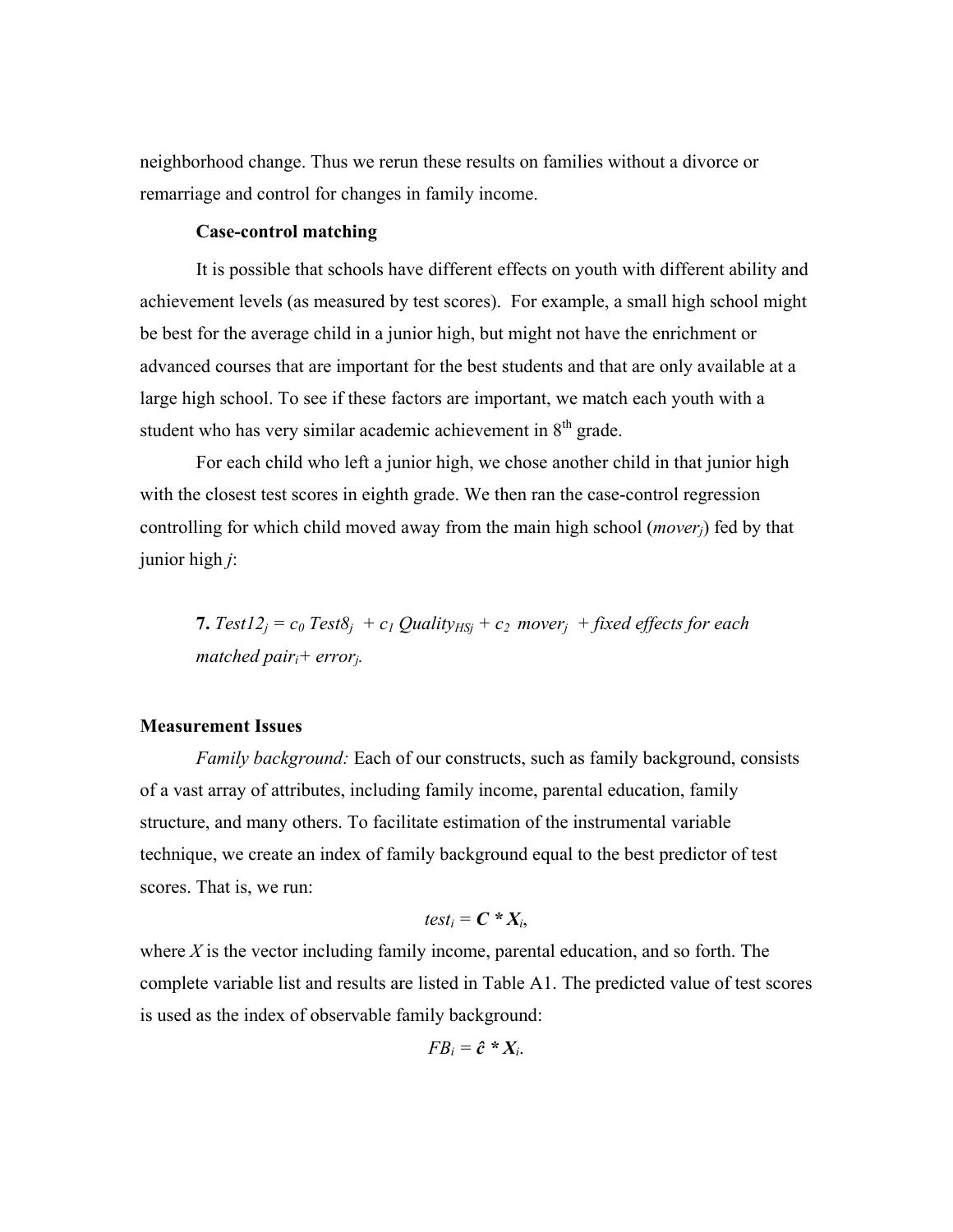Results were similar if we created the index of family background as the first principle component of the various measures.

*Junior high quality:* When calculating observable junior high school quality (*Test<sub>IH</sub>*) for student *i*, we use the average test score of all students other than student *i*.

*The measures of high school quality used as instruments:* We typically have only one test score for youths who move to an alternative high school. Thus we use the characteristics of that high school to create an index of quality by regressing school characteristics against student test scores and using predicted test scores. The list of characteristics includes the proportion of students receiving subsidized school lunches, proportion minority, and proportion living in single-parent families. Table A2 includes the complete variable list. The school characteristics are measured when the youth is in  $10^{th}$  grade.

 *Estimating standard errors:* The dataset has multiple observations within a junior high school. We estimate jackknifed standard errors that correct for the clustering of the data (Stata Press, 2001: 15).

# **Data**

The National Education Longitudinal Study of 1988 (NELS) was sponsored by the National Center for Education Statistics and carried out by the National Opinion Research Center. NELS was designed to provide trend data about critical transitions experienced by young people as they develop, attend school, and embark on their careers. The base year (1988) survey was a multifaceted study with questionnaires for students, teachers, parents, and the school.

Sampling was first conducted at the school level and then at the student level within schools. The data were drawn from a sample of 1,000 schools (800 public schools and 200 private schools, including parochial institutions). The three follow-ups revisited (most of) the same sample of students in 1990, 1992, and 1994; that is, when the respondents were typically in the  $10^{th}$  grade, in the  $12^{th}$  grade, and roughly two years after high school graduation. We use data from the 1988 and 1990 surveys, and obtain a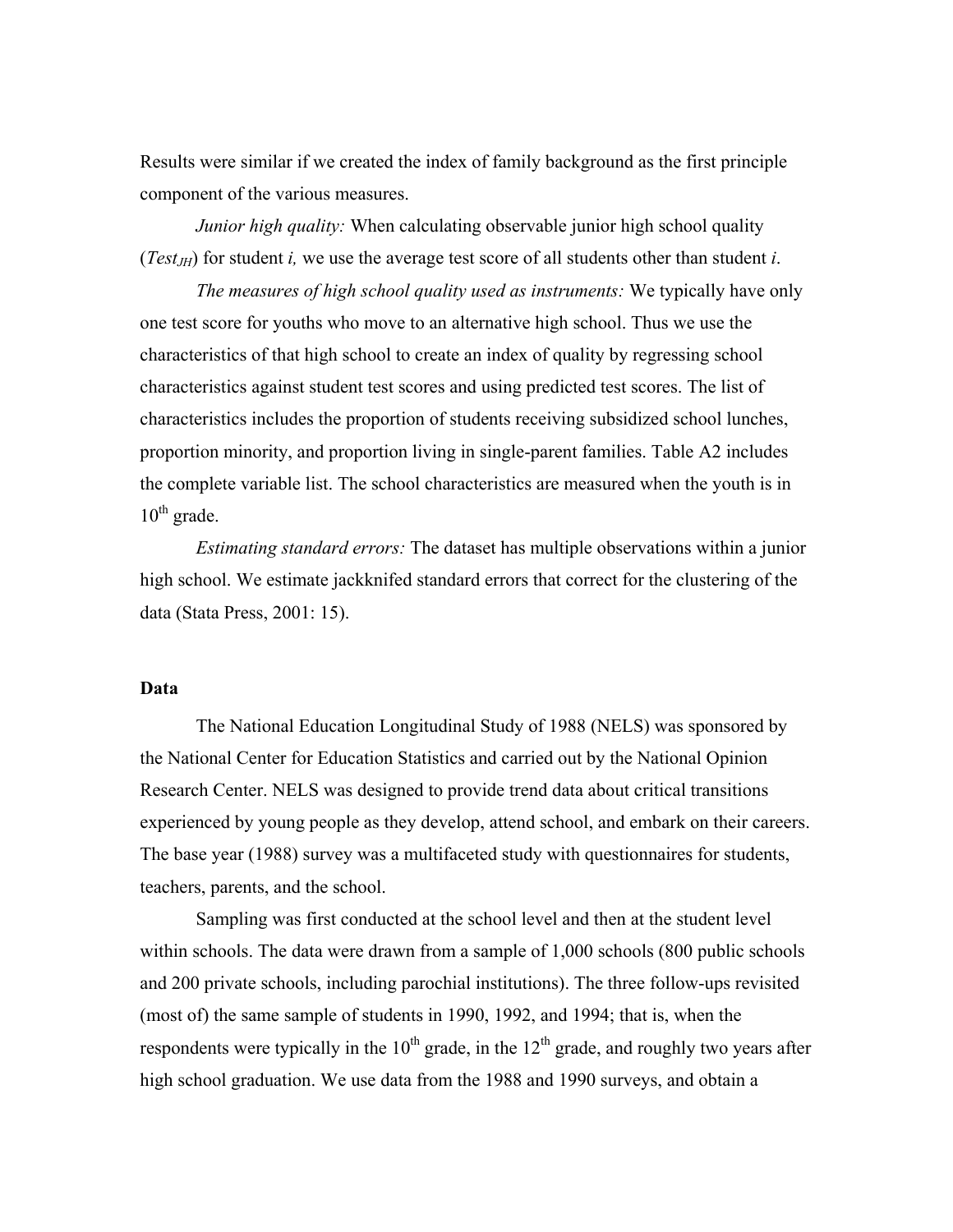sample of approximately 14,000 students. After dropping students from junior high schools in which there were too few students, we use a sample of 11,939 for the analysis.<sup>4</sup>

**Defining the movers sample:** The NELS started with an average sample of 25 students per junior high school, sampled in  $8<sup>th</sup>$  grade in 1988. Matching between youths and schools (as best we can observe) is imperfect in 1988. Moreover, junior high schools contain substantial heterogeneity. Thus, in a world of no transaction or moving costs, it appears that many youths could improve the match between themselves and their school [by choosing a specific high school]. Nevertheless, in the 1990 survey, the majority of students from each junior high attended a common high school. Many forces ranging from the transaction costs of selling a home to the costs of changing jobs for parents to the social disruption parents and children suffer lead most parents not to move during the years when the focal youth is in  $8<sup>th</sup>$  to  $10<sup>th</sup>$  grade, even if the family-school match is imperfect. Thus we restrict our sample to "movers," those youths who did not attend the main high school.

We first identified junior high schools in which a plurality attended a single high school but at least one student attended a different high school.<sup>5</sup> We termed this high school the main high school. Drawn from these junior highs, our sample consists of the youths who did *not* attend the main high school. In addition, we dropped junior highs with fewer than eight students because we were not certain of being able to correctly identify the main and alternative high schools in this sample.

**Socioeconomic status and family background:** In the construction of the index of family background, a number of variables are used that previous research has determined are important predictors of youths' educational attainment and behavior. The NELS contains multiple measures of family background and family involvement in education that many studies lack.

The measures of socioeconomic status are created from both parent and student questionnaires. The set of variables includes occupational status (using Duncan's index), parental education, and family income. These variables are converted into z-scores with mean zero and standard deviation equal to one. When there are missing values for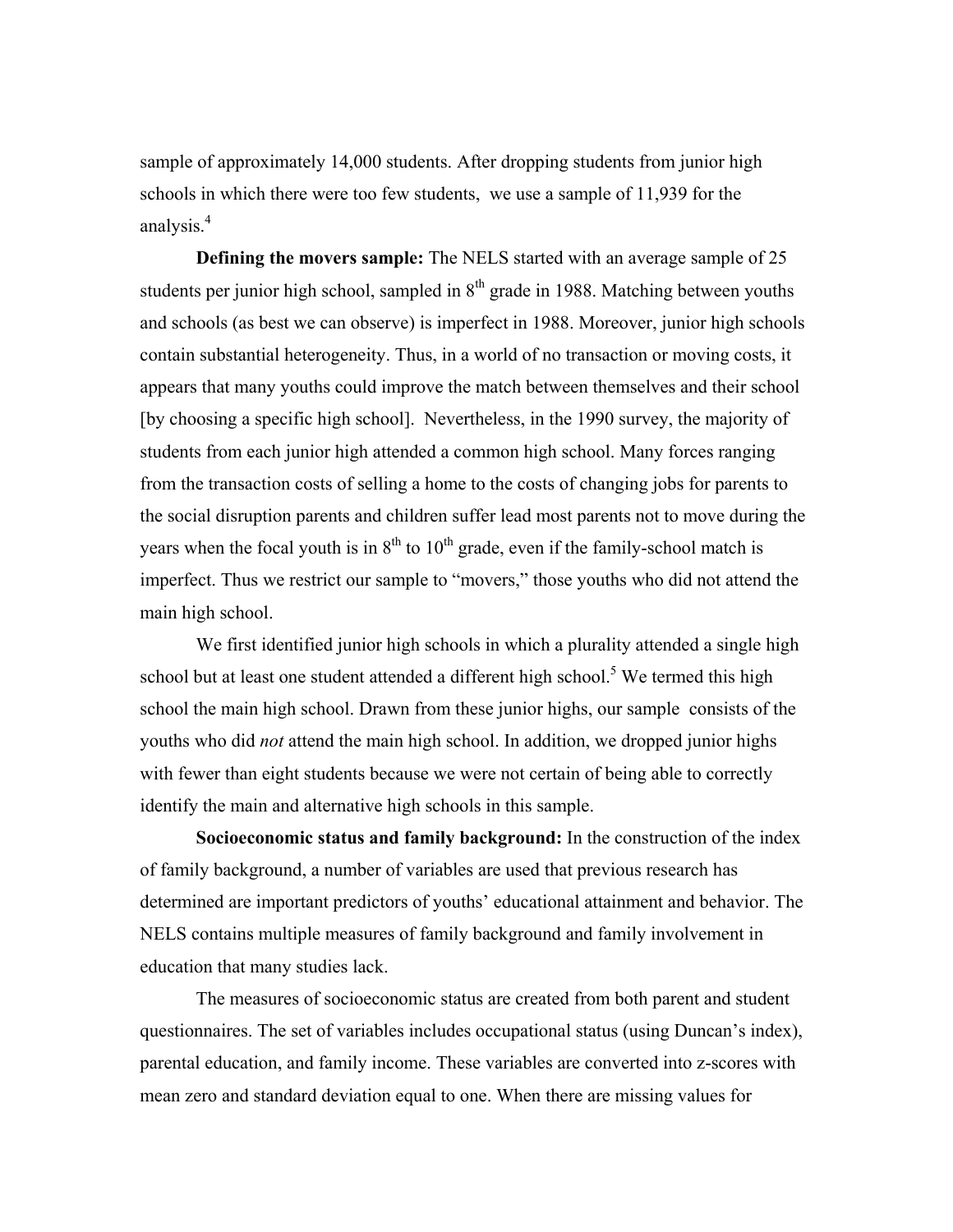parental education because of a missing parent, these are given a z-score of 0, and categorical variables are included to note these missing values. We also include indicators of whether in  $8<sup>th</sup>$  grade a youth lived in an intact family, a single-parent family with the biological mother, a single-parent family with the father present, a step-family with either the biological mother or father present, or a family with no biological parent present.

From the student questionnaire, we include the youth's gender, whether a foreign language is spoken in the home, whether the mother or father is foreign-born, the number of siblings, and whether the home has a library card, magazines, and many books.

From the parental questionnaire, indicators include whether the family is one of five religions and one of four levels of religious observance. These variables proxy for how close-knit a family is and for the social capital available to the children. We also controlled for whether the mother was a teen when the student was born. Three variables partially capture parents' involvement in the student's life and education: whether the parent belongs to a parent-teacher association or related organization or volunteers at school; whether the parent helps the child with homework; and whether the child participated in clubs such as Boy or Girl Scouts during elementary school.

**Dependent variable:** The dependent variable is the student's test score, aggregated from a set of cognitive math and reading tests taken in eighth grade (see Levine and Painter, 1999, for a description of the cognitive tests). The tests have high reliabilities. The reliability of each subscore (measured as 1 minus the ratio of the average measurement error variance to the total variance) is greater than 0.80, and often near 0.90 (Rock and Pollach, 1995: 67). We use the sum of the reading and math subscores, further increasing reliability.

### **Results**

Means and summary statistics are presented in Table 1. We analyze data on 11,939 students in total. Many of our analyses focus on the 886 who do not attend the main high school of their junior high. In total we analyze movers from 265 junior high schools who attended 321 high schools.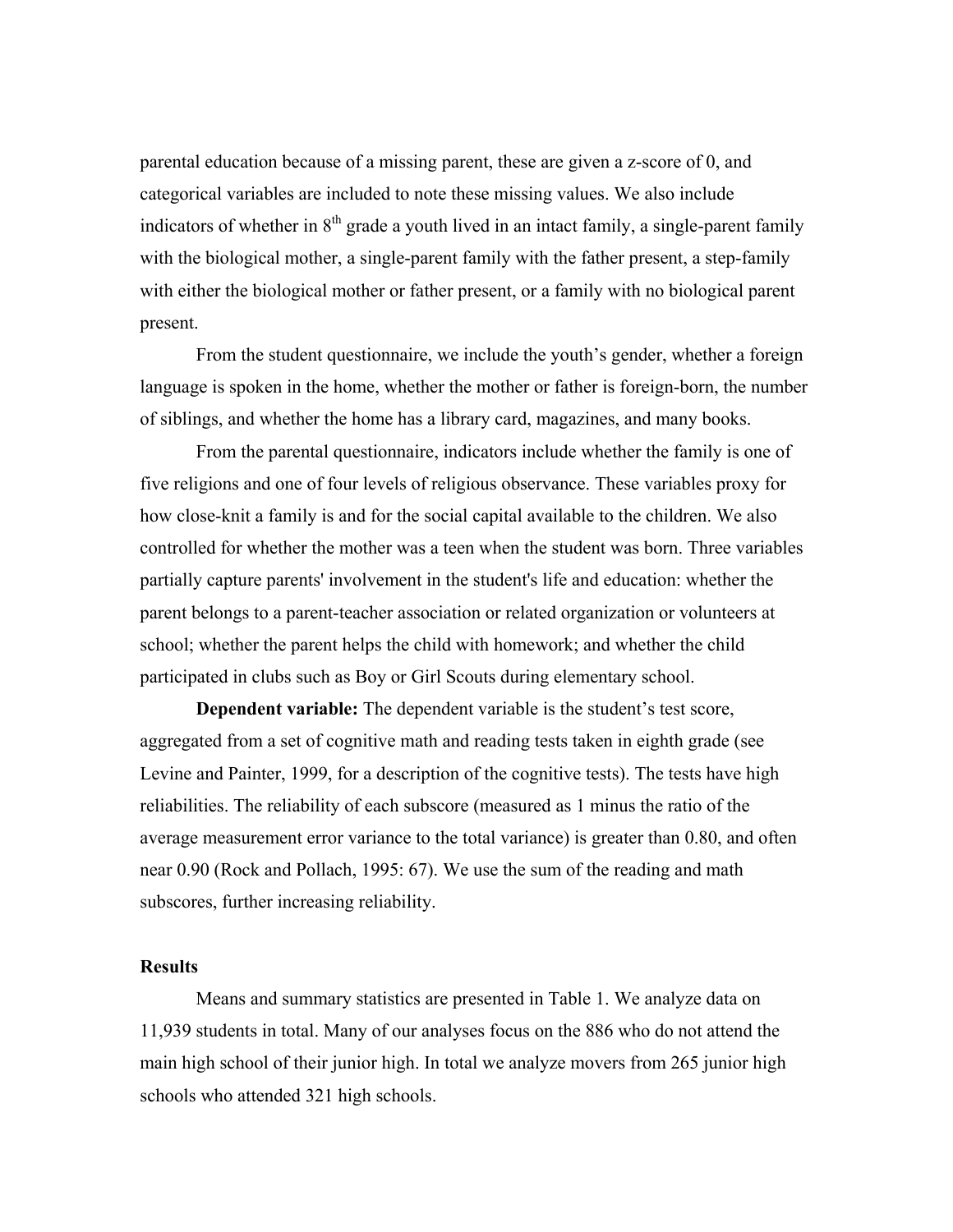## **Who moves?**

Our identification strategy in several of the methods depends on the accuracy of our model of changing schools (equation 5). Thus we examine these moves in some detail.

Eighty percent of the entire sample went to public school in both  $8<sup>th</sup>$  and  $10<sup>th</sup>$ grade. In contrast, among our sample of school mover, roughly half went to public school in both  $8<sup>th</sup>$  and  $10<sup>th</sup>$  grade. Corresponding to the higher rate of attendance at private schools, family incomes (though not parental education) are significantly above average  $(0.2 \text{ standard deviations})$  for school movers.<sup>6</sup> (In contrast, Hanushek, Kain, and Rivkin, 2001, find that those who changed schools were slightly less economically advantaged than the average family.) Below we discuss how well our results are likely to hold for the overall population.

In Table 2 we present the rates of transition between different types of junior high and high schools. We categorize schools as public, Catholic religious, other religious, and other private categories, and we tabulate the results separately for families that moved and those that did not.

Of the students who started in public junior high schools in  $8<sup>th</sup>$  grade, 93 percent remained in public schools. Half of the students in Catholic junior highs and 60 percent of those in other private religious schools ended up in public high schools. Among those who attended private non-religious schools in  $8<sup>th</sup>$  grade, a lower rate (about one-third) switched to a public high school.

# **The standard method**

If we regress  $8<sup>th</sup>$  grade test scores on junior high average test scores, the coefficient on school mean test scores is 0.82 (Table 3, col. 1). The most common way social scientists analyze the effects of neighborhoods while netting out the sorting of family background is to control for observable features of family background. A number of studies use a narrow set of controls found in the U.S. Census data on census tracts and blocks: race, education, income, and teen mothers (see Case and Katz, 1991; and O'Regan and Quigley, 1991). Controlling for the standard measures found in the census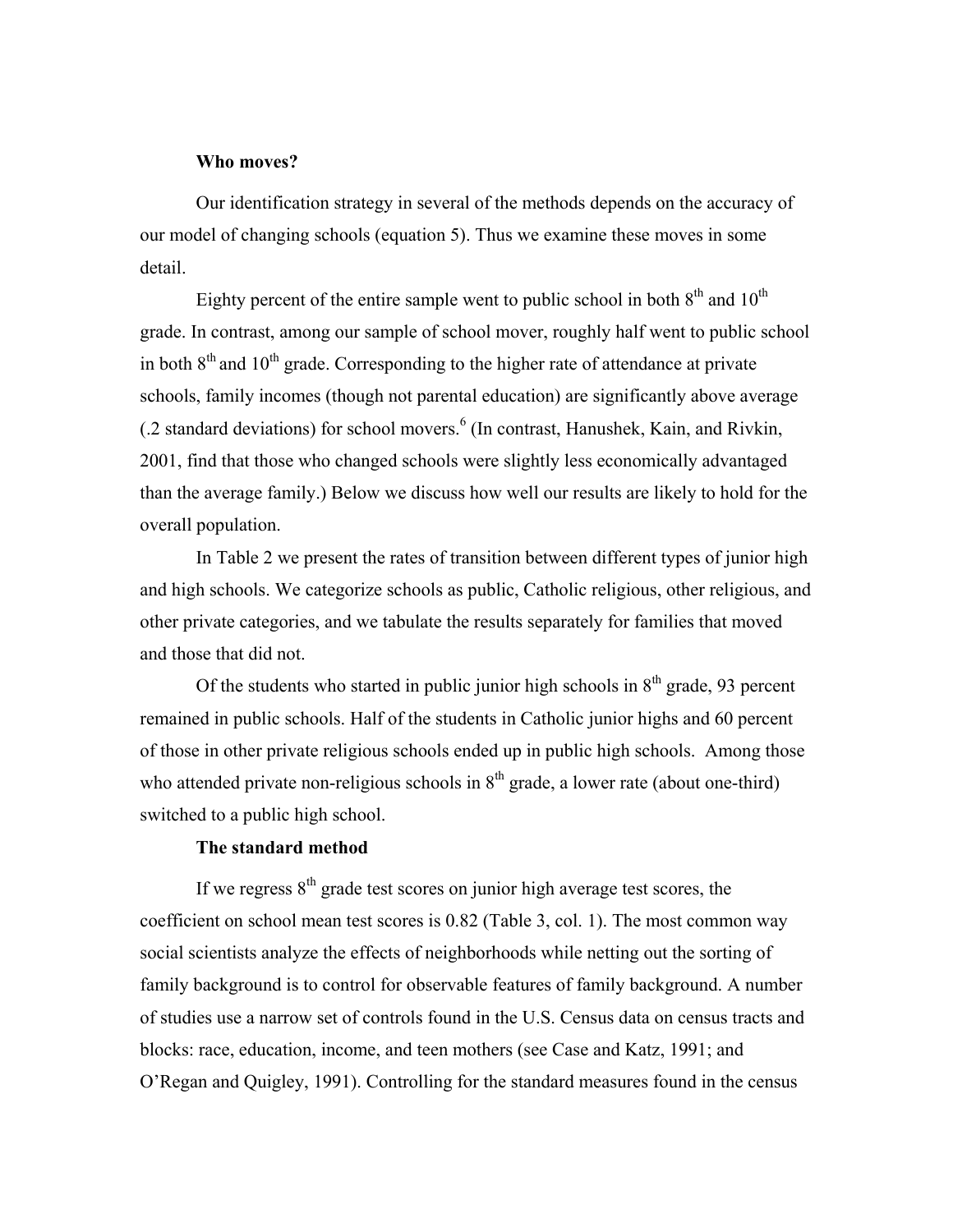such as race and family income reduces that coefficient to 0.61 (Table 3, col. 2). These additional controls raise the  $R^2$  of the regression from 11 to 26 percent, which is large but leaves substantial variation in individual test scores unaccounted for.

Many analysts have hypothesized that this residual variance is due to unobserved family background. The key question is whether additional measures of family background would make a difference. When we add 24 additional controls, the  $R^2$  rises to 31 percent and the coefficient on peer test scores declines to .56. The rise in  $\mathbb{R}^2$  is statistically significant, while the decline in the point estimate on peer test scores is not. The coefficient on peer test scores remains very large and highly statistically significant  $(t > 14, P < .001)$ . Thus, unlike in several previous studies, better measures of family background do not drive the coefficient on peer effects toward zero or statistical insignificance.

Even with much better controls for family background than most past researchers have been able to use, substantial variation across schools remains. These results are consistent with the hypothesis that neighborhoods are very important in shaping the academic achievement of youth.

#### **The instrumental variables method**

Results from a standard version of equation 3 are presented in Table 4, using family background and school quality to predict test scores. Column 1 uses the entire sample, while column 2 presents results using the sample of students who will not attend the main high school; this smaller sample is used in the analysis below. Both the index of family background and the average test score at a junior high school strongly predict student achievement. (Recall that these indices omit the characteristics of the focal student.) In the sample of movers, the coefficient on junior high quality equals 0.52 and the family background coefficient is 0.64.

As noted above, the estimated effect of junior high quality is biased up by mismeasurement of family background, which permits some of the true effect of family background to be included in the junior high effect. The next column presents the main results of this section. We address measurement error on family background by using our measures of high school quality as instruments for family background.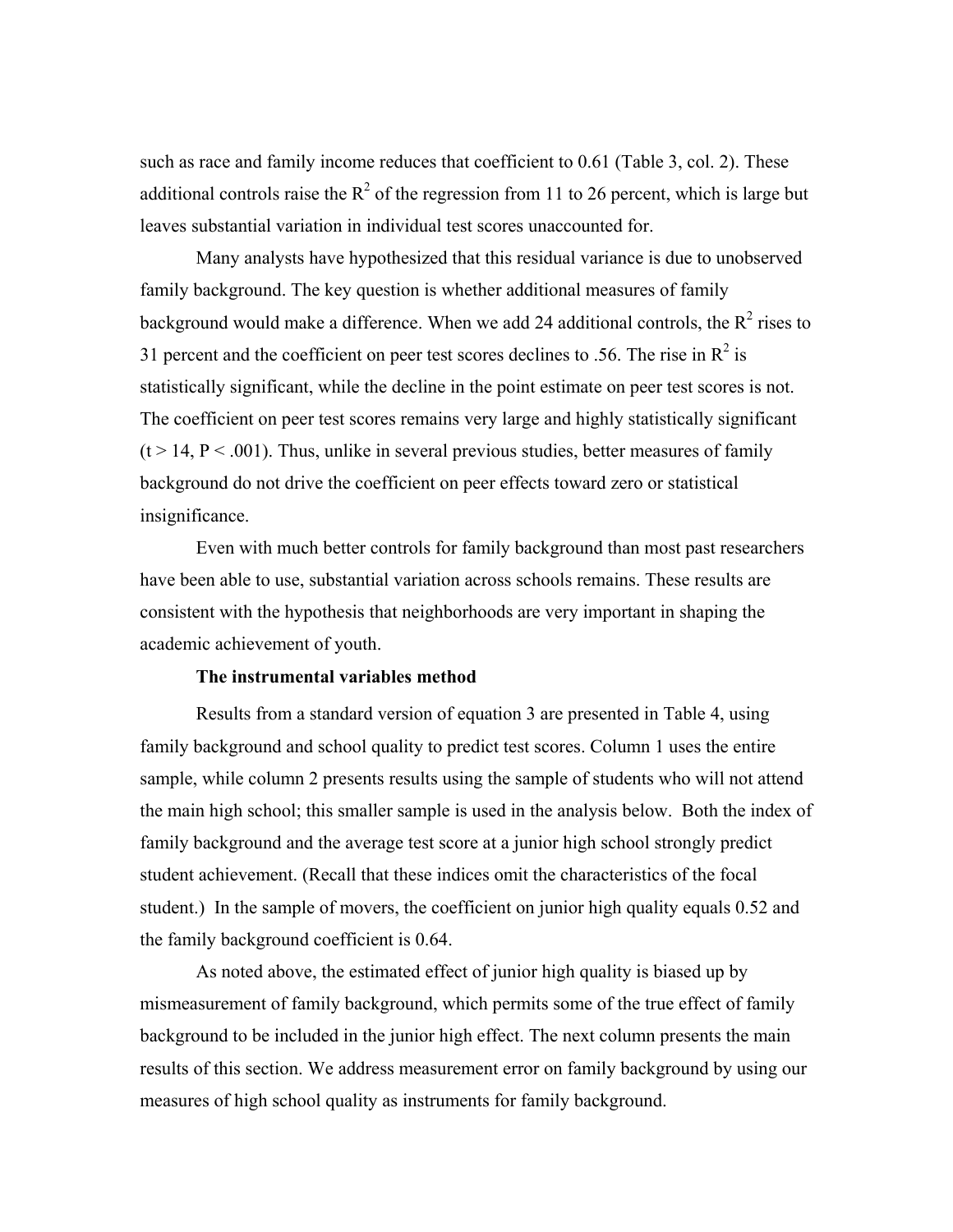Table A2 presents the first-stage estimates predicting the index of family background with junior high average test scores and the list of high school characteristics. The inclusion of the full instrument list passes standard tests of overidentification, and results are largely invariant to the choice of instruments. Moreover, the instrumental variables had an F statistic of 15.91,  $P < .001$  (after including junior high average test scores), suggesting sufficient fit for useful estimates.

When we instrument for family background, the coefficient on family background rises from 0.64 to 0.82 (Table 4, col. 3). Although this increase is not statistically significant, its direction is consistent with our prior beliefs about the importance of measurement error on family background.

Because family background is correlated with junior high test scores, a key question is whether this larger effect for family background eliminates the effect of school quality. The answer is no. When we instrument for family background, the coefficient on average junior high test scores declines from 0.52 to 0.42. Although this decline is substantial, it is not statistically significant and the majority of the estimated effect of school quality remains.

The remaining coefficient on average test scores of 0.42 is both economically large and statistically significant. That is, it is rational for parents who grew up in an average neighborhood to pay a substantial sum so that their children are surrounded by peers who have test scores one standard deviation above average (roughly a two standard deviation increase in neighborhood average test scores). Our results imply that such a move would raise their children's academic achievement by 0.42 of the test's standard deviation.

Because the instrumental variable estimates rely on the assumptions discussed above, we now consider several potential weaknesses of the findings.

#### **Catch-up at new schools**

The tests in this section are based on the assumption that if schools and neighborhoods have a largely causal effect on a youth, then a youth moving to a new high school should rapidly begin to perform like the youths who are already there.

We first examine the sample of youths who do not attend their junior high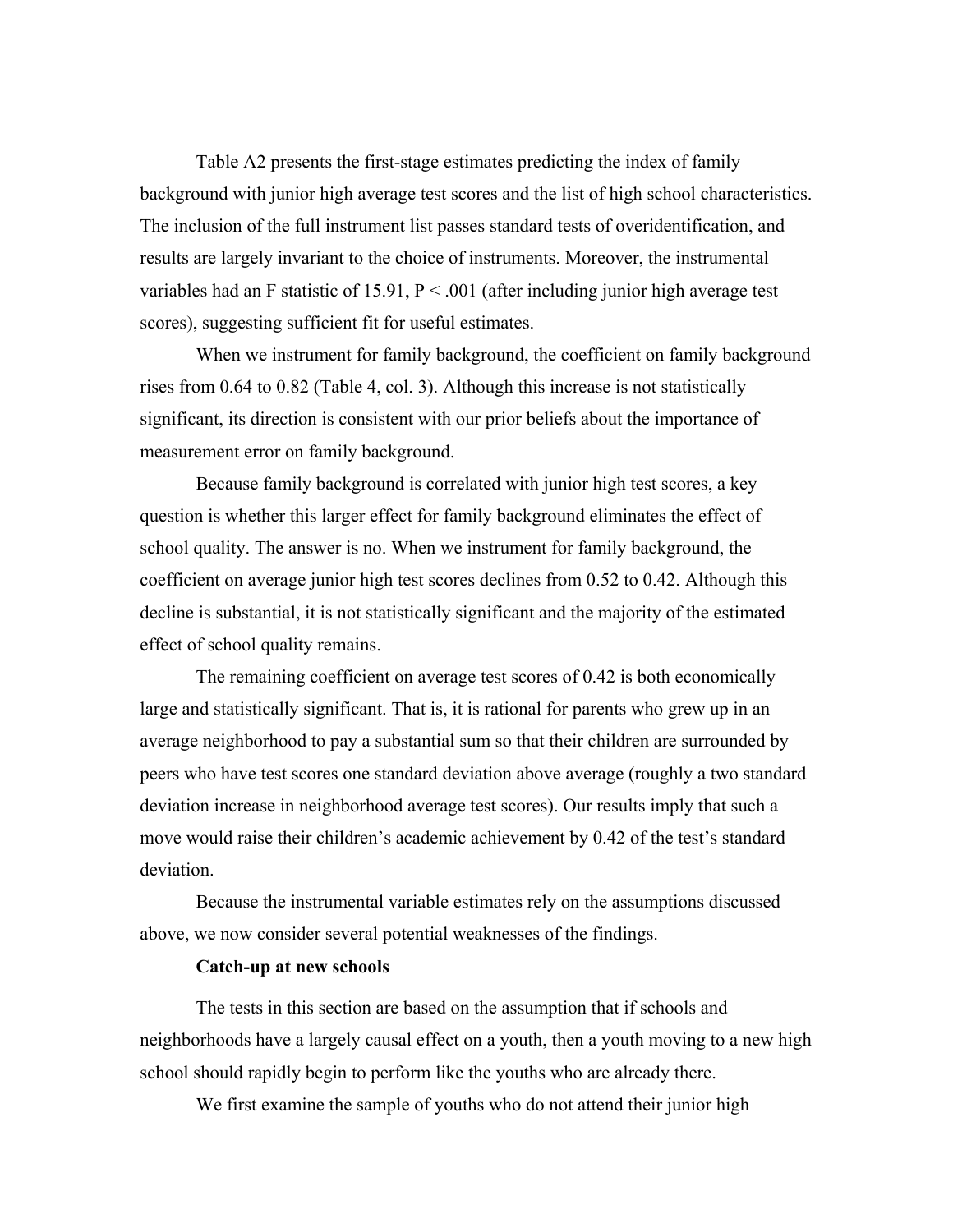school's main high school using the model in equation 6. We regress  $12<sup>th</sup>$  grade test scores on  $8<sup>th</sup>$  grade test scores, an index of the student's current high school characteristics, and an index of the main high school characteristics (the school attended by most former classmates).

The results are consistent with catch-up in test scores (Table 5). If a youth's high school is two standard deviations better than his or her junior high, the youth typically gains about one-third of a standard deviation unit in test scores between  $8<sup>th</sup>$  and  $12<sup>th</sup>$ grades ( $P < .01$ ).

We can perform a back-of-the-envelope calculation to compare these results with those in the first method. Assume the effect of school quality on test scores is linear with years of exposure to a better school and that the effect size is similar in all grades. Using these strong assumptions, we can compare this effect size with that of the first method in Table 3, where we looked at the variation in school fixed effects while controlling for a rich set of family background variables. The results in Table 5 indicate that a one standard deviation improvement in school quality for eight years raises scores by .34 standard deviation units. This result is essentially identical to the .35 standard deviation unit increase predicted in Table 3. The two estimates are based on completely different sources of variation, so it is remarkable how similar the results are.

These estimates of how rapidly students at a new school rapidly catch up to the new school's academic achievement are intermediate in the current literature. Our estimates are larger than those in the experimental studies that have looked specifically at disadvantaged families (e.g., Ludwig, Ladd, and Duncan, 2001). At the same time, these results are a bit smaller than Hanushek et al. (forthcoming) find in a representative sample of Texas elementary school students. The results in Texas indicate that a one standard deviation increase in school quality (as proxied by the average test scores of classmates) for eight years raises test scores by between .42 and .67 standard deviations. It is possible that the larger results in Texas are due to the younger age of that sample.

#### **Results from matching methods**

The basic results of the matching estimators are consistent with the regression results: On average, students who attended a better high school than their junior high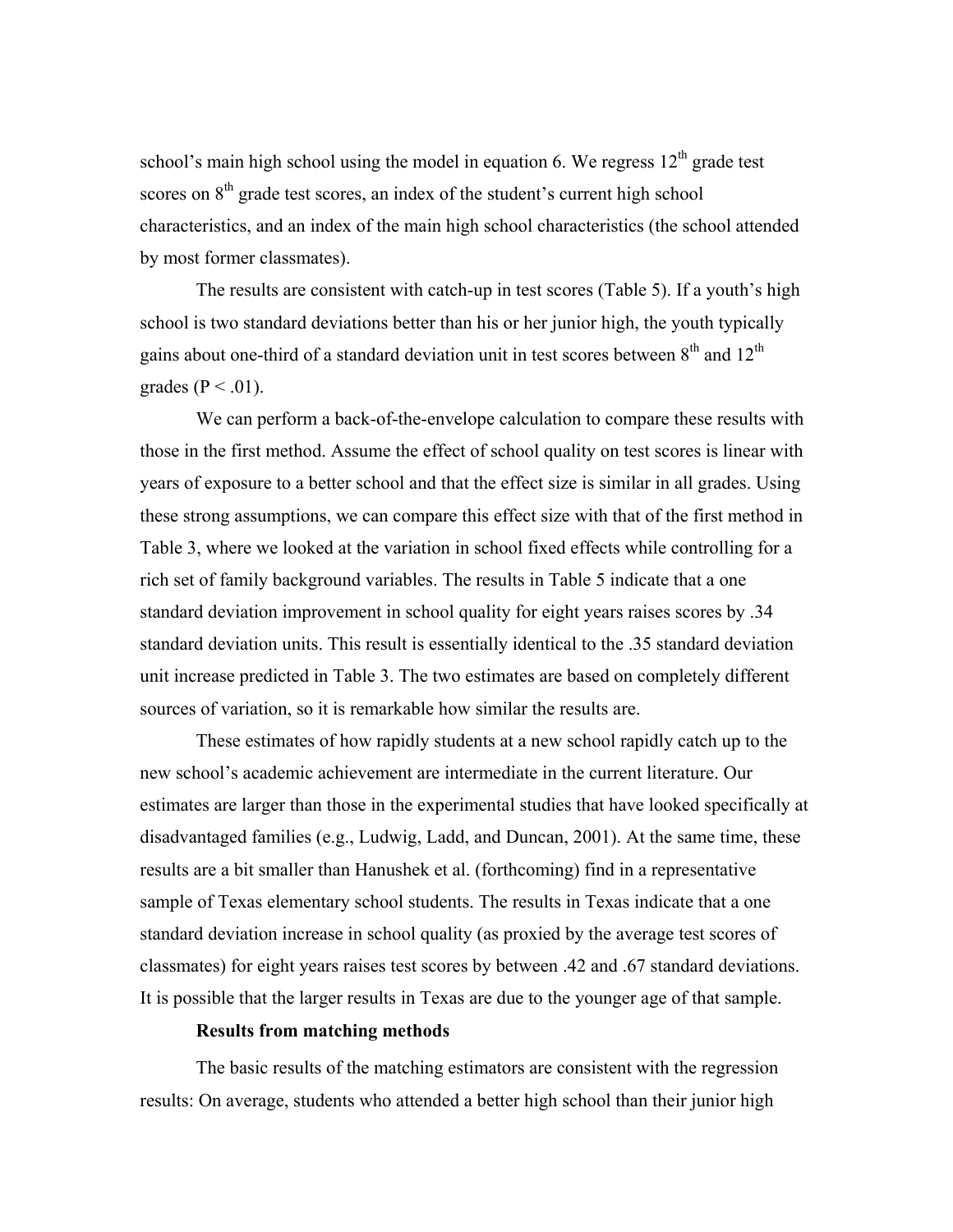classmates did had small but statistically significantly better test score gains than the students who attended worse schools.

To keep the matches close, we discard any mover who had no junior high classmate with a standardized test score within  $0.4$ .<sup>[7](#page-44-6)</sup> Not surprisingly, when we match on initial test scores within a junior high the initial test score means are very close. Nevertheless, going to a high school with higher quality increases a student's test scores significantly (Table 5, col. 3). This implies that four years later the student who ended up at the better high school had standardized test scores .066 higher ( $SE = .031$ ,  $P < .05$ ) than the control group. Although not enormous, this gap in growth rates is statistically and economically significant. Moreover, results were similar for both the most and the least advantaged youth (as measured by quartile of  $8<sup>th</sup>$  grade test scores or by family background).

A possible limitation in matching using only test scores is that an advantaged youth who had an unusually low test score due to transitory factors will both match a less advantaged student and on average attend a better high school. Mean reversion in test scores will then show the advantaged youth to have higher average test score gains. To reduce the importance of such advantages, we used a within-school propensity score matching method. In the appendix, we describe this propensity score matching method, which matches each mover with one youth who remained at the main high school, with matching based on the predicted probability of attending the better high school. Results were very similar to results from the case-control matching.

#### **Robustness Tests**

In this section, we briefly describe robustness checks on the results above.

#### **Are results from movers representative?**

An important concern when studying just the population of movers is that they might be quite different from the population of those who continued on to the main high school. For example, consider a population where 10 percent move every other year and 90 percent rarely move. For the frequent movers, current school characteristics are poor proxies for the schools and neighborhoods they have lived in their whole lives. For this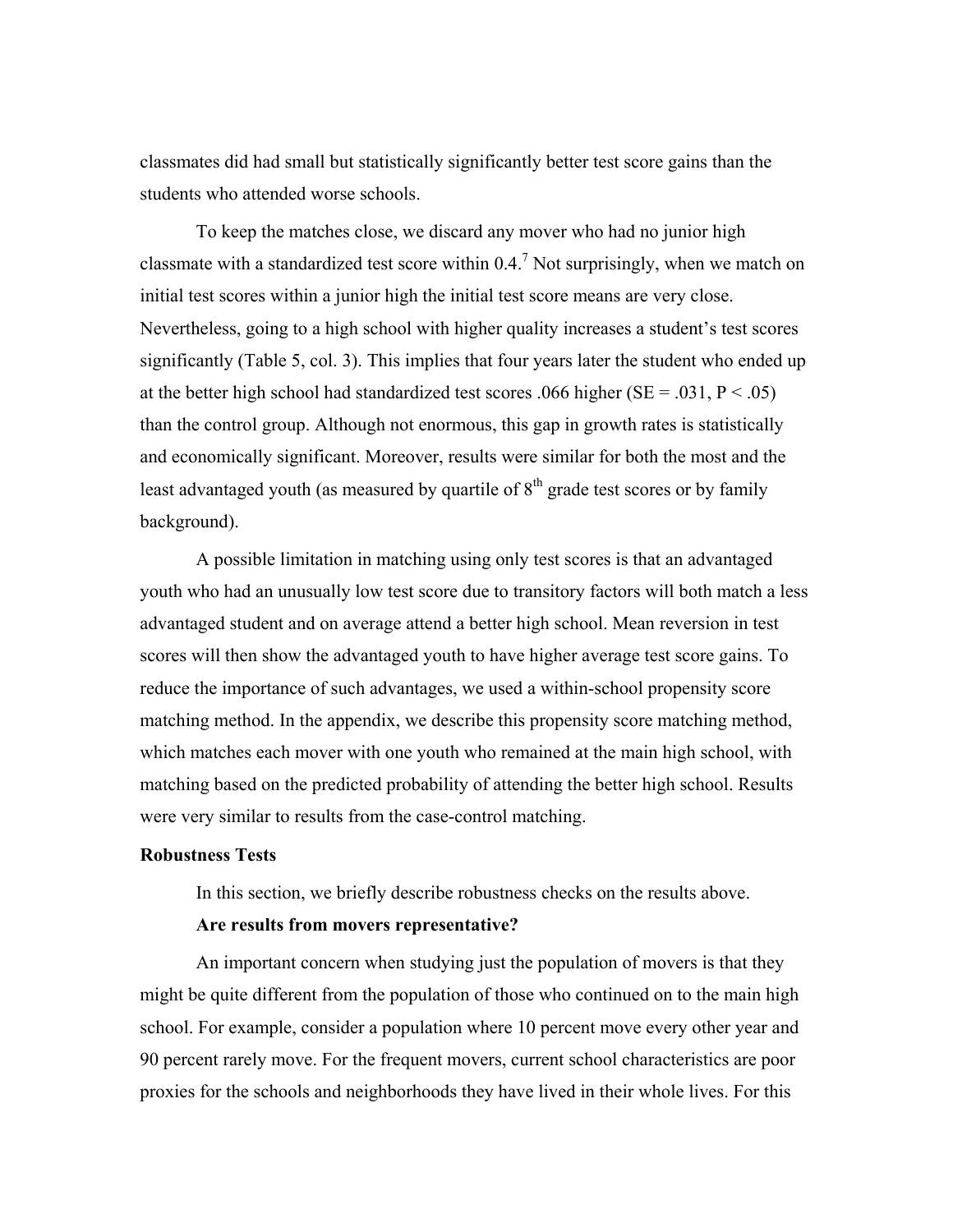group, more than for the geographically stable group, family background proxies for past peer effects. Thus, in equation 3, the estimated family background effect should be larger and the current school effect should be smaller for the frequent movers. Moreover, if we look at moves after 10th grade (for example, between 10th and 12th grade), those who moved between 8th and 10th grade will be far more likely to move than those who did not move in the previous two years (35 vs. 11 percent). Further, it is possible that those families that do not expect their children to be affected by a neighborhood may choose relatively disadvantaged neighborhoods (Duncan and Raudenbush, 1999). If this is true for our sample of non-school changers, then our results would overstate the neighborhood effects on the typical youth.

In short, while selection bias remains a concern, the sample we analyze does not appear to self-select visibly in a way that would lead to unrepresentative coefficients. Not only are the family backgrounds similar among stayers and school changers, as discussed earlier; in addition, the effects of observed average junior high school test scores and family background in predicting test scores (equation 3) were similar for movers and stayers (Table 4, cols. 1 and 2).

#### **Sampling error on test scores**

Because the NELS samples roughly 25 students per junior high, these school means have sampling error. To address this problem, we used the mean from half the sample as an instrument for the mean from the other half. This instrumental variable technique does nothing to solve the causality problems related to mismeasured family background but should reduce mismeasurement of test scores and, thus, mismeasurement of the effects of school and neighborhood quality. With this technique the coefficient on school mean test scores increases by about 20–25%, but the pattern of the results is the same as reported in the rest of the paper.

# **Standard method**

Instead of using a school's average test scores, we can use a fixed effect to capture school and neighborhood variation. If we regress  $8<sup>th</sup>$  grade test scores on junior high fixed effects, the standard deviation of school mean test scores it is .525, about half as big as the standard deviation of individual scores (Table 3, col. 1). If we control for the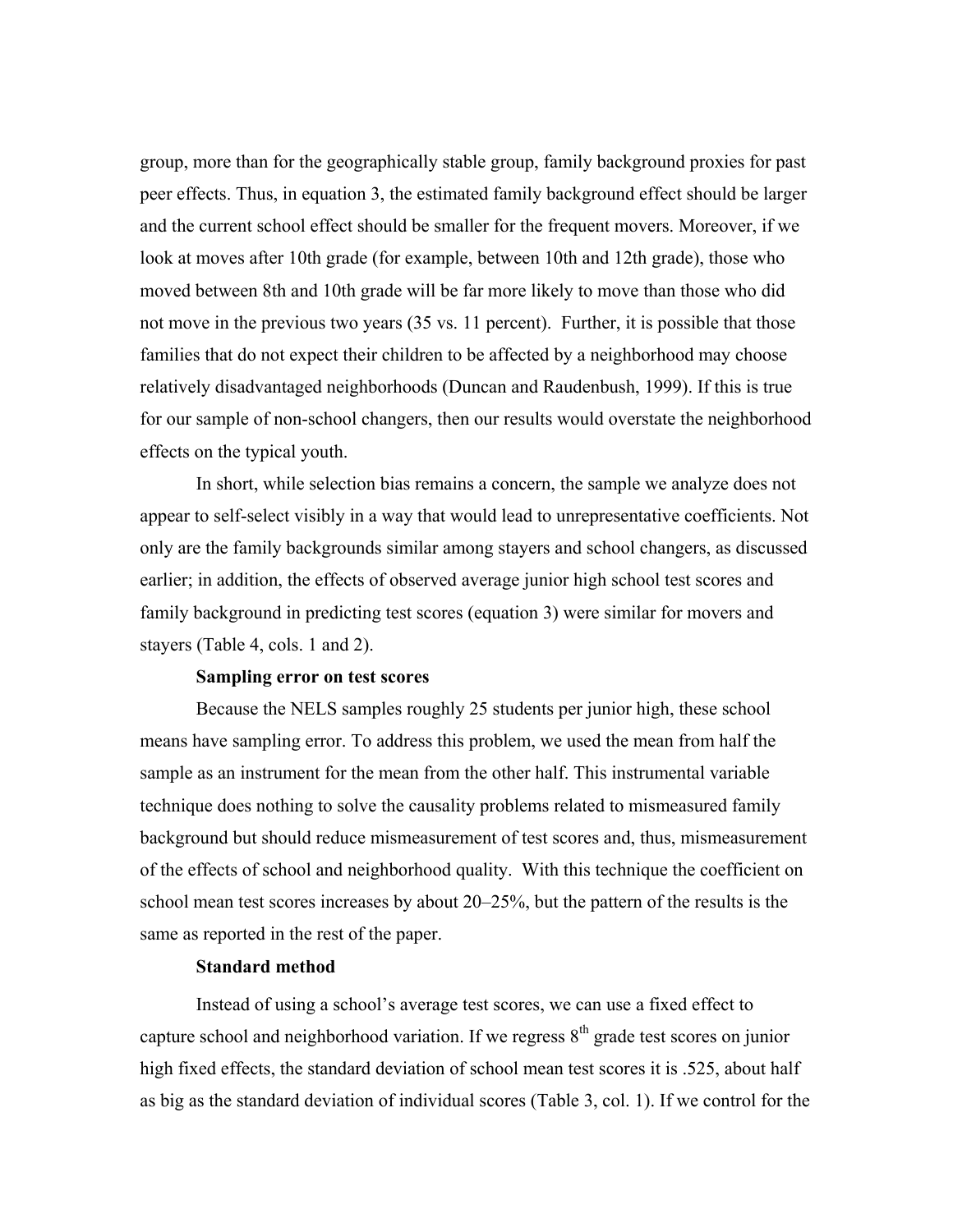variables in standard census regressions, the standard deviation of the average residuals across neighborhoods drops to .365 (Table 3, col. 2). If we add our complete set of covariates from Table 3, the standard deviation of the average residuals across neighborhoods drops only a small amount, to .351. Thus our results replicate those presented in Table 3: richer measures of family background do not eliminate the between-school variation we observe.

Solon and Page (1999) note that much of the estimated relationship between neighborhood and child outcomes is dependent on which metropolitan area one comes from. Their point estimates indicate that neighborhoods play a small role. At the same time, their estimates are not precise and cannot rule out rather large neighborhood effects. We reran our results on equation 1 separately for rural and urban regions, and they were roughly unchanged.

Finally, we added a number of potentially endogenous variables to equation 3 to test their impact on the school-based peer effect. This list of variables included a student's behavioral or emotional problems, truancy, and parental expectation of future educational success. None of these interesting variables had a statistically significant impact on the peer effect.

#### **Testing the selection model**

Our model of school selection assumes that for youths who do not enroll in the main high school, their junior high and family characteristics, but not their idiosyncratic academic ability conditional on those two factors, determine their high school. This assumption is safest for the one-fourth of school changers whose families changed residences between their 8th and 10th grades (218 out of 886).

One test of whether our sorting model is appropriate examines whether estimated idiosyncratic test scores (conditional on observed family background and junior high quality) are useful in predicting eventual high school quality. If the correlation between idiosyncratic test scores and the residual from the sorting in equation 5 is positive, youths may move in part on the basis of their academic success. Such a selection rule might bias the estimated effect of family background upward when using eventual high school quality as an instrument for family background.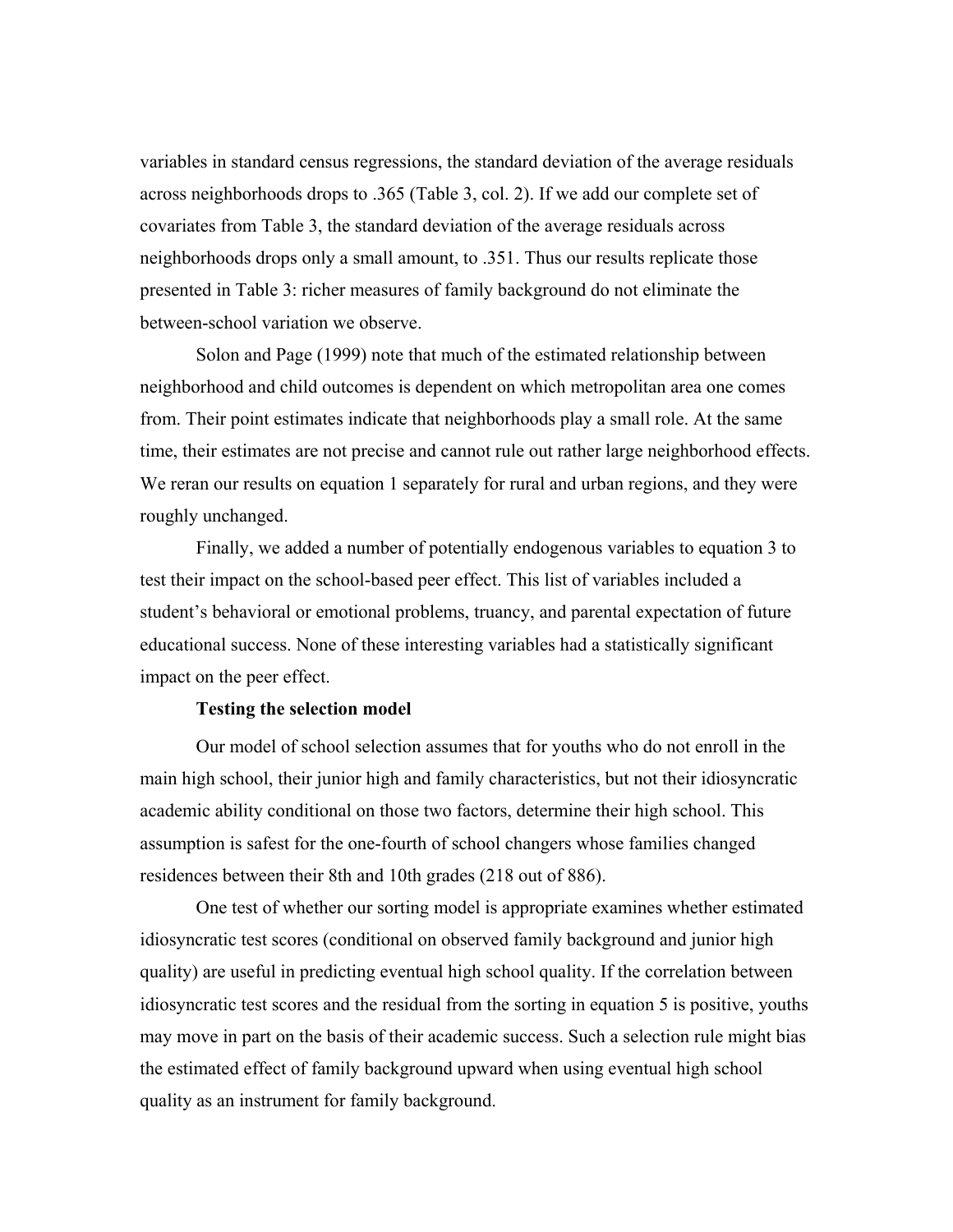Both observed junior high quality and observed family background predict later high school quality, consistent with equation 5 (see endnote 2). We reran this regression for each cell of the transition matrix with at least 20 observations, and the results were qualitatively similar (results available on request). Moreover, in almost all of the transitions, idiosyncratic test scores (conditional on observed family background and junior high quality) are not useful in predicting eventual high school quality. The exception is for those moving from a private Catholic junior high to a public high school. As a robustness check, we reran all results below (results available on request), omitting youths who moved from private Catholic junior high to a public high school; the results were unchanged.

One final concern is that some youths moved from private junior high schools to public high schools to take advantage of the public schools' larger size and, thus, higher number of advanced classes. For example, even if the mean test score of a public high school is the same as or lower than that of the corresponding private high school, if the public school is larger, its highest-scoring students may have even higher test scores than the private school's, as well as more advanced classes for this upper tail. Such sorting would call into doubt our one-dimensional metric of school quality, because students with different academic backgrounds might have very different experiences at one large high school. In contrast to this hypothesis, students were no more likely to move to a school that had more advanced placement (AP) classes.

#### **Instrumental variables estimation**

For the instrumental variables estimation, we restricted our sample to junior high schools with larger samples (10 or 12 per junior high), instead of using a cutoff point of 8. As noted above, we restricted the sample to students who did not attend selective high schools (specifically, we eliminated private schools unless they were Catholic). Again, the results were unchanged.

The junior high average test scores were from a sample of students, not from the student body as a whole. This sampling error can attenuate the bias of the coefficient on average test scores. Using the mean from half the sample to instrument for the mean test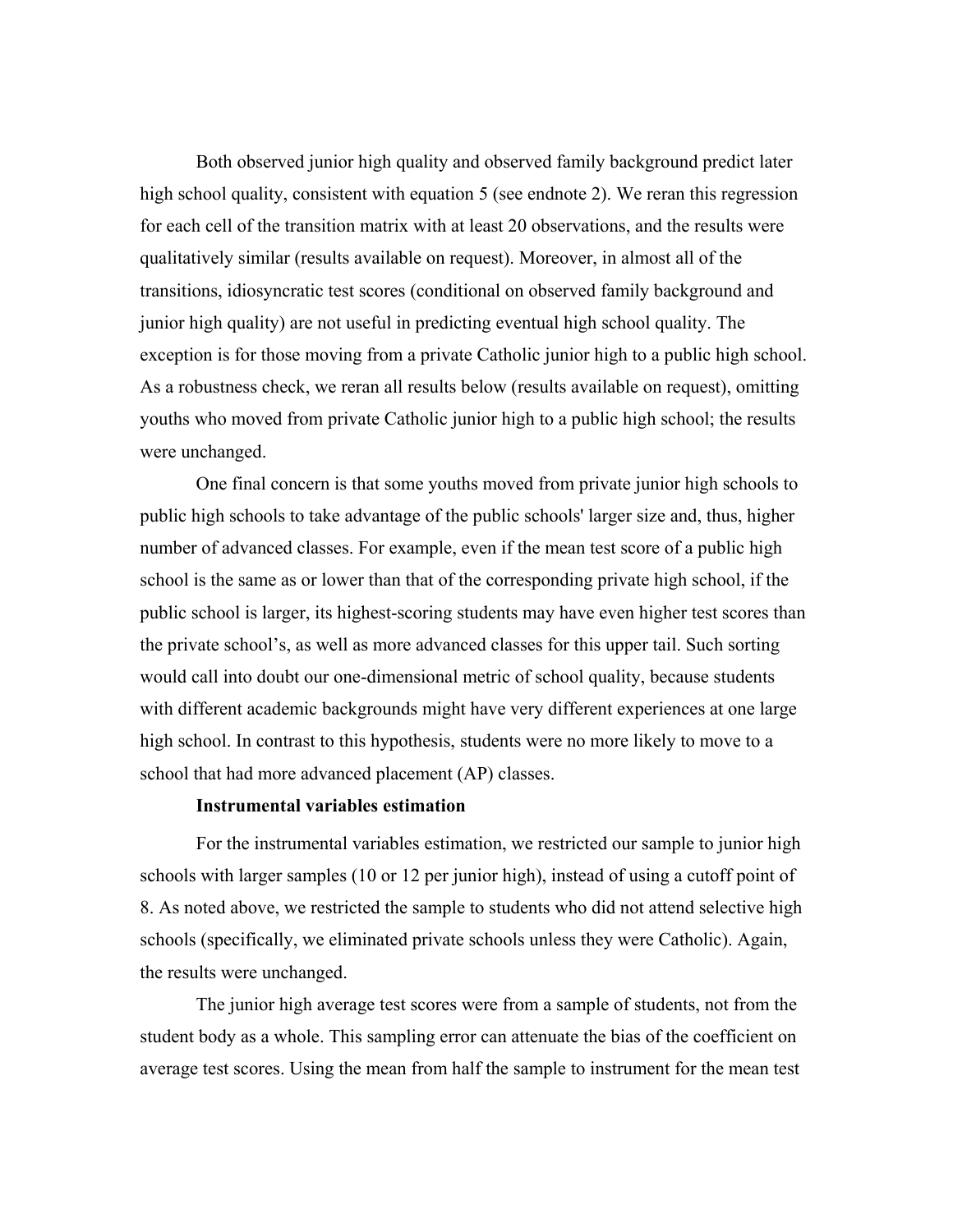score from the other half can resolve the problem. When we implemented this correction for sampling error, the results were almost unchanged.

A youth's test scores and his or her junior high's average test scores can be correlated by common measure bias. For example, a high-quality school may deemphasize skills measured with paper-and-pencil tests. In that case, both a student's scores and that of his or her peers will be misleadingly low (given family background), and the coefficient on average test scores in a junior high may be biased down. Working in the other direction, the average test score is from a sample within each school, and sampling error tends to cause a downward attenuation bias.

It is possible to solve both problems if we use characteristics of the junior high school (the proportion poor, with single-parent families, etc.) as instruments for average test scores. Unfortunately, using these instruments can introduce new biases if characteristics of the junior high correlate with unmeasured family background. In that case, the instruments will be imperfect, and a modest amount of failure of the assumptions of instrumental variable estimation can lead to large biases (Bound, Jaeger, and Baker, 1995). In any case, the results were unchanged using a list of characteristics of the junior high school to instrument for average test scores.

As we described above, some school changes between  $8<sup>th</sup>$  and  $10<sup>th</sup>$  grades may be due to students' achievement in 8th grade, which, for example, allowed them to enroll in selective high schools. This selection of schools should be less important if family changes such as divorce or getting a new job led to the move. Perhaps due to our limited sample size of movers, results were not statistically distinguishable when we divided the sample by the distance of the move (same city vs. new city) or by the cause of the move (when we could identify divorce, job change, or job loss).

We repeated this analysis on a number of other youth outcomes, such as having behavioral problems reported by teachers or parents, and self-reported cigarette smoking and drug use. We found that the same methodology that we applied to test scores did not apply to any of these outcomes. While the coefficient on the school-wide average of each behavior was statistically significant, the coefficient on the index of family background was not. This result suggests that sorting is not important for these outcomes. These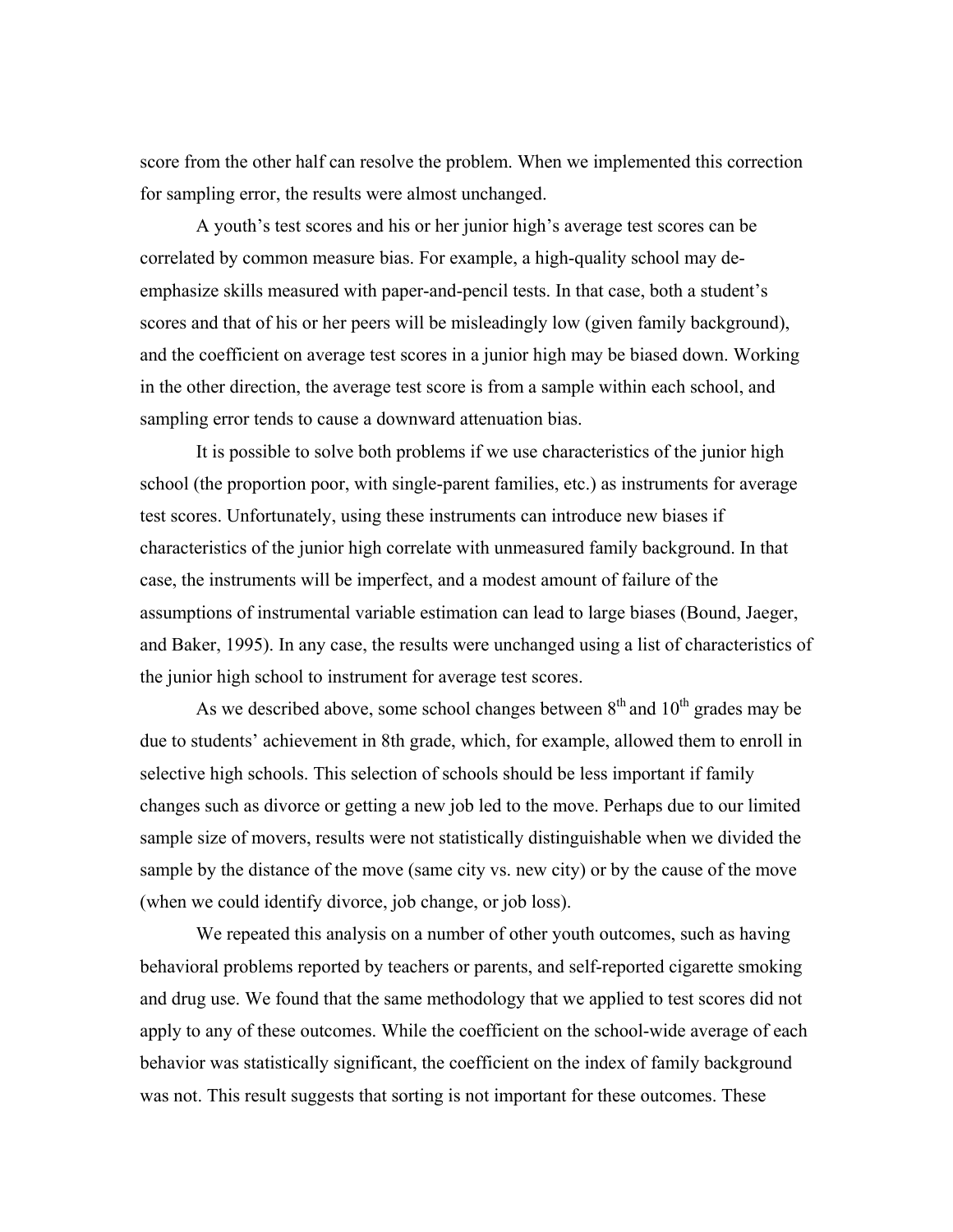results support Gaviria and Raphael's (2001) interpretation of their finding that youths engaging in a number of undesirable behaviors in 10th grade tended to be enrolled in the same school. That is, if observable family background does not predict these behaviors, then unobserved family background probably has a weak relationship as well. Even though Gaviria and Raphael (2001) did not explicitly account for sorting based on family background, their results are not substantially biased.

#### **Catch-up**

We entered lagged test scores as a control variable in the regression and the results were unchanged. Because students who change schools score lower on standardized tests in the year after the move (as documented by Hanushek, Kain, and Rivkin, 2001), we dropped families that moved in the twelve months prior to the second test administration. The results were unchanged.

#### **Alternative measures of test scores**

The tests above used the combined reading and math scores as a composite test score. We reran all tests on the reading and math subscores; the results were similar.

# **Discussion**

We have used three different measures of the role of schools and neighborhoods. Each is subject to biases typically because we can never identify all the forms of family background that might affect the school a youth attends. At the same time, the methods use quite different sources of identification and do not all suffer from that main bias. Thus, together they provide a fairly convincing collage of evidence that schools and neighborhoods do, in fact, matter substantially for youths.

#### **Summary**

Controlling for a good measure of family background, a one standard deviation increase in school test scores raises a student's test scores by 0.52 standard deviations (Table 4, col. 2). To the extent that unmeasured family background is correlated with neighborhood quality, this estimate partly captures the effects of both. Thus the coefficient is likely to be biased upward. Importantly, most causal theories of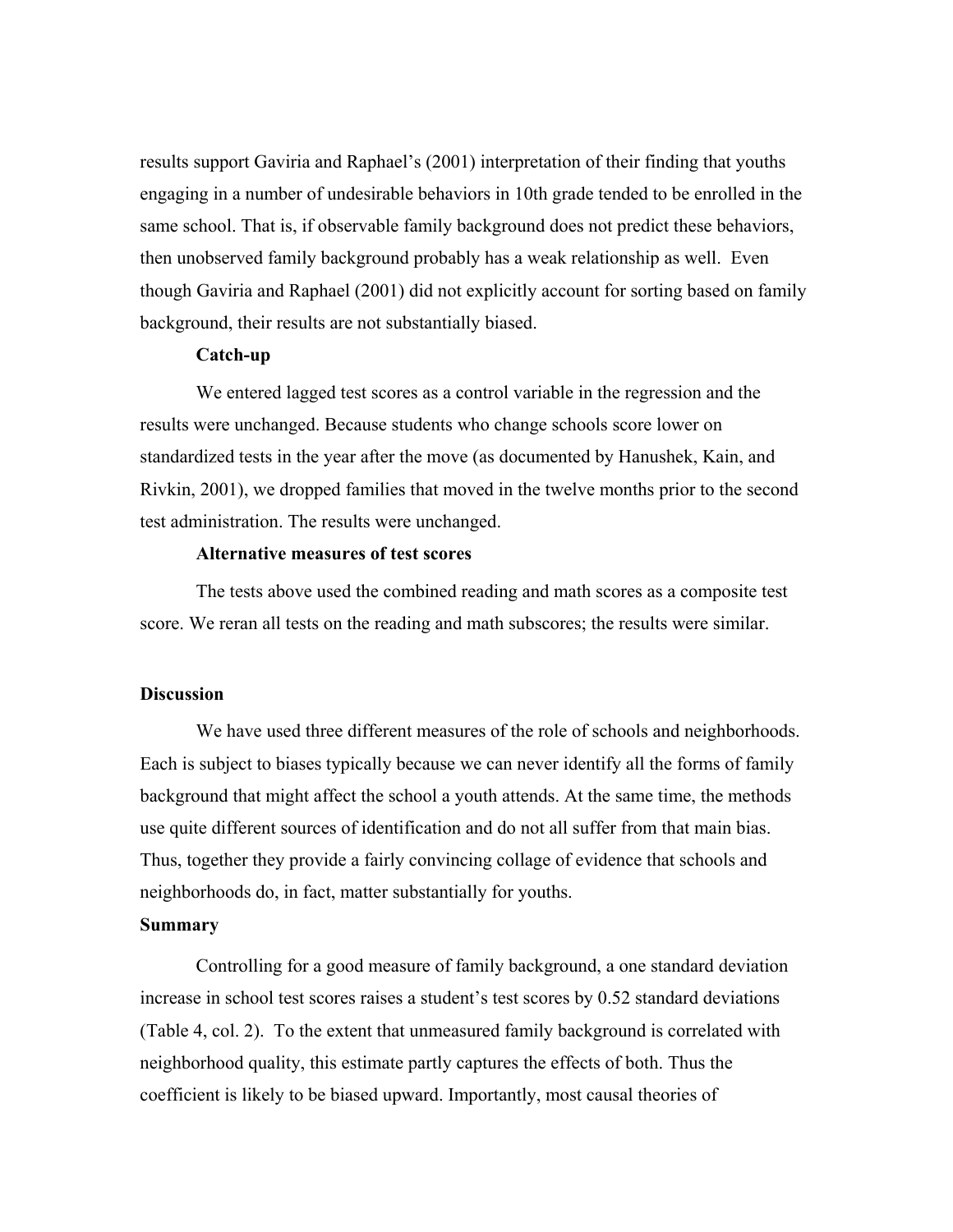neighborhood effects imply this bias is guaranteed to be present, because the true school effects are due largely to the sorting of families.

Our first method asks whether better measures of family background would make a difference. The answer here is clear: Even with far more detailed information about the family than economists usually analyze, school effects are measured as having essentially the same magnitude as when only the standard controls are used.

Our next test uses an identification strategy and instrument that allows a more precise estimate of family background than previous studies. The cost of this precision is the need for very strong structural assumptions. This technique implies that the causal effect of a one standard deviation increase in peer test scores is about 0.42 (Table 4, col. 3). On the one hand, this effect is substantially smaller than the 0.52 estimated in column 2. On the other hand, the estimate is substantively large and suggests neighborhoods do matter, if somewhat less than standard estimates indicate.

Our final method asks whether youths who move to a better high school than most of their peers "catch up" with the academic achievement of their new high school peers. Using both standard regression methods and matching techniques, we find substantial catch-up – our most direct evidence that schools and neighborhoods matter.

#### **Implications**

Many readers will already have made important decisions based on the intuition underlying these results. For example, many parents pay substantial amounts to live in neighborhoods with advantaged neighbors. Presumably, higher-cost real estate reflects the ideals of better schools, better peers, and better role models for their children. If the estimated neighborhood outcomes are completely noncausal, such amenities are valueless; that is, the children's expected achievements would be unchanged if they grew up in a much less advantaged neighborhood. Moreover, urban policies such as the Moving to Opportunity program focusing on deconcentrating the poor would not help poor youths (see the citations in Ludwig et al., 2001; and Katz et al., 2000, for descriptions of this program).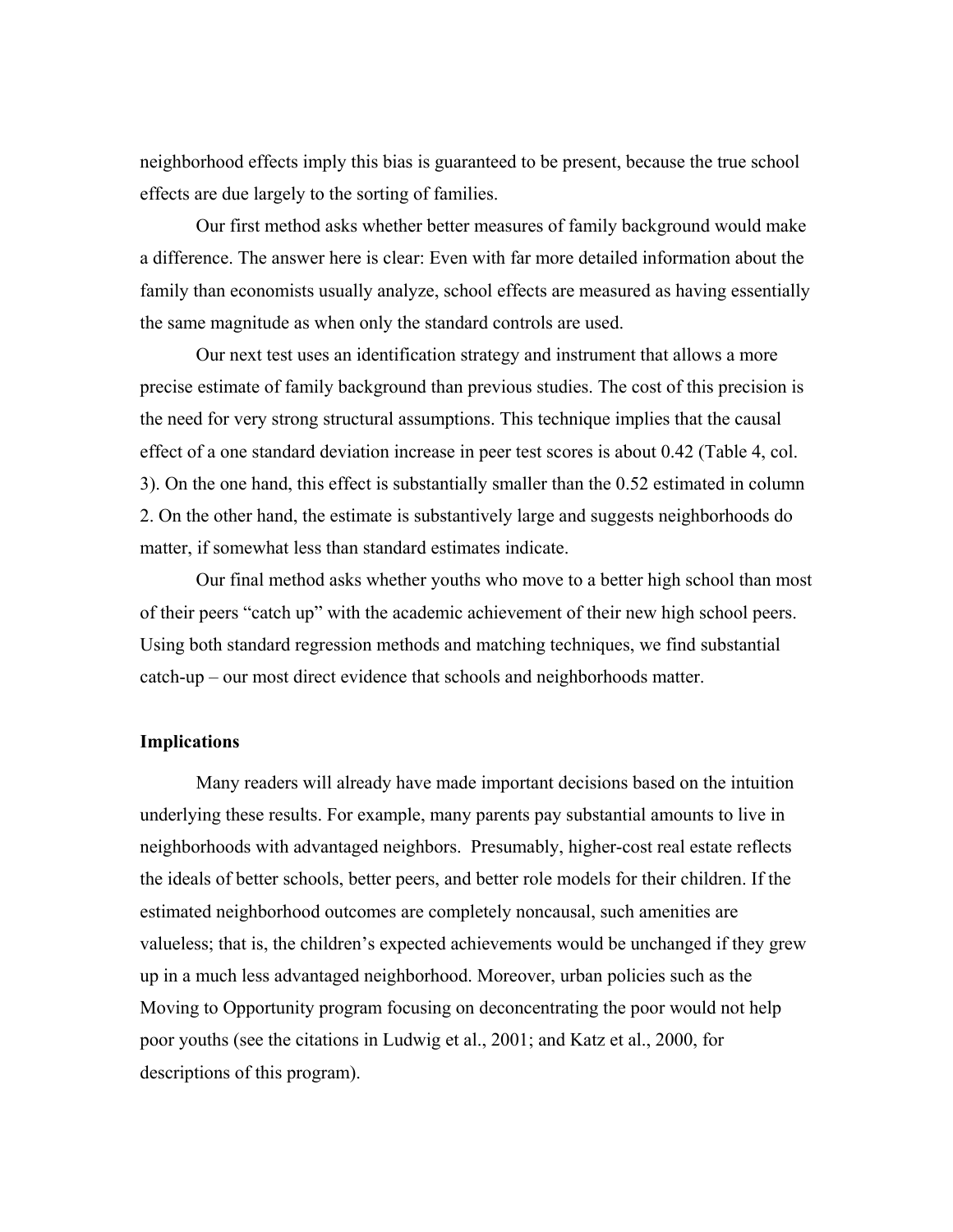The results here indicate that parents (and others) who pay extra to live near advantaged neighbors are buying valuable improvements in their children's education. Moreover, the concerns of urban policymakers that the government warehouses the poor in massive housing projects are similarly well grounded.

It is important to note what we have not identified in this study. Even if schools and neighborhoods matter, these results tell us nothing about the causal mechanisms. A youth's school or neighborhood could matter because peers influence each other. In such a model, interventions to stop one child from drinking, for example, have multiplier effects throughout the peer group. In contrast, if a youth's neighborhood matters because nearby adults act as role models or because institutions are better, these social multipliers for youth interventions are absent (Manski, 1995). Finally, schools can matter if school and parental policies and institutions are effective. Our estimated school effect captures the sum of these forces. It is left for future research to measure the importance of each channel and to identify cost-effective policies that will improve the lives of all youths.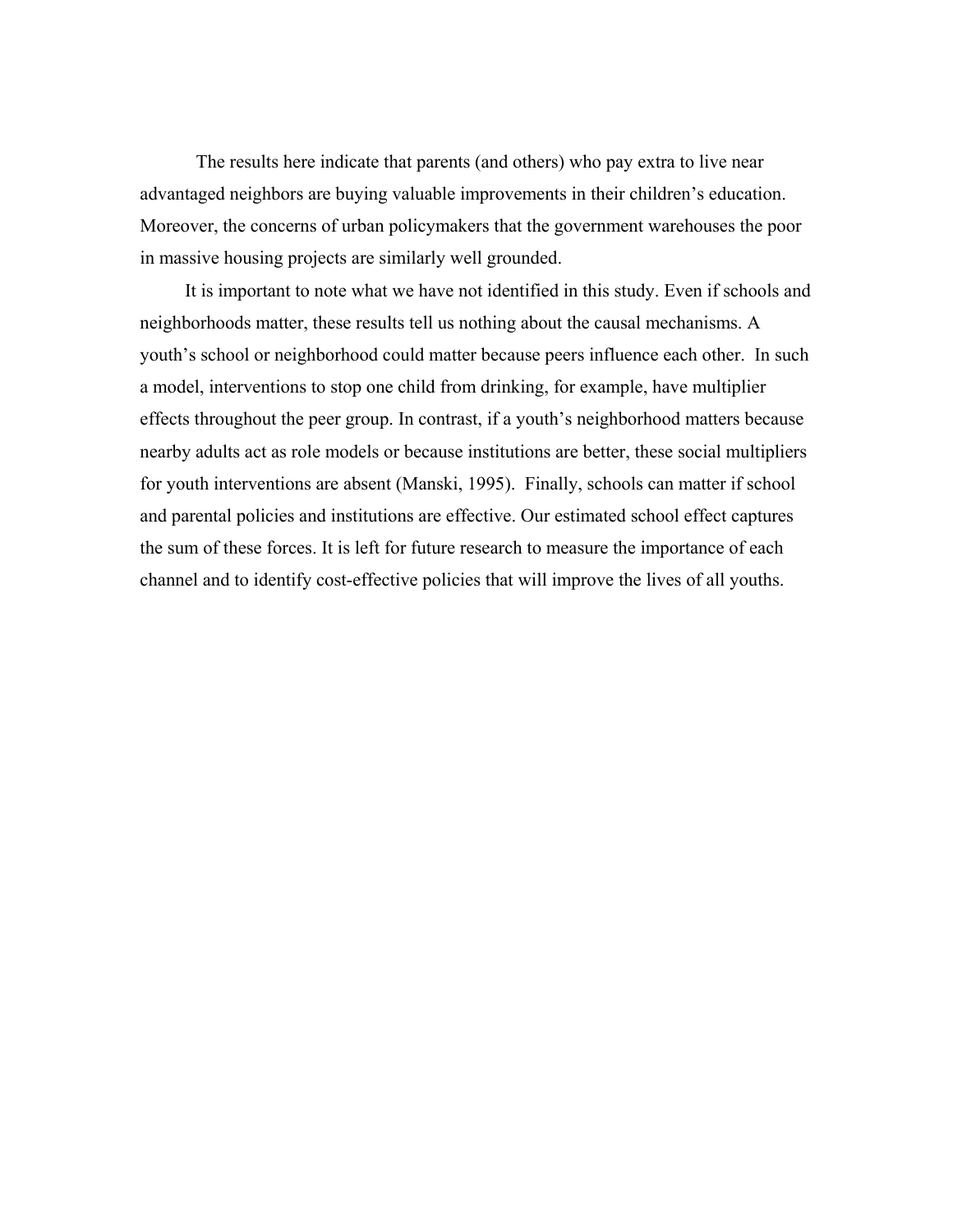#### *References*

- Aaronson, D. 1998. "Using Sibling Data to Estimate the Impact of Neighborhoods on Children's Educational Outcomes." *Journal of Human Resources* 33 (4): 915–46.
- Bound, John, David Jaeger, and Regina Baker. 1995. "Problems with Instrumental Variables Estimation When the Correlation between the Instruments and the Endogenous Explanatory Variable Is Weak," *Journal of the American Statistical Association* 90 (430): 443–50.
- Brooks-Gunn, Jeanne, Greg J. Duncan, and J. Lawrence Aber. 1997. *Neighborhood Poverty: Context and Consequence for Children*. New York: Russell Sage.
- Case, A., and L. Katz. 1991. "The Company You Keep: The Effects of Family and Neighborhood on Disadvantaged Youths." National Bureau of Economic Research, Working Paper 3705. Cambridge, Mass.
- Cook, Philip J., and Kristin A. Goss. 1996. "A Selective Review of the Social-Contagion Literature." Duke University Working Paper.
- Cook, Philip J., and Jens Ludwig. 1998. "The Burden of 'Acting White': Do Black Adolescents Disparage Academic Achievement?" In Christopher Jencks and Meredith Phillips, eds., *The Black-White Test Score Gap*, pp. 375–400. Washington, D.C.: Brookings Institution Press.
- Dehejia, Rajeev, and Sadek Wahba. 2002. "Propensity Score Matching Methods for Non-experimental Causal Studies." *Review of Economics and Statistics* 84 (1): 151–61.
- Duncan, Greg J., and Stephen Raudenbush. 1999. "Assessing the Effects of Context in Studies of Child and Youth Development." *Educational Psychology* 34 (1) (Winter): 29–41.
- ———. 2001. "Neighborhoods and Adolescent Development: How Can We Determine the Links?" In Alan Booth and Ann C. Crouter, eds., *Does It Take a Village? Community Effects on Children, Adolescents, and Families*, pp. 105–36. Mahwah, N.J.: Lawrence Erlbaum.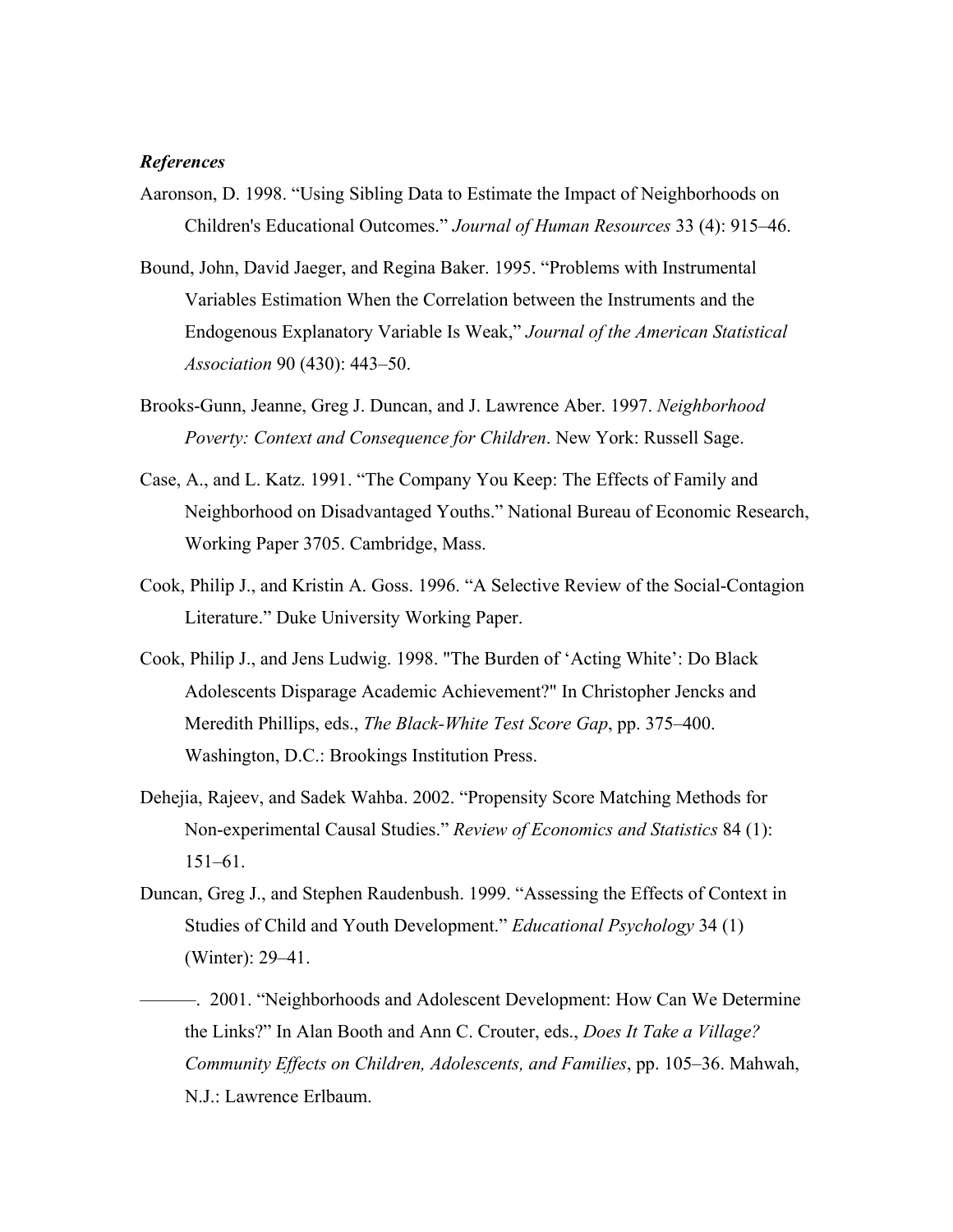- Evans, W., W. Oats, and R. Schwab. 1992. "Measuring Peer Group Effects: A Study of Teenage Behavior." *Journal of Political Economy* 100 (5): 966–91.
- Gaviria, Alejandro, and Steven Raphael. 2001. "School-based Peer Effects and Juvenile Behavior" *Review of Economics and Statistics* 83 (2): 257–68*.*
- Glaeser, E. L. 1996. "Discussion of Spatial Effects upon Employment Outcomes: The Case of New Jersey Teenagers" by K. O'Regan and J. Quigley. *New England Economic Review* (May/June): 58–64. Federal Reserve Bank of Boston.
- Glaeser, E., B. Sacerdote, and J. Scheinkman. 1996. "Crime and Social Interactions." *Quarterly Journal of Economic*s 111 (2): 507–48.
- Hanushek, Eric A. 1986. "The Economics of Schooling: Production and Efficiency in Public Schools," *Journal of Economic Literature* 24 (3) (September): 1141–77.
- Hanushek, Eric A., John F. Kain, Jacob Markman, and Steven G. Rivkin. Forthcoming. "Does Peer Ability Affect Student Achievement?" *Journal of Applied Econometrics*.
- Hanushek, Eric A., John F. Kain, and Steven G. Rivkin. 2001. "Disruption versus Tiebout Improvement: The Costs and Benefits of Switching Schools." NBER Working Paper 8479. Cambridge, Mass. (September).
- Heckman, James J., Hidehiko Ichimura, and Petra E. Todd. 1997. "Matching as an Econometric Evaluation Estimator: Evidence from Evaluating a Job Training Programme." *Review of Economic Studies* 64: 605–54.
- Jencks, Christopher, and Paul E. Peterson, eds. 1991. *The Urban Underclass*. Washington, D.C.: Brookings Institution Press.
- Kain, John F, and Kraig Singleton. 1996. "Equality of Educational Opportunity Revisited. *New England Economic Review* (May/June): 87–111.
- Katz, Lawrence F., Jeffrey R. Kling, and Jeffrey R. Liebman. 2000. "Moving to Opportunity in Boston: Early Results of a Randomized Mobility Experiment." Princeton University Industrial Relations Working Paper 441 (June).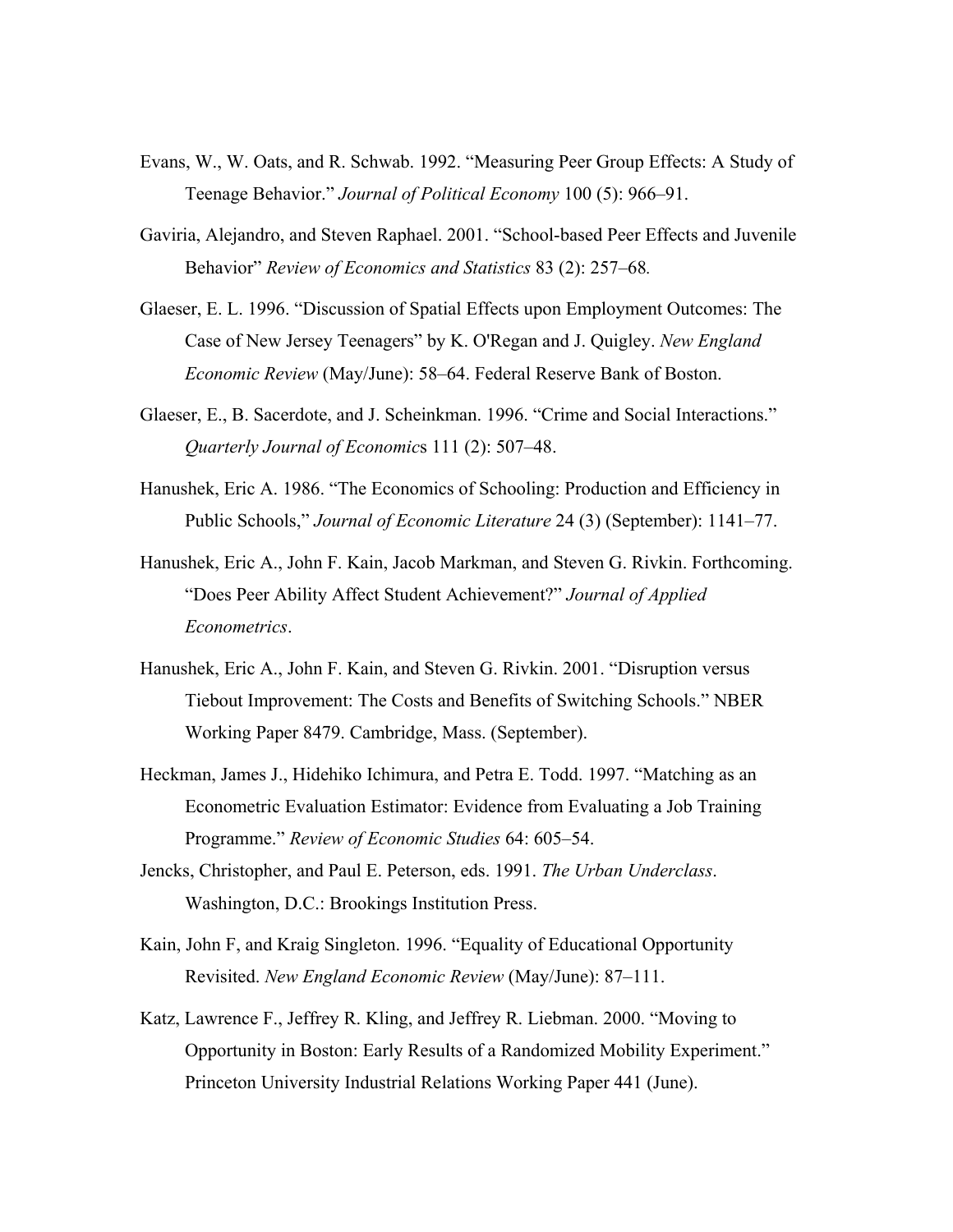- Levine, David I., and Gary Painter. 1999. "The NELS Curve: Replicating the Bell Curve Analyses with the National Education Longitudinal Study." *Industrial Relations* 38 (3) (July): 364–406.
- ———. Forthcoming. "The Schooling Costs of Teenage Out-of-Wedlock Childbearing: Analysis with a Within–School Propensity Score Matching Estimator." *Review of Economics and Statistics*.
- Ludwig, Jens Otto, Greg J. Duncan, Joshua C. Pinkston. 2000. "Neighborhood Effects on Economic Self-Sufficiency: Evidence from a Randomized Housing-Mobility Experiment." Joint Center for Poverty Research Working Paper 159. Northwestern University / University of Chicago.

[http://www.jcpr.org/wp/WPprofile.cfm?ID=165]

- Ludwig, J., G. J. Duncan, and P. Hirschfield. 1999. "Urban Poverty and Juvenile Crime: Evidence from a Randomized Housing-Mobility Experiment." Joint Center for Poverty Research Working Paper. Northwestern University / University of Chicago.
- Ludwig, Jens Otto, Helen F. Ladd, and Greg J. Duncan. 2001. "Urban Poverty and Educational Outcomes." *Brookings-Wharton Papers on Urban Affairs*. Washington, D.C.
- Manski, C. F. 1995. *Identification Problems in the Social Science*s. Cambridge, Mass.: Harvard University Press.
- Massey, Douglas S., and Nancy A. Denton. 1993. *American Apartheid: Segregation and the Making of the Underclass*. Cambridge, Mass.: Harvard University Press.
- O'Regan, K., and J. Quigley. 1996. "Spatial Effects upon Employment Outcomes: The Case of New Jersey Teenagers." *New England Economic Review* (May June): 41– 57. Federal Reserve Bank of *B*oston.
- NCES (National Center for Education Statistics). 1997. "Students' Peer Groups in High School: The Pattern and Relationship to Educational Outcomes." Statistics in Brief. NCES 97-055 (June). [http://nces.ed.gov/pubs97/97055.html].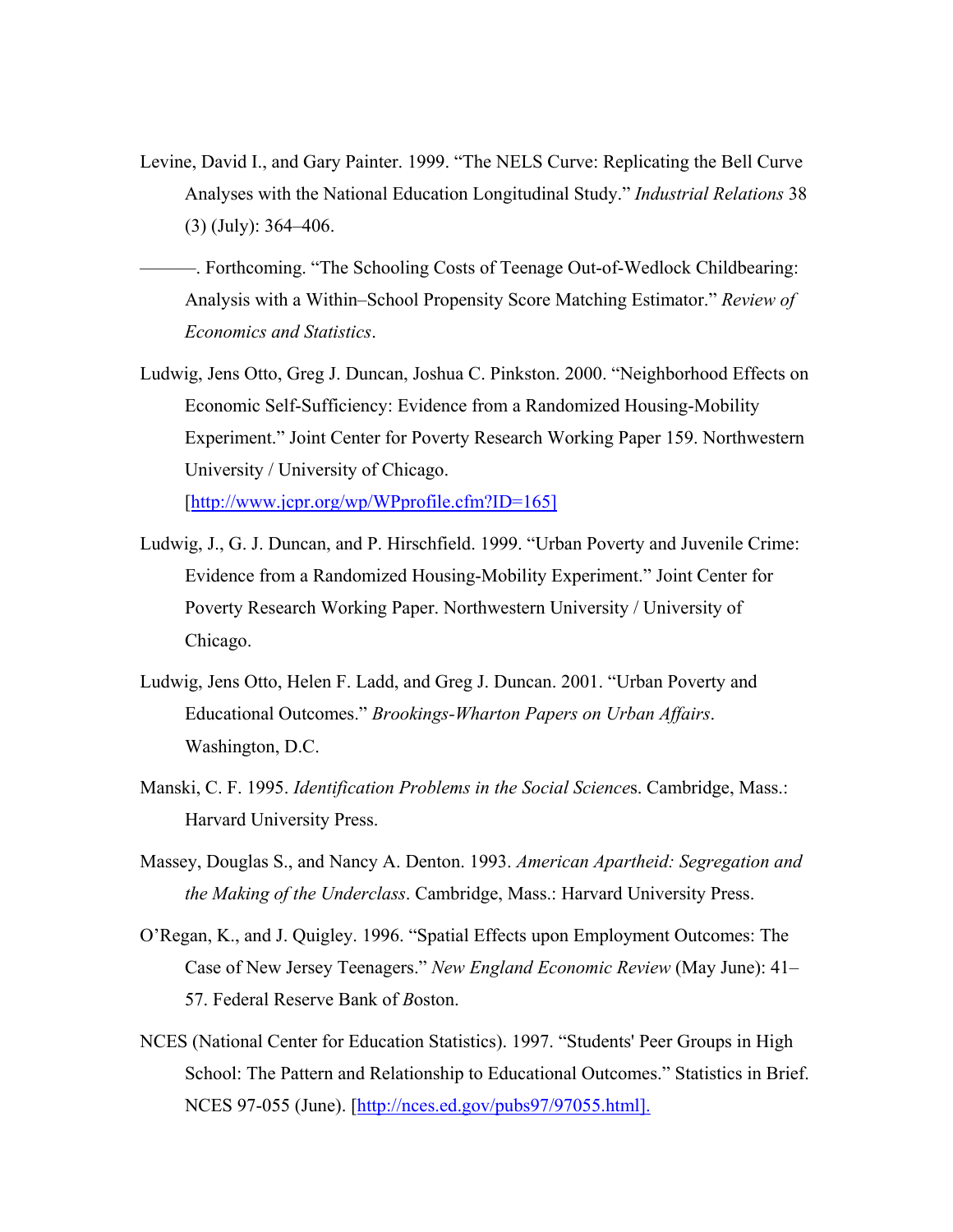- Plotnick, Robert D., and Saul D. Hoffman. 1999. "The Effect of Neighborhood Characteristics on Young Adult Outcomes: Alternative Estimates." *Social Science Quarterly*, 80(1), 1-18.
- Rock, Donald A., and Judith M. Pollach. 1995. *The Psychometric Report for the NELS Base Year Test Through Second Follow-Up*. National Center for Education Statistics report 95-382. Washington, D.C.: U.S. Dept. of Education, Office of Educational Research and Improvement
- Rosenbaum, James E. 1995. "Changing the Geography of Opportunity by Expanding Residential Choice: Lessons from the Gatreaux Program." *Housing Policy Debate* 6 (1) (1995): 231–69.
- Rosenbaum, P., and D. Rubin. 1983. "The Central Role of the Propensity Score in Observational Studies for Causal Effects." *Biometrika* 70: 41–55.
- Solon , Gary, and Marianne Page. 1999. "Correlations between Neighboring Boys and Brothers in Their Adult Earnings: The Importance of Being Urban." Paper presented at Neighborhood Effects on Low-Income Families, Joint Center for Poverty Research, Chicago (September).
- Stata Press. 2001. "svy estimators." *Reference*. (vol. Su–Z), pp. 18–31. College Station, Tex.: Stata Press.
- Wilson, William J., 1980. *The Declining Significance of Race: Blacks and Changing American Institutions*. 2d ed. Chicago: University of Chicago Press.
- ———. 1987. *The Truly Disadvantaged: The Inner City, the Underclass, and Public Policy*. Chicago: University of Chicago Press.
- ———. 1996. *When Work Disappears: The World of the New Urban Poor*. 1st ed. New York: Knopf.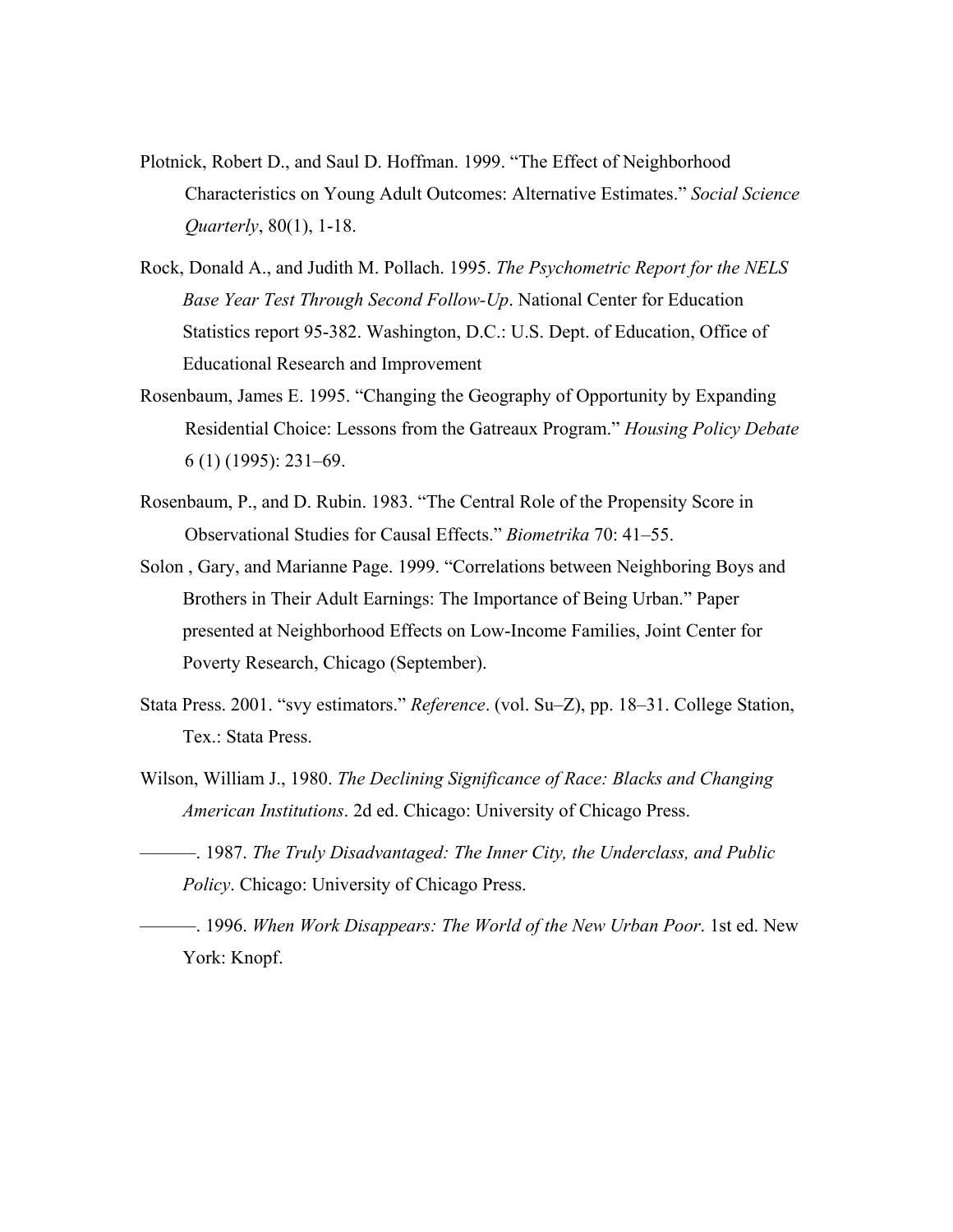| Sample Sizes                                                                           |                    |                                  |  |  |
|----------------------------------------------------------------------------------------|--------------------|----------------------------------|--|--|
| (sample = schools with at least one mover and at least eight students per junior high) |                    |                                  |  |  |
| Number of movers from<br>Number of students per                                        |                    |                                  |  |  |
|                                                                                        | junior high school | junior high school               |  |  |
| Minimum                                                                                | 8                  |                                  |  |  |
| Median                                                                                 | 15                 | 3                                |  |  |
| Mean                                                                                   | 15.3               | 3.3                              |  |  |
| Maximum                                                                                | 54                 | 21                               |  |  |
| Standard deviation                                                                     | 70                 | 4.5                              |  |  |
| Total students                                                                         | 11,939             | 886                              |  |  |
| No. of junior high schools                                                             | 781                | 265<br>(with at least one mover) |  |  |

# *Table 1: Describing the Data: Sample Sizes and Summary Statistics*

# *Summary Statistics*  $(N = 886$  youth who moved)

|                                                                                 | Mean   | Standard  |
|---------------------------------------------------------------------------------|--------|-----------|
|                                                                                 |        | Deviation |
| $8th$ grade test score (Test <sub>i</sub> ). This variable was z-scored to mean |        |           |
| zero and s.d. $= 1$ for the entire NELS sample.                                 | 0.138  | 0.991     |
| Index of family background (details in Table A1) $(FB_i)$                       | 0.117  | 0.531     |
| Junior high average test score (excluding the focal individual,                 |        |           |
| $Test_{IH}$                                                                     | 0.143  | 0.514     |
| <b>High School Characteristics</b>                                              |        |           |
| Percent of school that receives reduced-price lunches <sup>Q</sup>              | 1.262  | 0.876     |
| Percent of school that is non-minority <sup>2</sup>                             | 3.186  | 1.420     |
| Percent of school that come from single-parent households $\phi$                | 1.644  | 0.698     |
| Percent of school that has English as a second language <sup>&gt;</sup>         | 1.411  | 1.211     |
| Percent of previous year's $12th$ grade class that dropped out                  | 7.183  | 9.863     |
| Percent of previous year's graduating class in a 4-year college                 | 53.952 | 28.767    |
| Percent of previous year's graduating class in a 2-year college                 | 18.568 | 13.751    |

<sup>Q</sup> This variable is measured on a 0–3 scale (0 = none, 1 = 0–10%, 2 = 11–50%, 3 = 51–100%).

<sup>2</sup> This variable is measured on a 1–5 scale (1 = 0–25%, 2 = 26–50%, 3 = 51–75%, 4 = 76–90%, 5 = 91– 100%).

<sup> $\phi$ </sup> This variable is measured on a 0–5 scale (0 = none, 1 = 1–24%, 2 = 25–49%, 3 = 50–74%, 4 = 75–99%, 5  $= 100\%$ ).

 $\ge$  This variable is measured on a 0–5 scale (0 = none, 1 = 1–9%, 2 = 10–19%, 3 = 20–29%, 4 = 30–39, 5 = 40–100%).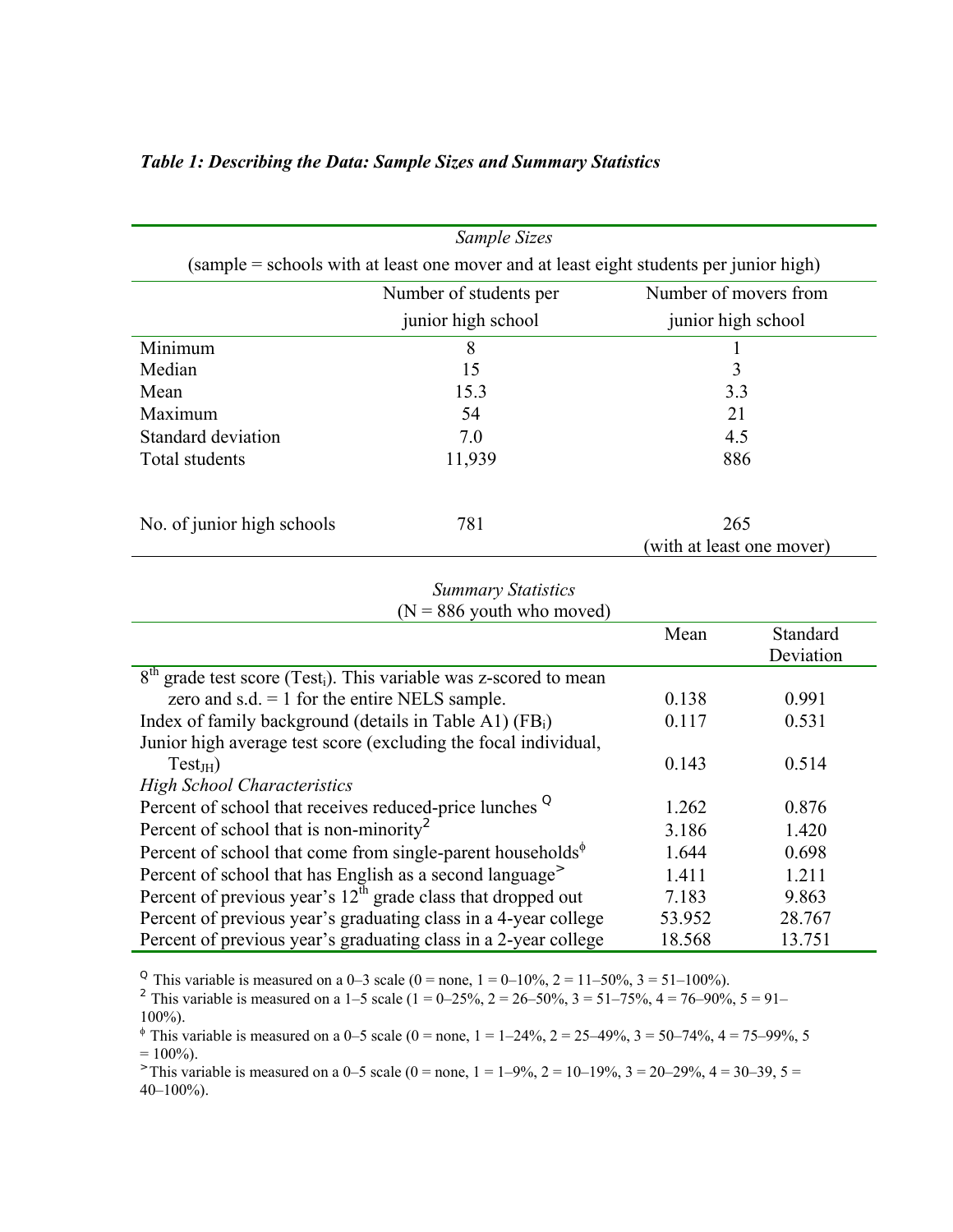|                        |        |                | School in $10^{th}$ grade                          |                        |
|------------------------|--------|----------------|----------------------------------------------------|------------------------|
| School in 8th grade    | Public | Catholic       | Private, religious                                 | Private, non-religious |
| Public                 | 456    | 28             | 6                                                  | 3                      |
| Catholic               | 114    | 144            | 0                                                  |                        |
| Private, religious     | 33     | 7              |                                                    | 5                      |
| Private, non-religious | 28     | 10             | 9                                                  | 35                     |
|                        |        |                | School in 10th grade, after changing residence     |                        |
| School in $8th$ grade  | Public | Catholic       | Private, religious                                 | Private, non-religious |
| Public                 | 145    |                |                                                    | $_{0}$                 |
| Catholic               | 21     | 23             |                                                    |                        |
| Private, religious     | 8      | 5              |                                                    |                        |
| Private, non-religious | 6      | $\overline{0}$ |                                                    | 6                      |
|                        |        |                | School in 10th grade, after not changing residence |                        |
| School in 8th grade    | Public | Catholic       | Private, religious                                 | Private, non-religious |
| Public                 | 311    | 27             | 5                                                  | 3                      |
| Catholic               | 93     | 121            |                                                    |                        |
| Private, religious     | 25     | 2              |                                                    |                        |
| Private, non-religious | 22     | 10             | 8                                                  | 29                     |

# *Table 2: Transition Matrix for the Sample of School Changers*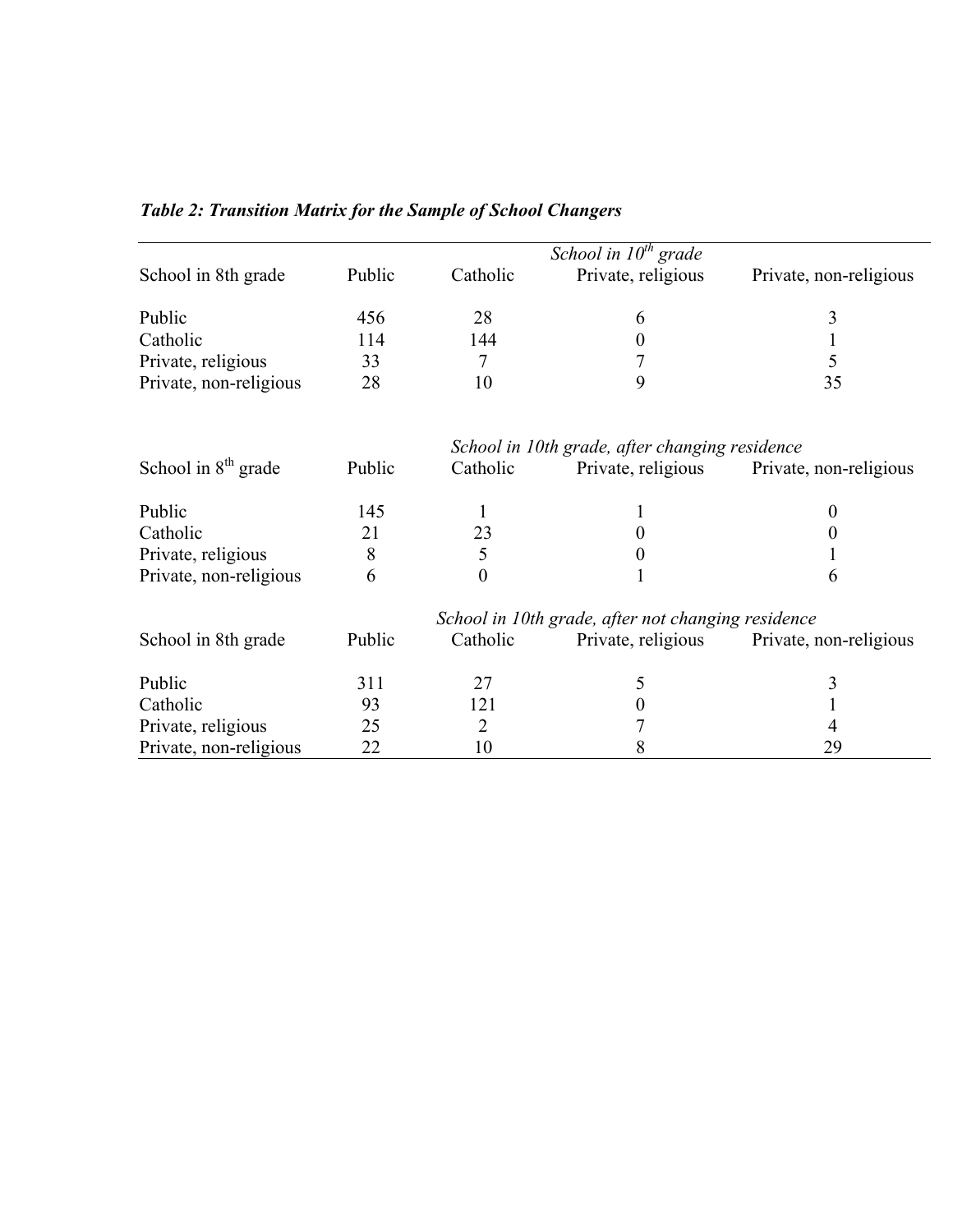# *Table 3: The Standard Method*

|                                               |                      | $\left( 2\right)$         | (3)                    |
|-----------------------------------------------|----------------------|---------------------------|------------------------|
| Dependent Variable $=$ test                   | <b>OLS</b>           | <b>OLS</b>                | <b>OLS</b>             |
| scores in $8^{th}$ grade (Test <sub>i</sub> ) |                      | <b>Control for Census</b> | Including all controls |
|                                               |                      | measures of family        | for family             |
|                                               |                      | background                | background             |
| Average test scores, $Test_{JH}$              | $0.817**$<br>(0.016) | $0.606**$<br>(0.030)      | $0.557**$<br>(0.030)   |
| Family background                             | None                 | Census controls           | All controls listed in |
| measure                                       |                      | listed in table A1        | table A1               |
| Adjusted $R^2$                                | 0.179                | 0.262                     | 0.313                  |

*Table 4: Instrumental Variable Estimation of School-Based Peer Effects* 

|                            | (1)                | (2)           | (3)                          |
|----------------------------|--------------------|---------------|------------------------------|
|                            | <b>OLS</b>         | <b>OLS</b>    | Instrumenting for family     |
|                            |                    |               | background                   |
|                            |                    |               |                              |
| Dependent Variable $=$     | <b>Full Sample</b> | Movers Sample | Movers Sample                |
| test scores in $8th$ grade |                    |               |                              |
| $(Test_i)$                 |                    |               |                              |
| Average test scores,       | $0.444**$          | $0.523**$     | $0.428**$                    |
| $Test_{JH}$                | (0.016)            | (0.054)       | (0.095)                      |
| Family background          | $0.783$ **         | $0.636**$     | $0.828**$                    |
| index, $FB_i$              | (0.015)            | (0.056)       | (0.137)                      |
| Adjusted $R^2$             | 0.318              | 0.343         | 0.335                        |
| Instruments                |                    |               | High school quality measures |
|                            |                    |               | listed below.                |

Notes: \*\* and \* represent statistically significantly different from zero at the 1 and 5 percent levels. Standard errors are in parentheses. They are estimated taking into account the complex sampling structure of the data. The family background index is described in Table A1.

In column 3, measures of (future) high school quality are used as instruments for family background. The first stage is presented in Table A2 in the appendix. The instruments are categorical variables that measure the proportion of the high school student body who receive a free lunch, are non-minority, are from a single-parent household, and speak English as a second language, and the proportion of the previous year's 12th grade class that dropped out, entered a four-year college, or entered a two-year college.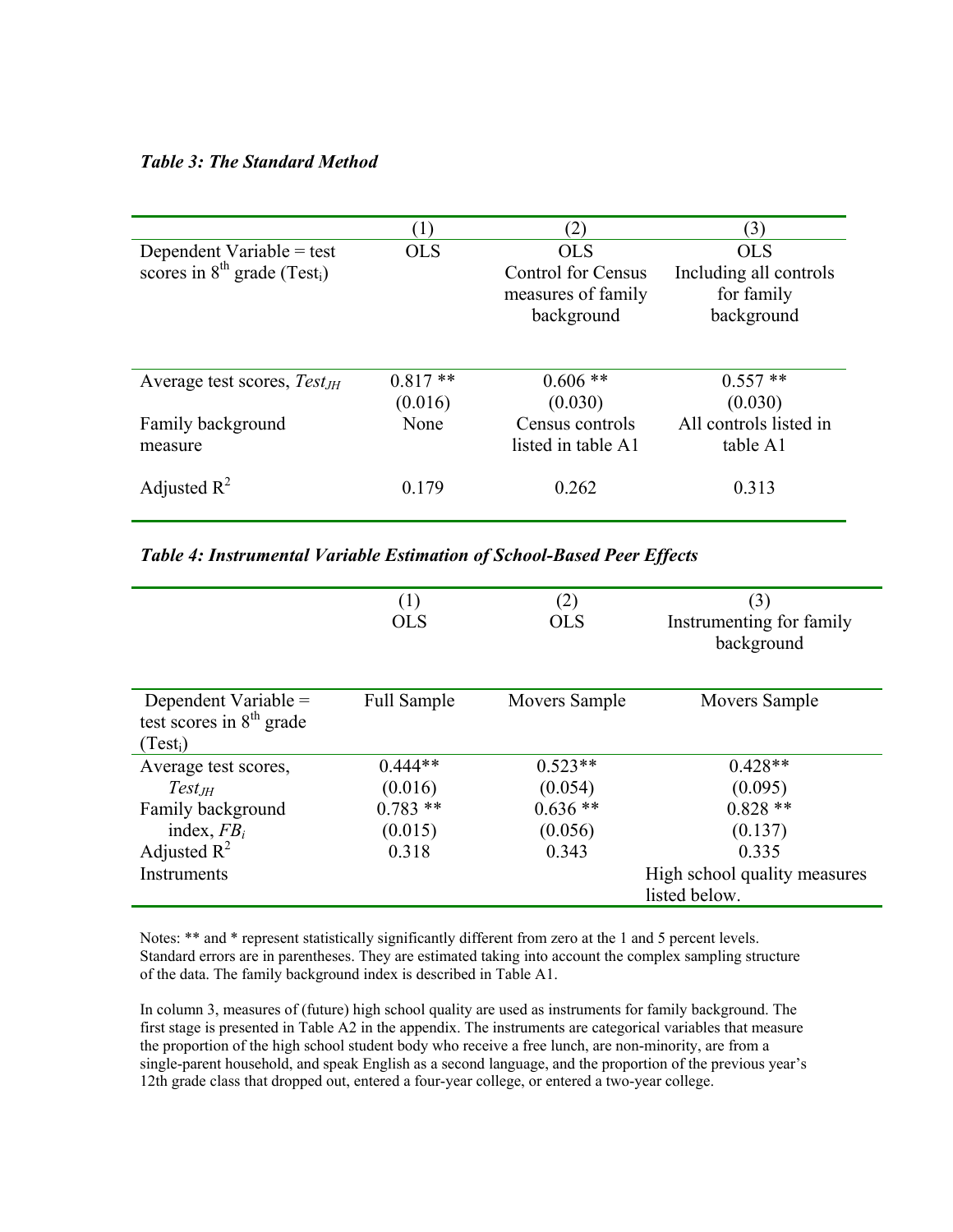# *Table 5: Catch-up at New Schools*

|                                 | (1)            | (2)            | (3)                               |
|---------------------------------|----------------|----------------|-----------------------------------|
|                                 | <b>OLS</b>     | <b>OLS</b>     | Case-Control Matching             |
|                                 |                |                |                                   |
| Dependent Variable $=$          | Mover Sample   | Mover Sample   | Mover sample, with each mover     |
| test scores in $12th$ grade     |                |                | matched to a non-mover youth from |
|                                 |                |                | the same junior high who had the  |
|                                 |                |                | closest test score.               |
| Test scores in $8th$ grade      | $0.807**$      | $0.789**$      | $0.889**$                         |
| $(Test_i)$                      | (0.022)        | (0.024)        | (0.161)                           |
| <i>Quality<sub>MainHS</sub></i> | 0.072          | 0.044          |                                   |
|                                 | (0.055)        | (0.056)        |                                   |
| $Quality_{ActualHS}$            | $0.208**$      | $0.171**$      | $0.171*$                          |
|                                 | (0.058)        | (0.060)        | (0.076)                           |
| Family background               |                | $0.113**$      | $0.174$ **                        |
| index, $FB_i$                   |                | (0.047)        | (0.064)                           |
| Mover                           |                |                | 0.016                             |
|                                 |                |                | (0.031)                           |
| Fixed effect                    | N <sub>0</sub> | N <sub>o</sub> | 500 (one for each pair)           |
| N                               | 659            | 659            | 500 movers and their matches      |
| Adjusted $R^2$                  | 0.731          | 0.733          |                                   |
| $R^2$ within                    |                |                | 0.087                             |

Notes: \*\* and \* represent statistically significantly different from zero at the 1 and 5 percent levels. Standard errors are in parentheses. The school quality indices are computed from school and family characteristics such as the proportion receiving a school lunch. Details are in Table A3 in the appendix. The sample in column 3 is movers (youth who did not attend their junior high school's main high school) and, for each mover, the youth in the same junior high with the most similar test scores.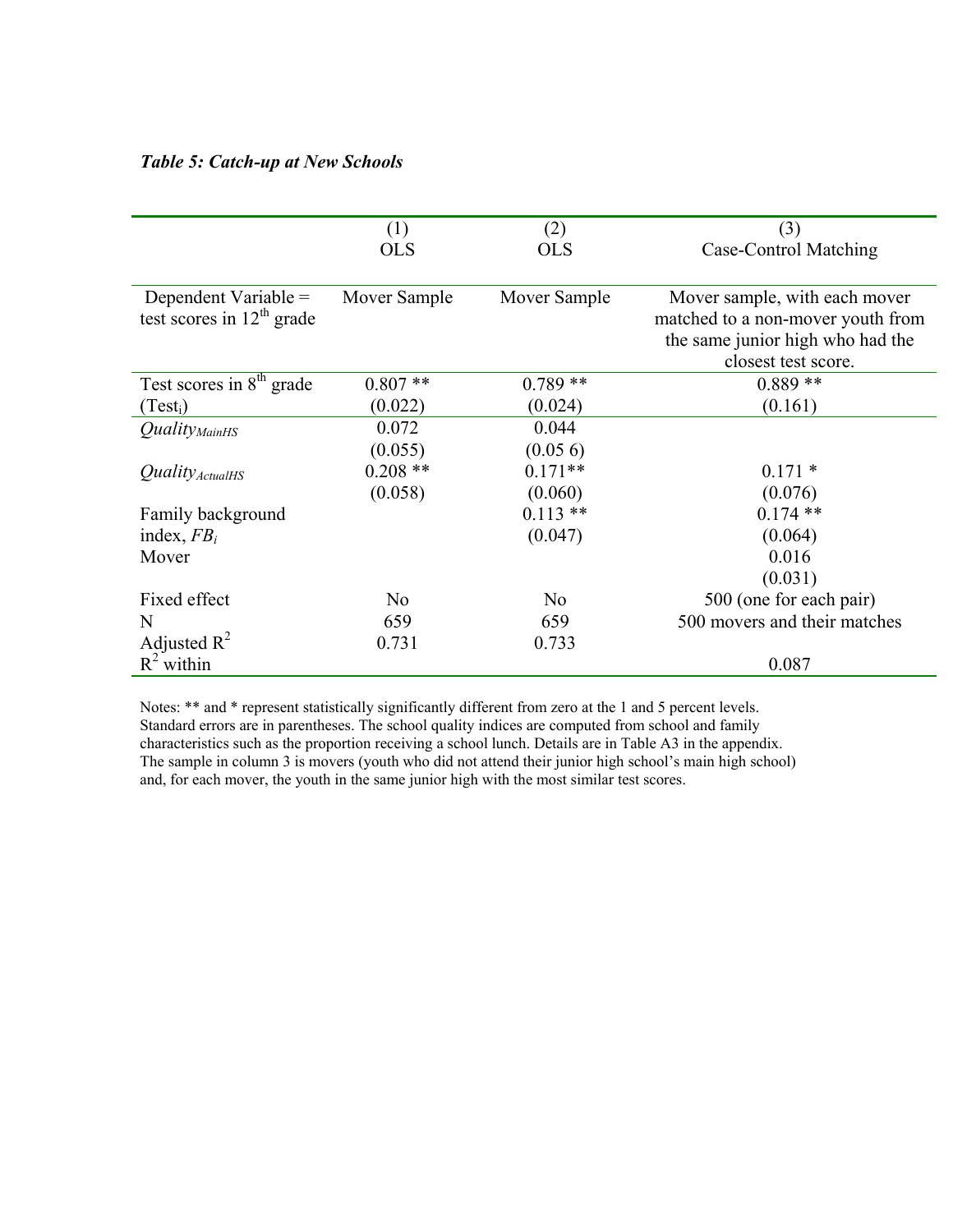| Dependent Variable = $Test_i$                                               | Mean  | Coefficient |
|-----------------------------------------------------------------------------|-------|-------------|
| Family Background: Census Controls                                          |       |             |
| Female student                                                              | 0.520 | $0.048**$   |
| Father foreign born                                                         | 0.190 | $0.132**$   |
| Mother foreign born                                                         | 0.189 | $-0.023$    |
| Oldest child                                                                | 0.306 | $0.062**$   |
| Mother was a teen when this student was born                                | 0.103 | $-0.056*$   |
| Father's education (z)                                                      | 0.015 | $0.189**$   |
| Mother's education $(z)$                                                    | 0.041 | $0.121$ **  |
| Family income (z)                                                           | 0.067 | $0.133**$   |
| Family Background: Additional Controls                                      |       |             |
| Female-headed household in $8th$ grade (omitted family type is two          |       |             |
| biological parents)                                                         | 0.127 | $-0.069$ ** |
| Male-headed household in 8 <sup>th</sup> grade                              | 0.017 | $-0.086$    |
| Stepfather family in 8 <sup>th</sup> grade                                  | 0.083 | $-0.044$    |
| Stepmother family in 8 <sup>th</sup> grade                                  | 0.018 | $-0.128*$   |
| Resided with no biological parents in 8 <sup>th</sup> grade                 | 0.081 | $-0.151$ ** |
| Father's occupational status $\{z\}$                                        | 0.015 | $0.052**$   |
| Father unemployed                                                           | 0.059 | 0.029       |
| Religious affiliation: Baptist (Omitted religion is other Protestant)       | 0.184 | $-0.222$ ** |
| Religious affiliation: Catholic                                             | 0.317 | $-0.113$ ** |
| Religious affiliation: Other                                                | 0.152 | $-0.049$    |
| Religious affiliation: Missing                                              | 0.036 | $-0.054$    |
| Religious affiliation: None                                                 | 0.025 | 0.079       |
| Religiosity: very religious (omitted religiosity is "not at all religious") | 0.435 | $0.141**$   |
| Religiosity: religious                                                      | 0.164 | $0.096**$   |
| Religiosity: somewhat religious                                             | 0.173 | $0.115**$   |
| Number of siblings                                                          | 2.220 | $-0.031$    |
| More than 50 books in home                                                  | 0.892 | $0.210**$   |
| Family has at least one magazine subscription                               | 0.762 | $0.186**$   |
| Family has a public library card                                            | 0.773 | $0.254$ **  |
| Mother's occupation status $\{z\}$                                          | 0.021 | $0.042**$   |
| Mother unemployed                                                           | 0.267 | $0.036*$    |
| Parents are involved in education                                           | 0.518 | $-0.007$    |
| Parents and children are involved in child-oriented clubs                   | 0.839 | $0.058*$    |
| Parents help with homework                                                  | 0.394 | $-0.335$ ** |
|                                                                             |       |             |

# *Table A1: Predicting 8<sup>th</sup> Grade Test Scores with Family Characteristics*

 $R^2$  0.284

Notes: \*\* and \* represent statistically significantly different from zero at the 1 and 5 percent levels. Variables marked (z) are z-scored to have a mean of zero and standard deviation of one.

*FB<sub>i</sub>* is the predicted value from this regression, an index of family background.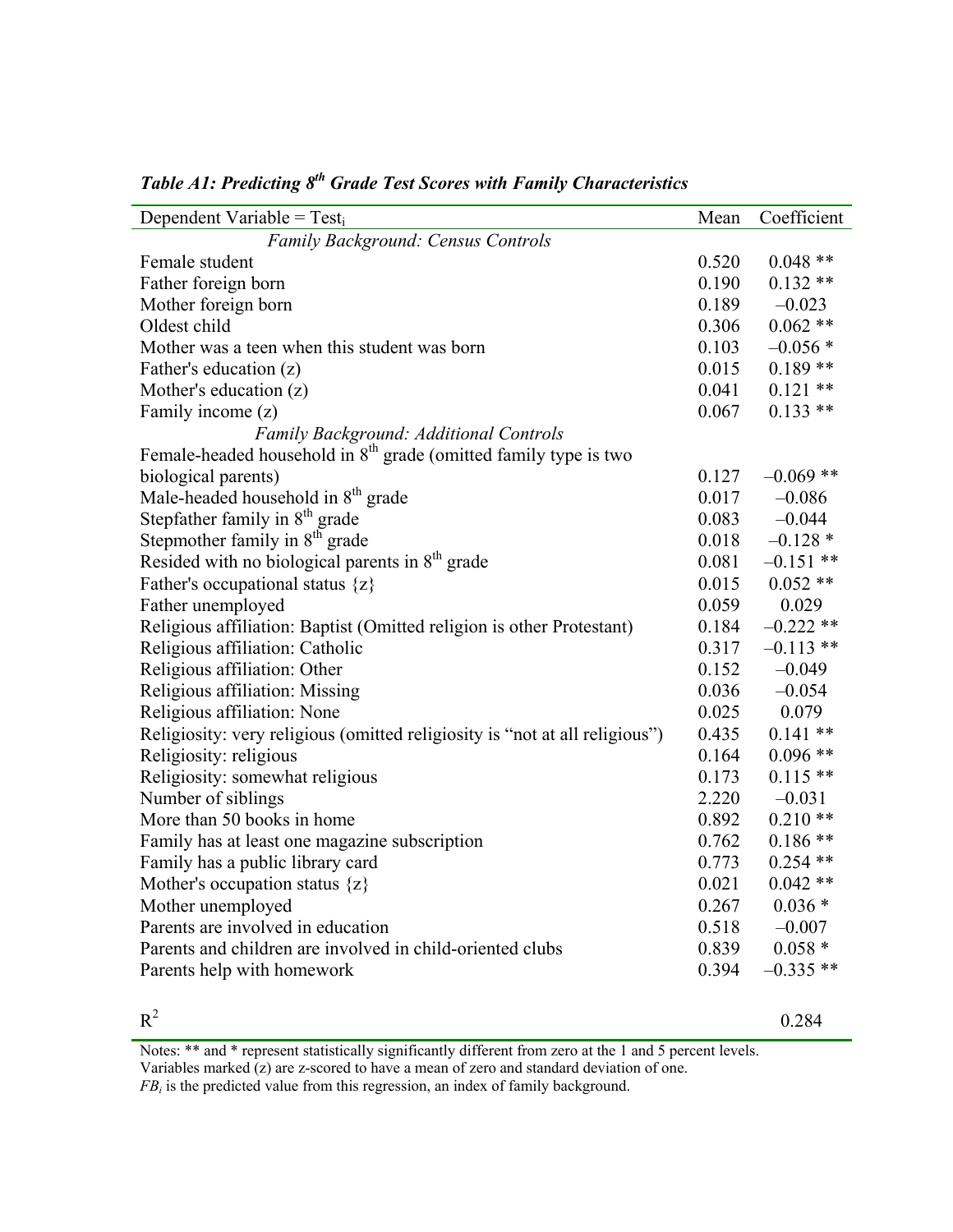| Dependent Variable = $FBi$                                              | Coefficient   | Std. Error |
|-------------------------------------------------------------------------|---------------|------------|
| Average test scores, $Test_{JH}$                                        | $0.347**$     | 0.030      |
| Percent of school that receives reduced-price lunches <sup>Q</sup>      | $-0.059*$     | 0.026      |
| Percent of school that is non-minority <sup>2</sup>                     | $0.032*$      | 0.015      |
| Percent of school that comes from single-parent households $\phi$       | $-0.003$      | 0.024      |
| Percent of school that has English as a second language <sup>&gt;</sup> | $-0.027*$     | 0.016      |
| Percent of previous year's $12th$ grade class that dropped out          | 0.001         | 0.002      |
| Percent of previous year's graduating class in a 4-year                 |               |            |
| college                                                                 | $0.004$ **    | 0.001      |
| Percent of previous year's graduating class in a 2-year                 |               |            |
| college                                                                 | 0.001         | 0.001      |
| Constant                                                                | $-0.167$      | 0.119      |
| Adjusted $R^2$                                                          | 0.345         |            |
| Incremental $R^2$ of high school characteristics after including        |               |            |
| Test <sub>JH</sub>                                                      | 0.075         |            |
| F-Statistic on high school characteristics after including              | $F(7, 877) =$ | P < 0.0001 |
| Test <sub>JH</sub>                                                      | 15.9          |            |

*Table A2: Predicting Family Background with High School Characteristics* 

Variables are measured when the student is in tenth grade.

Notes: These estimates are from the first stage of the instrumental variables estimation in Table 5.

\*\* represents different from zero at the 1 percent level.

\* represents different from zero at the 5 percent level.

<sup>Q</sup> This variable is measured on a 0–3 scale (0 = none, 1 = 0–10%, 2 = 11–50%, 3 = 51–100%).

<sup>2</sup> This variable is measured on a 1–5 scale  $(1 = 0-25\%, 2 = 26-50\%, 3 = 51-75\%, 4 = 76-90\%, 5 = 91-$ 100%).

<sup> $\phi$ </sup> This variable is measured on a 0–5 scale (0 = none, 1 = 1–24%, 2 = 25–49%, 3 = 50–74%, 4 = 75–99%, 5  $= 100\%$ ).

 $\degree$  This variable is measured on a 0–5 scale (0 = none, 1 = 1–9%, 2 = 10–19%, 3 = 20–29%, 4 = 30–39, 5 =  $40-100\%$ ).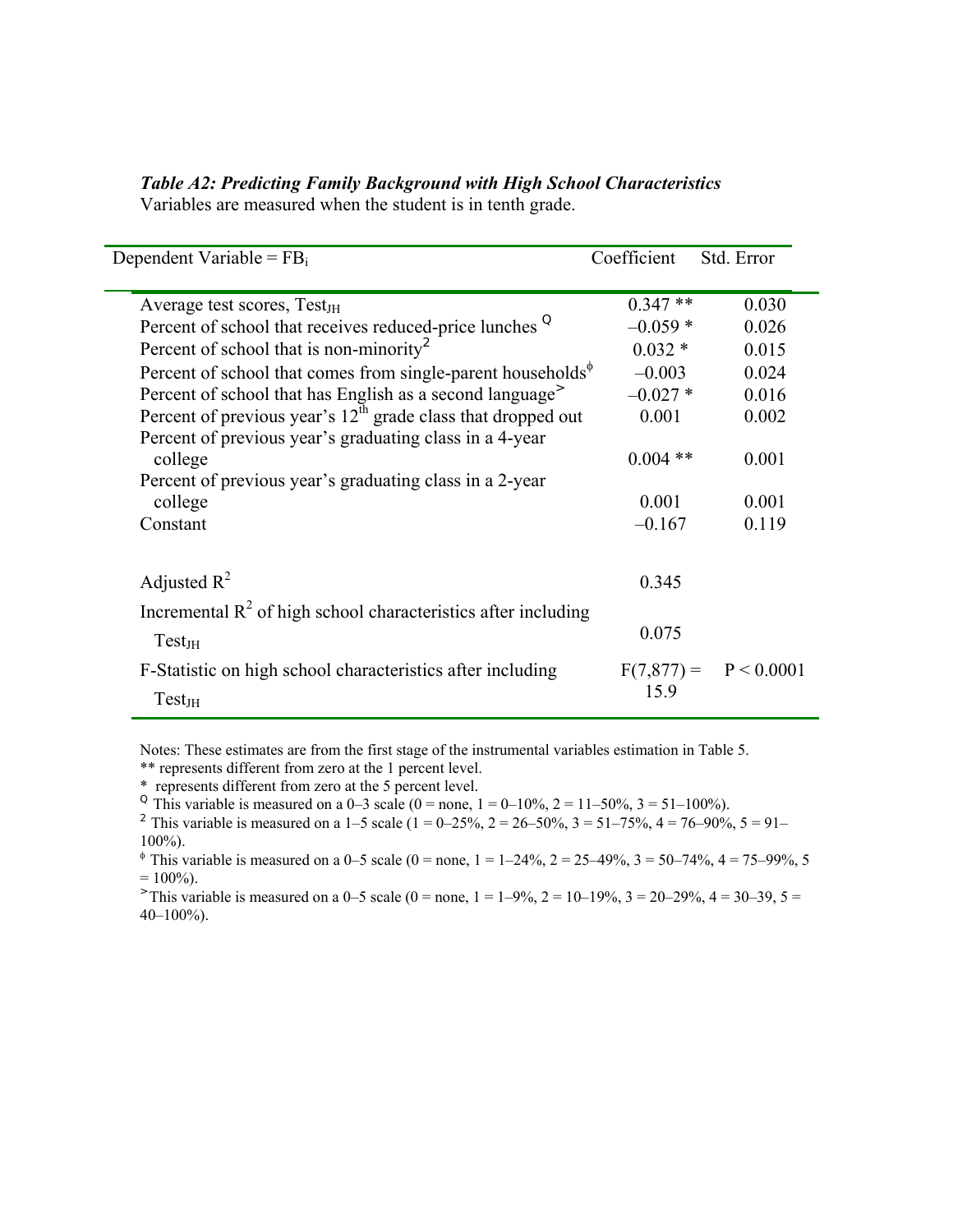# *Table A3: Constructing the Index of School Quality*

The variables *Quality<sub>MainHS</sub>* and *Quality<sub>ActualHS</sub>* are computed from the following regression predicting test scores with high school characteristics. Variables are measured when the student is in tenth grade. These estimates are used to construct the school quality measures used in Table 4. (They are not causal regressions in that no controls for family background are present.)

| Dependent Variable = $10^{th}$ grade test score                         | Coefficient | Std. Error |
|-------------------------------------------------------------------------|-------------|------------|
| High school characteristics                                             |             |            |
| Percent of school that receives reduced-price lunches <sup>Q</sup>      | $-0.116$ ** | 0.013      |
| Percent of school that is non-minority <sup>2</sup>                     | $0.067$ **  | 0.007      |
| Percent of school that come from single-parent households $\mathcal{P}$ | $-0.062$ ** | 0.015      |
| Percent of school that has English as a second language <sup>&gt;</sup> | 0.013       | 0.009      |
| Percent of previous year's $12th$ grade class that dropped out          | $-0.001$    | 0.001      |
| Percent of previous year's graduating class in a 4-year                 |             |            |
| college                                                                 | $0.011**$   | 0.001      |
| Percent of previous year's graduating class in a 2-year                 |             |            |
| college                                                                 | $0.002$ **  | 0.001      |
| Constant                                                                | $-0.528$    | 0.065      |
|                                                                         |             |            |
| Adjusted $R^2$                                                          | .139        |            |

<sup>\*\*</sup> represents different from zero at the 1 percent level.

<sup>2</sup> This variable is measured on a 1–5 scale (1 = 0–25%, 2 = 26–50%, 3 = 51–75%, 4 = 76–90%, 5 = 91– 100%).

 $\degree$  This variable is measured on a 0–5 scale (0 = none, 1 = 1–9%, 2 = 10–19%, 3 = 20–29%, 4 = 30–39, 5 =  $40-100\%$ ).

<sup>\*</sup> represents different from zero at the 5 percent level.

<sup>&</sup>lt;sup>Q</sup> This variable is measured on a 0–3 scale (0 = none, 1 = 0–10%, 2 = 11–50%, 3 = 51–100%).

<sup>&</sup>lt;sup> $\phi$ </sup> This variable is measured on a 0–5 scale (0 = none, 1 = 1–24%, 2 = 25–49%, 3 = 50–74%, 4 = 75–99%, 5  $= 100\%$ ).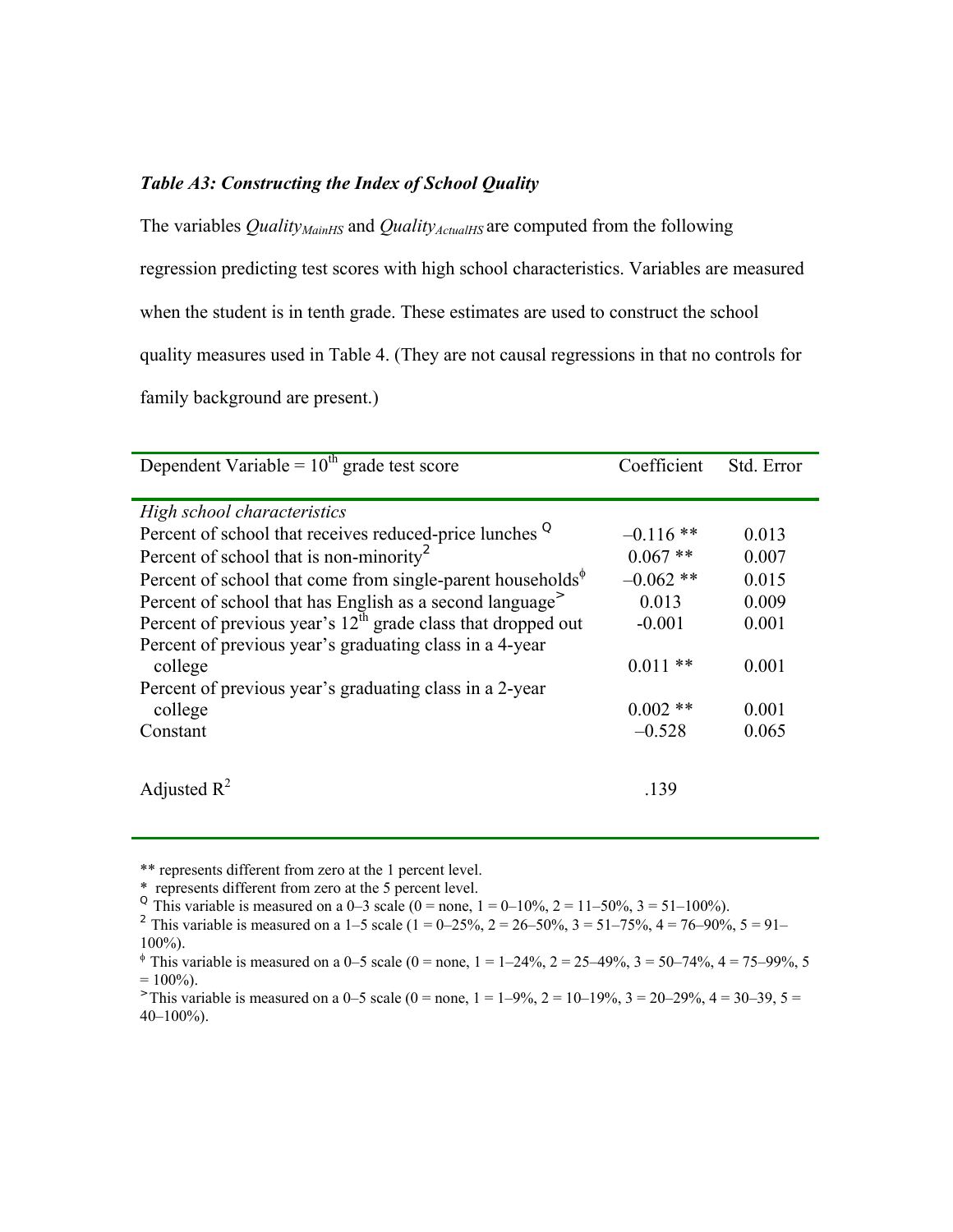#### **Appendix: Propensity Score Matching**

Case-control matching captures much of the variation we are interested in; but it does not match for multiple factors, such as parental education and income, youth race and gender, and so forth. In a remarkable result, Rosenbaum and Rubin (1983) show that matching on a single index they call the propensity score can achieve all the benefits of matching on all controls. The propensity score is constructed by estimating the probability that a particular youth receives the "treatment" – in this case, moving to the better high school (also see Dehejia and Wahba, 2002.)

Heckman, Ichimura, and Todd (1997) emphasize the importance of matching within a geographic region to control for unobserved aspects of the labor market, while Levine and Painter (2002) emphasize the advantages of matching within a school to also capture unobserved aspects of the school and neighborhood. Thus, we follow the latter in matching within a junior high school.

For each youth who did not attend the main high school, we created a small sample consisting of that youth and all youth from that junior high who did attend the main high school. We merged all of these small samples. Thus, a youth who attended the main high school from a school that sent several youths to other high schools appears more than once in the larger sample. We then created a dummy equal to 1 if the youth attended the best high school in his sample; that is, if the mover went to a better high school, this dummy is 1 only for the mover. If the mover went to the worst high school, this dummy is one for everyone but the mover.

In this large sample we ran a conditional (fixed-effect) logit, with a separate fixed effect for each subsample predicting that student *j* is the one from junior high *i* who attends the better of the two (main or other) high schools ( $T_{ij} = 1$ ).

$$
Pr(T_{ij} = 1, T_{ik} = 0, k \neq j) = \frac{\exp(X_{ij} \cdot \delta)}{\sum_{k=i}^{N_i} \exp(X_{ik} \cdot \delta)} + \text{error}.
$$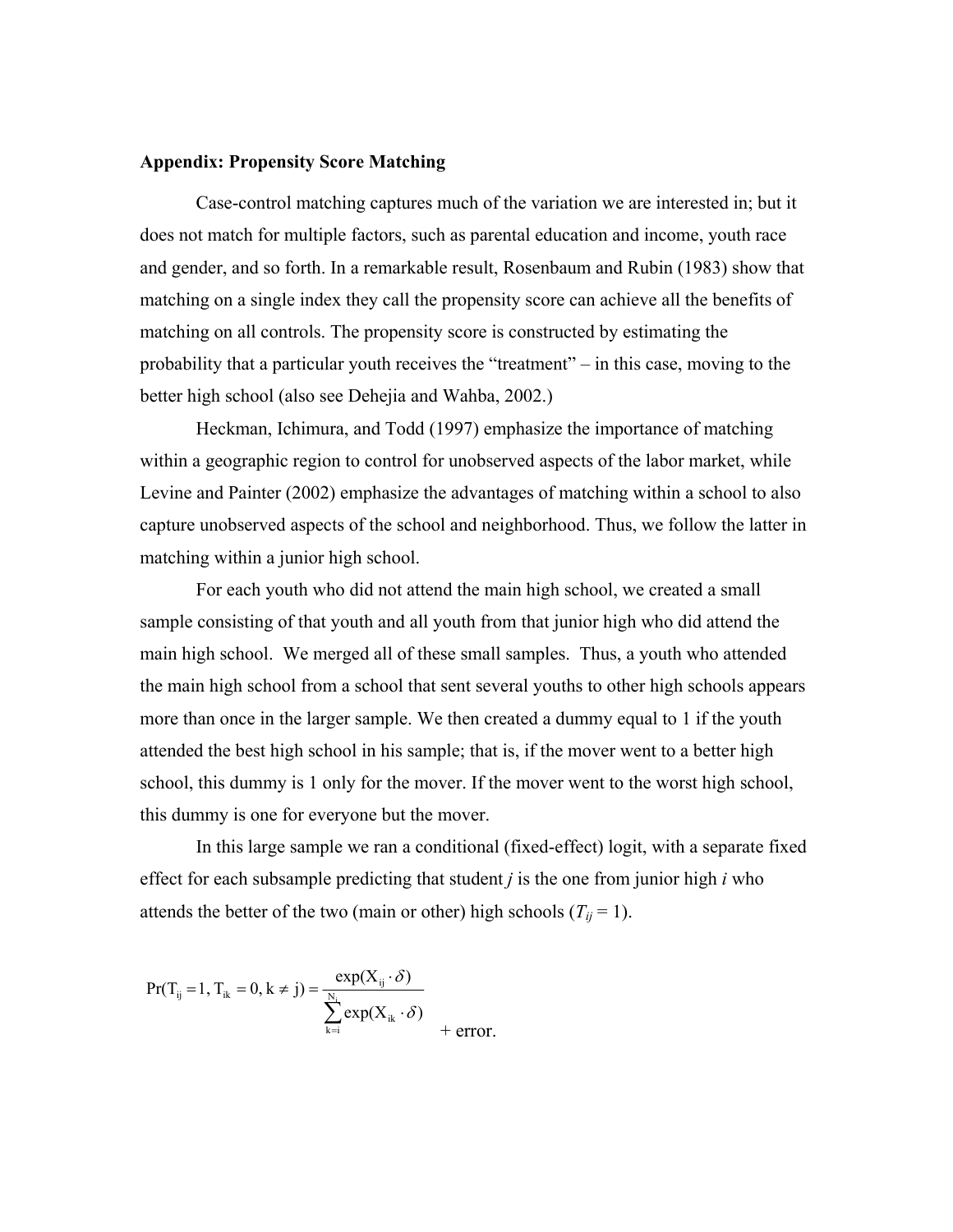The control  $(X)$  variables here include the long list of family and youth characteristics listed in Table A1.

For each junior high, we then identified the youth who attended the main high school whose propensity score (that is, the predicted probability of being at the better high school) was closest to the propensity score of the youth who moved. We used this closest match as the control person for that mover. We then analyzed test score growth by the senior year of high school for each mover and each control from junior high *i*:

*Test in 12<sup>th</sup> gradet<sub>i</sub> = d<sub>0</sub> Test in 12<sup>th</sup> gradet<sub>i</sub> + d<sub>1</sub> Better School<sub>i</sub> + d<sub>2</sub> mover<sub>i</sub> + fixed effects for each matched pairi + errorj.* 

where *Better School*<sub>*i*</sub> = 1 if student *i* was the one from school *j* to attend the better high school.

To keep the matches close in terms of test scores, we discard any mover who had no junior high classmate with less than a 0.1 gap in the predicted probability of attending the better high school. (Results were robust to several cutoffs.) As with case-control matching, four years later the student who ended up at the better high school had standardized test scores .09 higher ( $SE = .02$ , Table A5, col. 1) than the control.

On average, the better of the two high schools had about .33 higher predicted test scores (our measure of high school quality estimated in Table A3). Thus, students who move to a new high school close about one-fourth of the gap in initial test scores between themselves and their new classmates. That ratio is also what we estimate if we replace the dummy variable for which student attended the better high school with the index of high school quality (Table A5, col. 2).

Results are robust to several variations in matching. The pace of convergence for students who moved to a better high school is also similar to that for students who moved to a worse high school.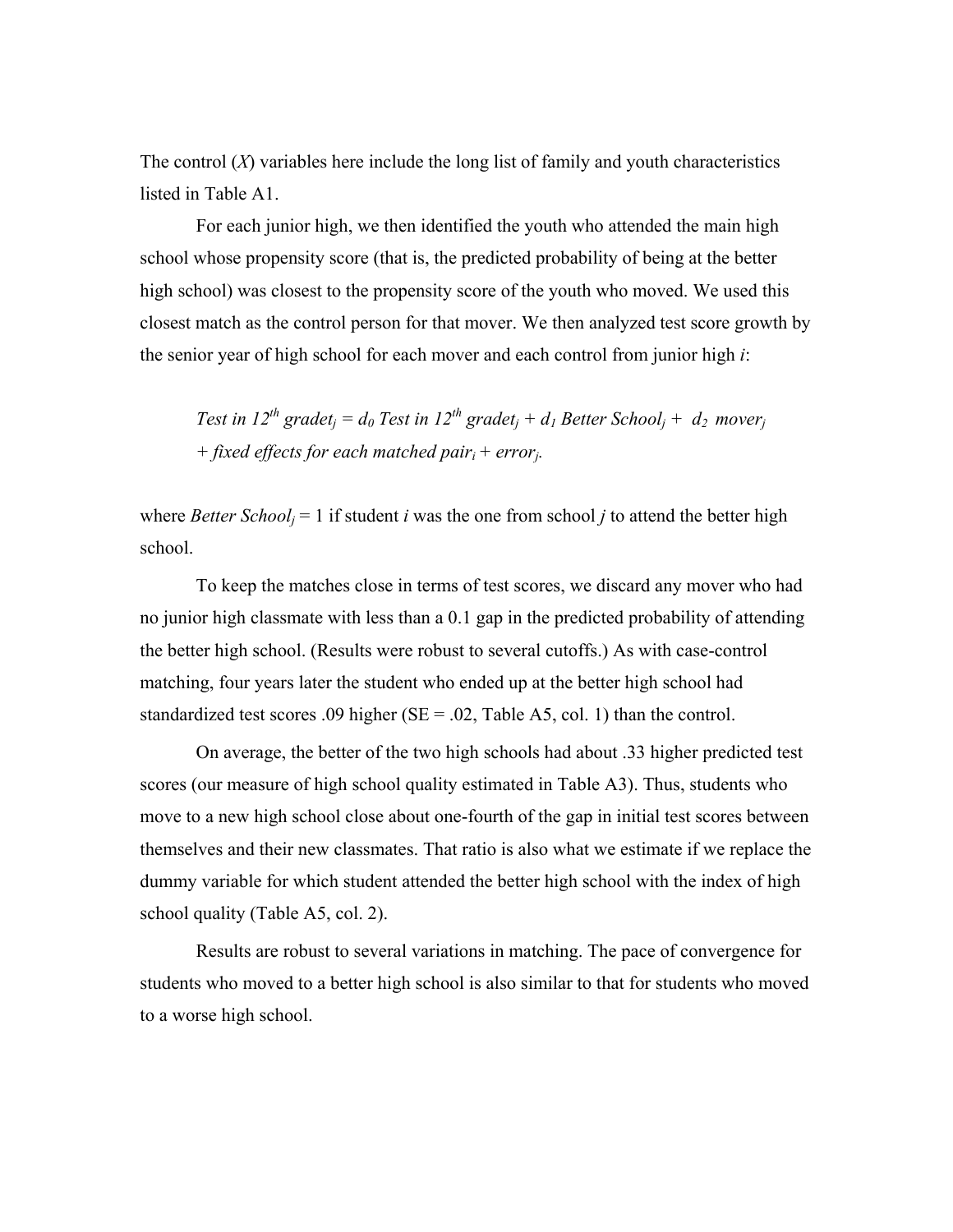# *Table A4: Predicting Which Student at Each Junior High Attends the Better High School (*Fixed effect (conditional) logit)

| Denendent Variable = Went to a Better High School.                                     | Coefficient |
|----------------------------------------------------------------------------------------|-------------|
| <b>Family Background: Census Controls</b>                                              |             |
| Female student                                                                         | 0.059       |
| Father foreign-born                                                                    | 0.023       |
| Mother foreign-born                                                                    | $-0.290$    |
| Oldest child                                                                           | 0.002       |
| Mother was a teen when this student was born                                           | 0.130       |
| Father's education (z)                                                                 | 0.003       |
| Mother's education (z)                                                                 | 0.062       |
| Family income (z)                                                                      | $0.259**$   |
| Family Background: Additional Controls                                                 |             |
| Female-headed household in $8th$ grade (omitted family type is two biological parents) | $0.393**$   |
| Male-headed household in 8 <sup>th</sup> grade                                         | $-0.659$    |
| Stepfather family in $8th$ grade                                                       | $0.452**$   |
| Stepmother family in 8 <sup>th</sup> grade                                             | 0.275       |
| Resided with no biological parents in $8th$ grade                                      | 0.073       |
| Father's occupational status $\{z\}$                                                   | $0.150*$    |
| Father unemployed                                                                      | 0.380       |
| Religious affiliation: Baptist (omitted religion is other Protestant)                  | 0.214       |
| Religious affiliation: Catholic                                                        | $0.453**$   |
| Religious affiliation: Other                                                           | $-0.032$    |
| Religious affiliation: Missing                                                         | $-0.214$    |
| Religious affiliation: None                                                            | 0.220       |
| Religiosity: very religious (Omitted religiosity is "not at all religious")            | 0.116       |
| Religiosity: religious                                                                 | 0.038       |
| Religiosity: somewhat religious                                                        | $-0.103$    |
| Number of siblings                                                                     | $-0.074$ ** |
| More than 50 books in home                                                             | 0.326       |
| Family has at least one magazine subscription                                          | 0.018       |
| Family has a public library card                                                       | $-0.173$    |
| Mother's occupation status $\{z\}$                                                     | 0.062       |
| Mother unemployed                                                                      | 0.227       |
| Parents are involved in education                                                      | 0.468       |
| Parents and children are involved in child-oriented clubs                              | $-0.092$    |
| Parents help with homework                                                             | $-0.059$    |
| Test scores in $8th$ grade                                                             | 0.046       |
| Junior high grade point average (on 4.0 scale)                                         | $-0.053$    |
| Pseudo- $R^2$                                                                          | .051        |

Notes: \*\* and \* represent statistically significantly different from zero at the 1 and 5 percent levels.

Variables marked (z) are z-scored to have a mean of zero and standard deviation of one.

The dataset from this regression includes each student who did not attend the main high school and each student who did. The regression includes a fixed effect for each student who moved and the pool of students who continued from their junior high to the main high school.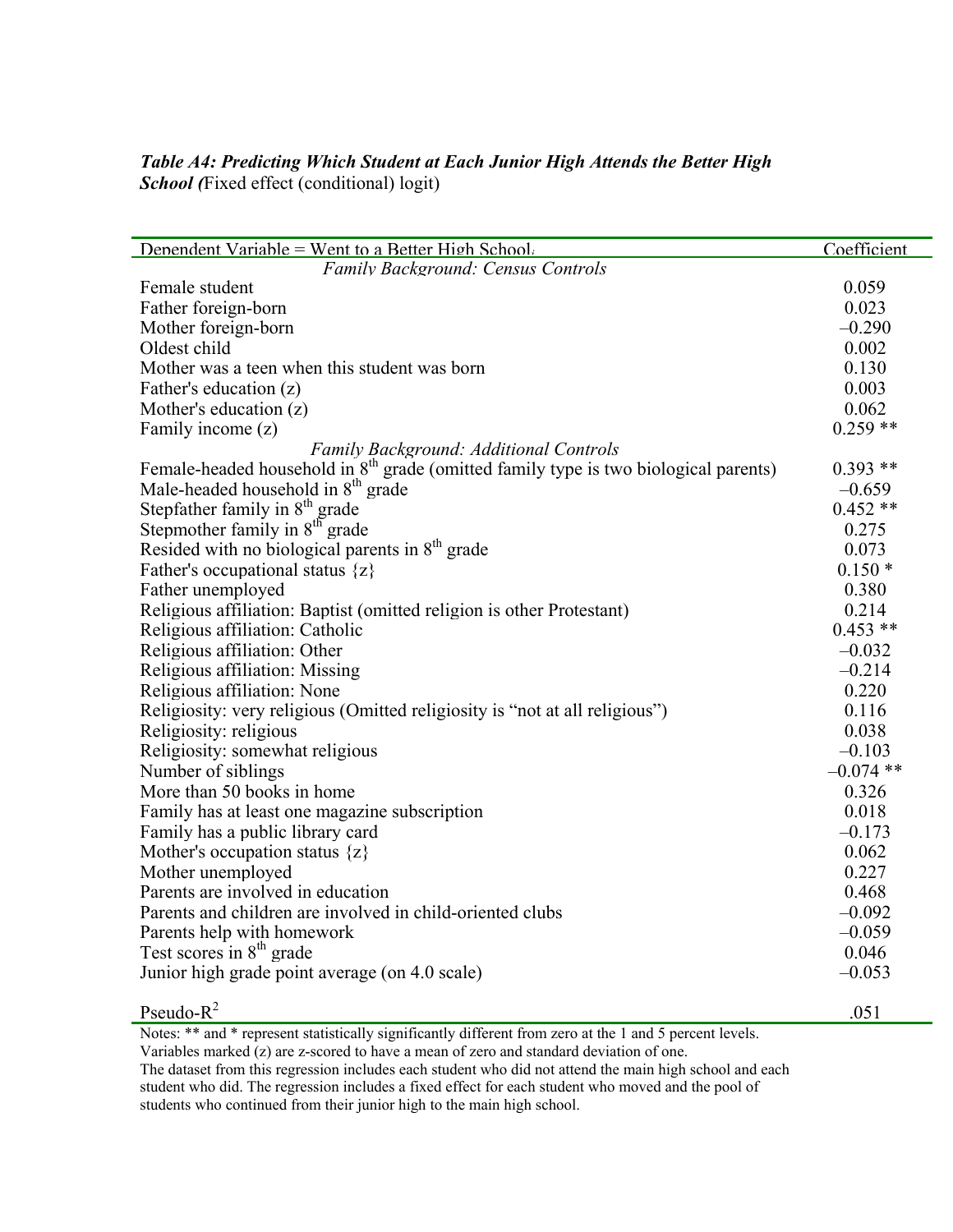| in $12^{th}$ grade                   |                                       |
|--------------------------------------|---------------------------------------|
|                                      |                                       |
| Sample                               | Propensity score matching based on    |
|                                      | propensity to be at the better school |
|                                      |                                       |
| Test scores in 8 <sup>th</sup> grade | $0.797**$                             |
|                                      | (0.020)                               |
| <i>Quality</i> ActualHS              | $0.165$ **                            |
|                                      | (0.061)                               |
| Family background index, $FB_i$      | $0.233$ **                            |
|                                      | (0.058)                               |
| Mover                                | 0.003                                 |
|                                      | (0.024)                               |
| Fixed effect for each matched        | Yes                                   |
| pair                                 |                                       |
| No. of movers and, thus, no. of      | 1010                                  |
| pairs and no. of fixed               |                                       |
| effects                              |                                       |
| Adjusted $R^2$ within                | 0.639                                 |

*Table A5: Propensity Score Matching Results for Test Score Catch-up* 

Dependent Variable = Test score

Notes: \*\* and \* represent statistically significantly different from zero at the 1 and 5 percent levels.